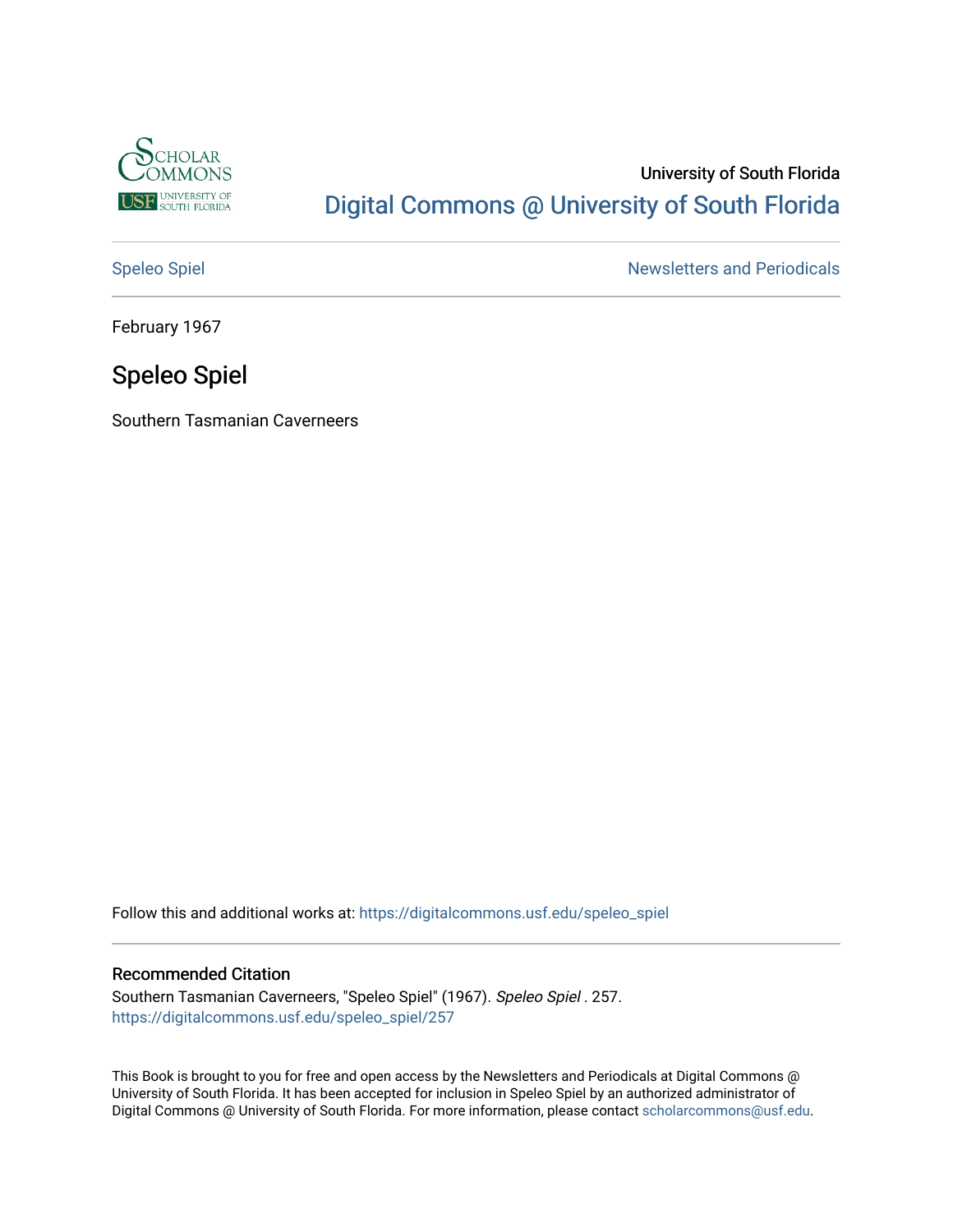#### SPELEO - SPIEL.

No.1.(New series) and the control of the control of the control of the control of the control of the control of  $\Delta p$  and  $\Delta p$  and  $\Delta p$  and  $\Delta p$  and  $\Delta p$  and  $\Delta p$  and  $\Delta p$  and  $\Delta p$  and  $\Delta p$  and  $\Delta p$  and  $\Delta p$  and (Published monthly by the Tasmanian Caverneering Club.) Box 641G, **Est. 1946. Example 20** Est. 1946. G.P.O., Hobart. Your new committee: In the Annual Report, the past President called for young blood and that is what he has got, the youngest committee for years. ---------------------- President: Albert Goede, 54 St. George's Terr., Battery Point. Home: Ph. 2 1406(messages) Bus:2 7741 ext.415) Vice-Pres: Mike Jagoe, Springvale Hostel, New Town. Secretary: Joan Brabon, 122 Augusta Rd., Lenah Valley. Treasurer: Peter Brabon, 122 Augusta Rd. , Lenah Valley. or W.& G. Genders. (Tool Dept.) Quartermaster: Bill Hodge, 5 Bayley St., Glebe. Committee: Sally Salier(Miss), 272 Bathurst St., Hobart. Rodney Hughes, 79 Poets Rd., West Hobart. John Plaister, 4 Central Avenue, Moonah. We thank the members for electing us and hope we will be able to give you good service in the coming year. ----------------------

# TRIP REPORTS

Easter Trip to Mo1e Creek.

A party of eight, some of who seem to wish to remain anonymous left for Mole Creek on Friday. Honeycombe was visited on Friday night and Maracoopa the next morning. A slight accident foiled an attempt to visit Cow Cave. It being evening and dark the wrong depression was found, and anxious party member, while looking for cave that was not there, fell down 20 feet over cliff, into the blackberries. Fortunately these saved him from falling lots further! Northern cavers were met and the Hobart party split up. On Sunday Hodge and Hughes went with Nth. bods to Execution, and Long Drop where Hodge managed to put one of the Northerners ladders out of use without to much effort. Meanwhile the remainder of the party visited Baldocks and managed to find and view Cow Cave. The Brabons arrived on Sunday and also visited Baldocks. Monday was spent wading though Lynds Cave and cleaning out the hut. Party returned to Hobart late on Monday

(Trip report by Rodney Hughes)

# [2]

#### CHRISTMAS TRIP

We have started planning the next Christmas trip at this stage to ensure a good attendance. Inter-state visitors from other clubs are invited to join the trip and should contact the secretary. The committee has suggested a trip to the West Coast areas, (Bubbs Hill - Nelson River - Kelly Basin), but other suggestions are welcome at the next meeting.

#### TRIP FEES

Trip fees have been reduced to 10 cents per day, this amount should not be very hard to part with. If paid regularly the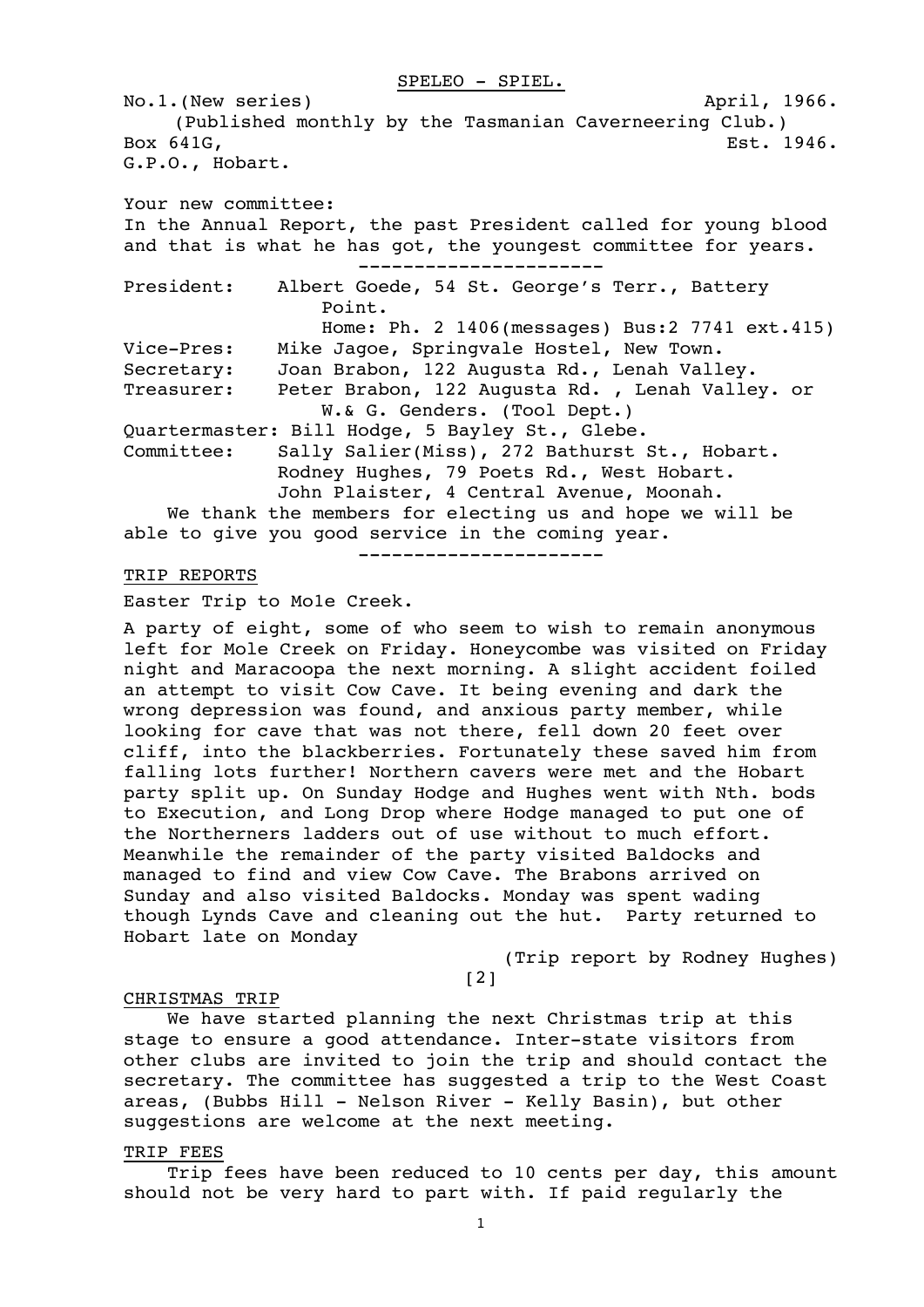quartermaster will be able to supply carbide for club trips. Also an emergency supply of carbide will be left in Hastings and Mo1e Creek huts. This must only be used for a caving emergency!

FUTURE TRIPS.

23 - 25 April (Anzac Long Weekend) - Ida Bay - Leader: A. Goede.

7 - 8 May - Mole Creek (KUBLA KHAN) - Leader: Peter Brabon. 21 - 22 May - Florentine - Mike Jagoe leading all volunteers. 7 June - General Meeting, University of Tasmania, Geology Dept. at 8pm. promptly.

### Item of Particular Interest.

On Tuesday, 3rd May, a lecture will be given by Dr. D. Megirian, on the causes of death due to exposure etc. and how to prevent them. Lecture commences at 8pm. in the Arts Lecture Theatre University of Tasmania.

#### REJOINING A.S.F.

The committee is strongly in favour of rejoining A.S.F. (Australian Speleological Federation) and we want to discuss this at the next General Meeting. A.S.F. is now a well established and organised body. Our objections on the Penman affair which caused us to resign have since been fully supported by the A.S.F. committee and C.E.G.S.A.(Cave Exploration Group, South Australia) which resigned at the same time has long since rejoined. Let us come out of isolation and put Tasmania back on the map with mainland cavers.

#### Subscriptions

Subs. are now due and it will help us greatly if these are paid in the very near future.

Full membership \$2.00

Junior membership \$1.00

Associate membership \$1.00

Amount owing -- PLENTY

Subs. may be sent to Mr P. Brabon, Box 641G, G.P.O. Hobart, or 122 Augusta Road, Lenah Valley.

#### GENERAL MEETINGS

These will be held on the first Tuesday of every month, in the Geology Department of the University at 8 pm. with the exception of

[3]

next month. This meeting will be held on the second Tuesday, 10th May. Members please bring latest slides and anything else of interest + friend as admittance fee.

# FOR SALE

Two carbide helmet lights "Butterfly Brand". Apply 54 St. George's Terrace, Battery Point, Hobart or Ph. 2 1406 (message only)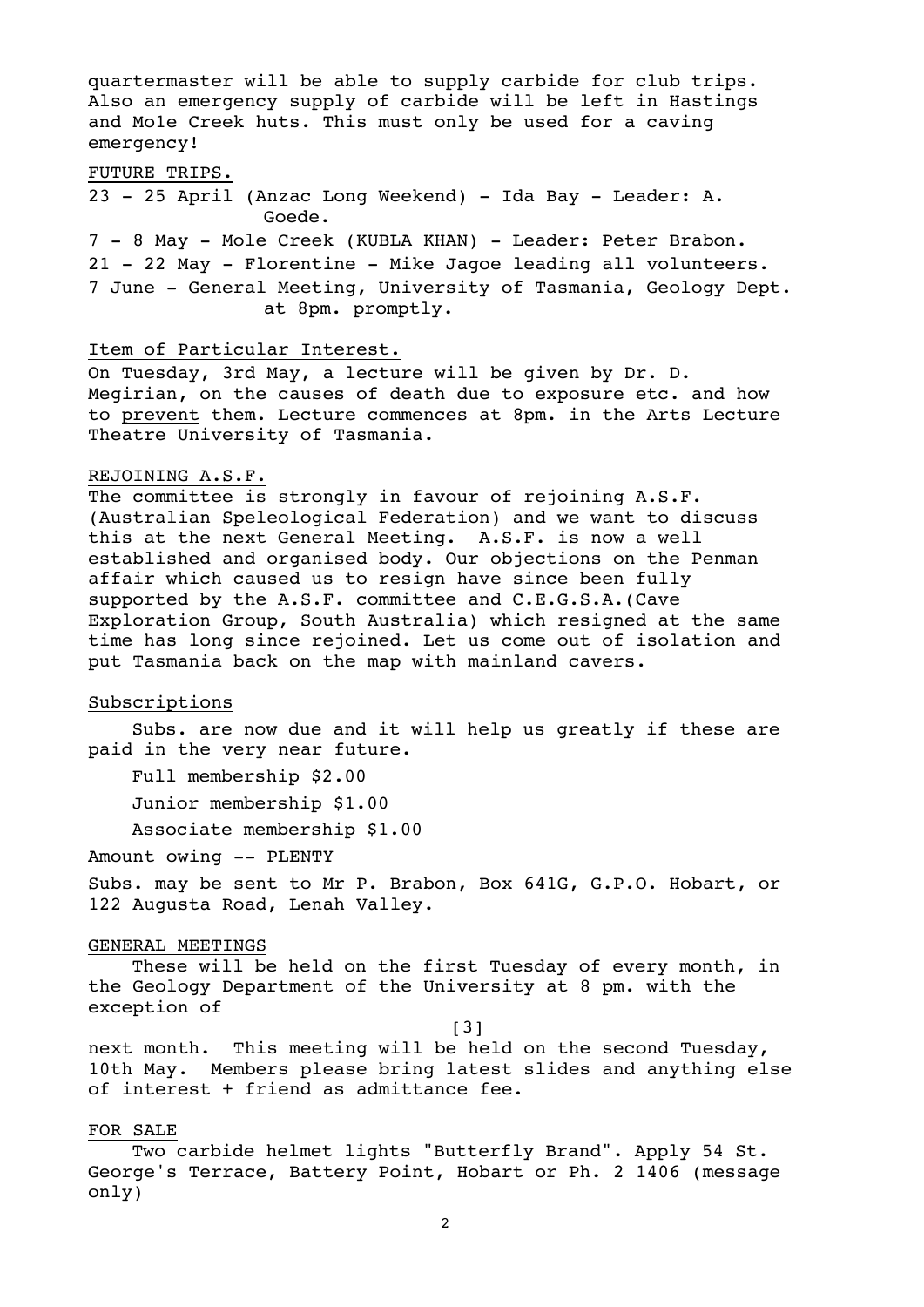FAMOUS LAST WORDS - The Spiel must go on!

- Following thought borrowed from C.S.S. and Vergil's Aeneid.
	- The descent to Hell is easy; the gates stand open day and night;
		- But to reclimb the slope and escape to the outer air, This indeed is a task.

Daffy-nit-tions:-

- Trogloxenes: an organism that accidentally wanders or is carried (forcibly or otherwise) into a cave (i.e. novice caver or tourist).
- abseil: a rather rapellant method of descending a single rope.
- guano: an end product (found only in mainland caves fortunate).

eccentric: any caver whose formation is of unusual shape. cave helmet: room for thoughts?

#### VIVE LES TROUS.

Bats and rats inhabit caves, And so do speleological knaves, And once in a while their female slaves, Go underground - surrounded by rats, bats and knaves. A. Spate.

Quote; "… the speleologist is an ideal blend of scientist and adventurer, and speleologists in general form a tight little group completely detached from the outside world. When they celebrate they do so in a cave ... Perhaps the potholers are the qreatest romantics of all." Karl Lukan "The Alps". greatest romantics of all."

#### NEXT MEETING

Tuesday 10th May, 8pm. Geology Department, University.

.............. a final word

YOUR CAVING CAREER WILL LAST A LIFETIME -

IF YOU ARE CARELESS.

```
(Apologies to C.S.S. You'll realise why.)
```
Editors: Mrs. J. Brabon, Mrs. T. Goede Printing – Mike Jagoe.

 $[F]$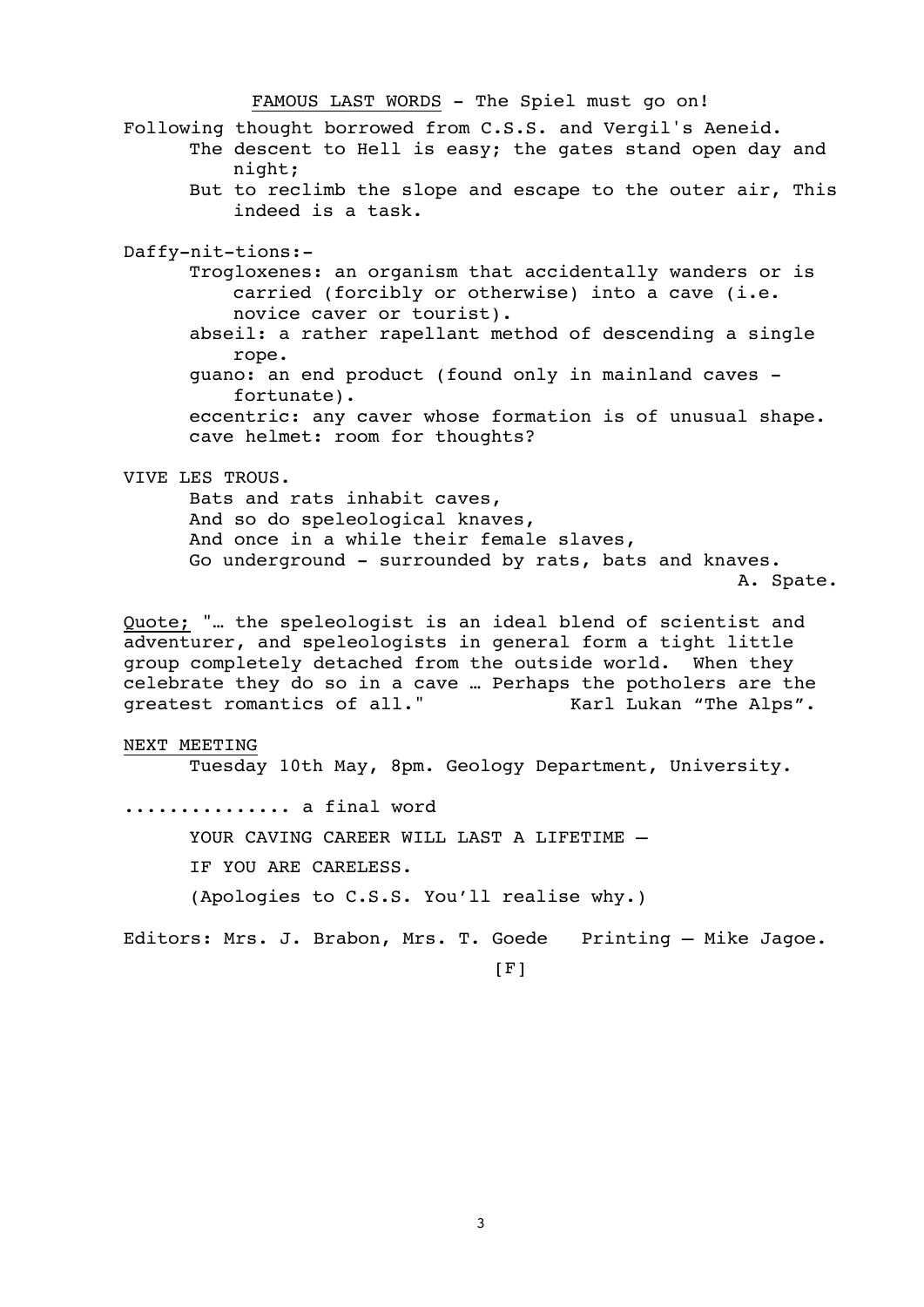No. 2. (N.S.) May, 1966.

(Published monthly by the Tasmanian Caverneering Club. Est 1946.) Address: Box 641 G, G.P.O., Hobart.

|  | Pres. A. Goede, 54 St. George's Terrace, Battery Point, Hobart. |  |  |
|--|-----------------------------------------------------------------|--|--|
|  | Sec. Mrs. J. Brabon, 122 Augusta Rd., Lenah Valley, Hobart.     |  |  |

The last general meeting was held at the Geology Department on the 10th of May. About 15 members and prospectives attended. The main topics of discussion were the rejoining of the Australian Speleological Federation and the joining of the South West Committee - a committee formed to try to preserve the south west in its natural state. We hope that this will not prevent us from finishing the new track to Exit Cave. An animated debate followed on the best method of completing the track and as a result a new aerial reconnaissance is planned soon to locate the end of our track in relation to the cave. Smokebombs and volunteers are needed. ANY TAKERS! The meeting decided unanimously that we should rejoin A.S.F. and also that we join the South West Committee. The vice - president was appointed as delegate to the S.W. Committee.

#### Subscriptions:

Subs are trickling in slowly, these are needed and should be paid before the next issue of Speleo - Spiel if you wish to receive further copies of same. A membership list will be included with the next issue. Don't let your name be conspicuous by its absence. Treasurer, Mr Peter Brabon, 122 Augusta Rd., Lenah Valley, Hobart.

#### New Members

A hearty welcome is extended to the following not so innocents Bill Hodge - 5 Bayley Street, Glebe. David Fampton - 20 Paradette Avenue, Mt. Stuart. Kenneth Ford - 30 Rosehill Crescent, Lenah Valley. Gregory Rowberry - 26 Charles Street, Moonah. Peter Harrold - 5-7 Colville Street, Battery Point, Hobart. Michael Swanton - 311 Lenah Valley Rd., Lenah Valley. Brian Sparkes - 86 Windsor Court, Harrington Street

#### Prospective Members

Brendon Moore - 7A Stoke Street, New Town Anthony Moore - 112 Ring Street, Dynnyrne. Rodney Nichols - Barclay Coffee Lounge, Elizabeth St.,(if you can't beat 'em join 'em.) Mike and Kerin Hall c/o B.H.P. Office, 2 Patrick St., Hobart. Brian Collin - 11 Bedford Street, New Town, Ph. 8 1956.

Wednesday Natter Nites are still held at the Barclay from 7p.m. to 9 p.m. every week. So if you wish to go caving come and make arrangements.

TRIP REPORTS See over.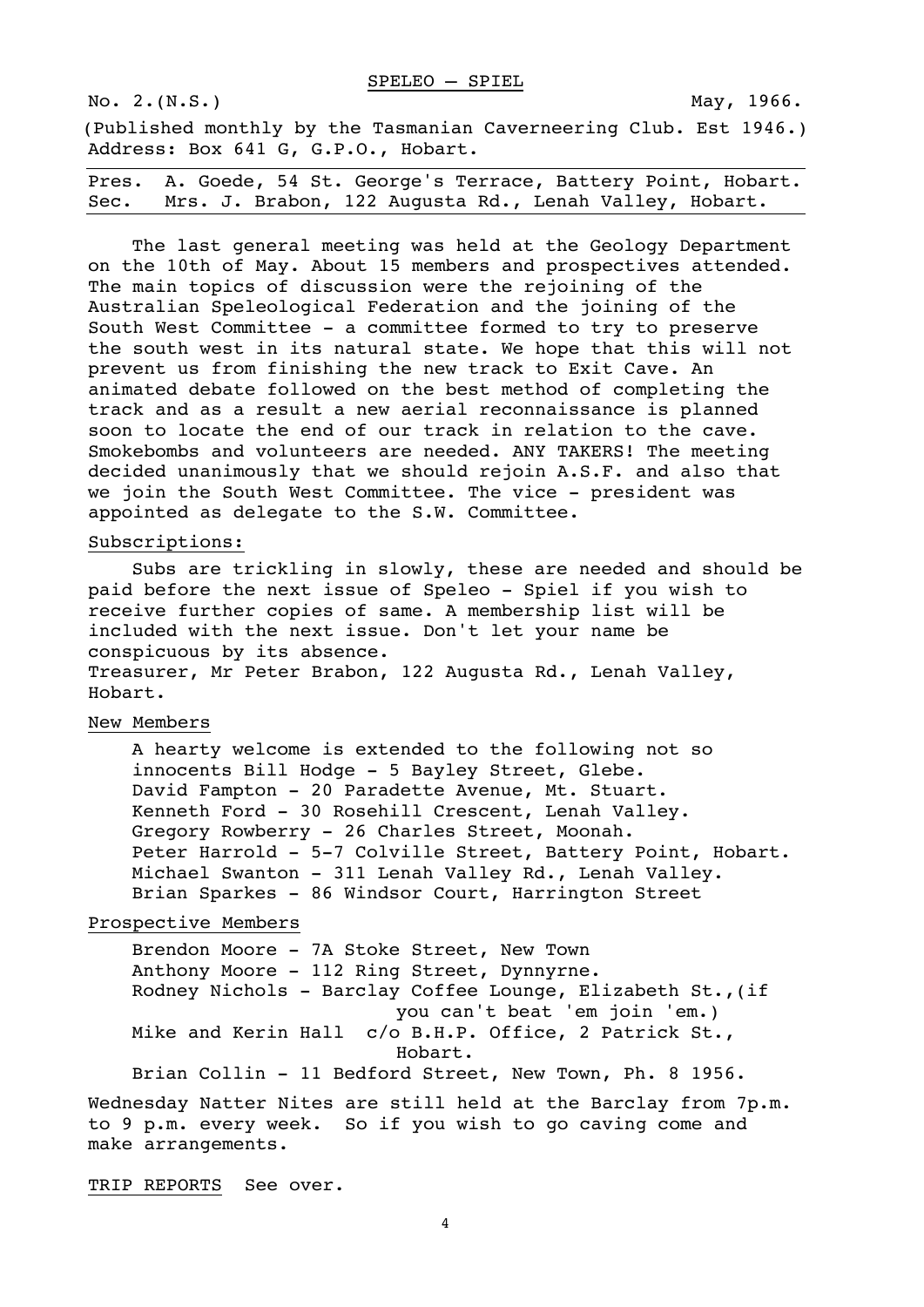Hastings  $-24$  - 25 April.

1p.m. Party of five left Hobart for Hastings. Party consisted of R. Hughes, B. Hodge, P. Harrold plus two prospectives - R. Nichols, and R. Pfeifer. Arrived hut late Sunday: had meal, prepared gear, Slept?

Mon. 25th. 9.30 a.m. Party left for Newdegate Cave. Checked with Guide. Entered Cave 10.30a.m. Took new bods through Binney intending ladder climb to Mystery Corner. Upon reaching top of ladder pitch discovered thirty foot shortage of ladder. Hughes breaks all records for out and back in with extra ladder. 50 minutes after leaving, 2 bods and Hughes are inspecting P.P. and other formations in Mystery Corner. 3.30 p.m. left cave for hut. New bods very pleased with trip, highly possible will apply for membership soon. 3.45p.m. Back at hut packed gear, had light meal, cleaned up, left Chalet at 4.20 p.m.

Fortunately there were no accidents on trip apart from a few skirmishes with leeches. The party suffered the usual Hastings weather but a good time was had all round. The three members were greatly surprised to find the active part of T.C.C. at the caves after the cancellation of the trip. Great minds etc.

#### Ida Bay. - 25th April.

Brian Collin and A. Goede made a grand tour of Entrance Cave and roamed from the upper level to the final siphon. The glowworm display in the first part of the cave was particularly impressive - one of the best ever seen. Another look at the final siphon suggests that it should be possible to climb up above the siphon with suitable equipment. This should be tried as it may lead to a high level passage. A. Goede.

#### Mole Creek - 7-8th May.

Arrived at Mole Creek hut 12 p.m. to find most of the party around a roaring fire. The trip on the 7th was to have been to Kubla Khan but unfortunately the car carrying the gear did not arrive. A trip to Croesus was the next best thing so the party entered this beautiful cave at 11 a.m. and had a general look at everything they could find. The water was a bit lower than usual and the Golden Stairway was dry. Party continued up through the talus as far as possible before returning to the entrance at 2.30 p.m. The party consisted of P. Brabon (leader) followed by J. Brabon, M. Jagoe, M. Swanton, B. Collin, M. and K. Hall, J. Plaister, and D. Reid.

Saturday night was spent at the hut playing cards and reading. All retired at 10.30p.m. to enable a good start in the morning. Slumbers however were disturbed by the very noisy arrival some time after midnight of three Northern bods. Let us hope that it will be the last of that kind of behaviour.

Mon. 8th. - Caveside - Party: Leader - P. Brabon followers - M. Jagoe, M. Swanton, B. Collin, M. and K. Hall, D. Reid, J. Plaister. Entered Cow Cave at 10.30a.m. Had a look at Cow Cave then pushed party through the Letter Box and out through Pyramid reaching daylight at 1.30 p.m. Five of the party had not been in this cave before and were quite impressed.

P. Brabon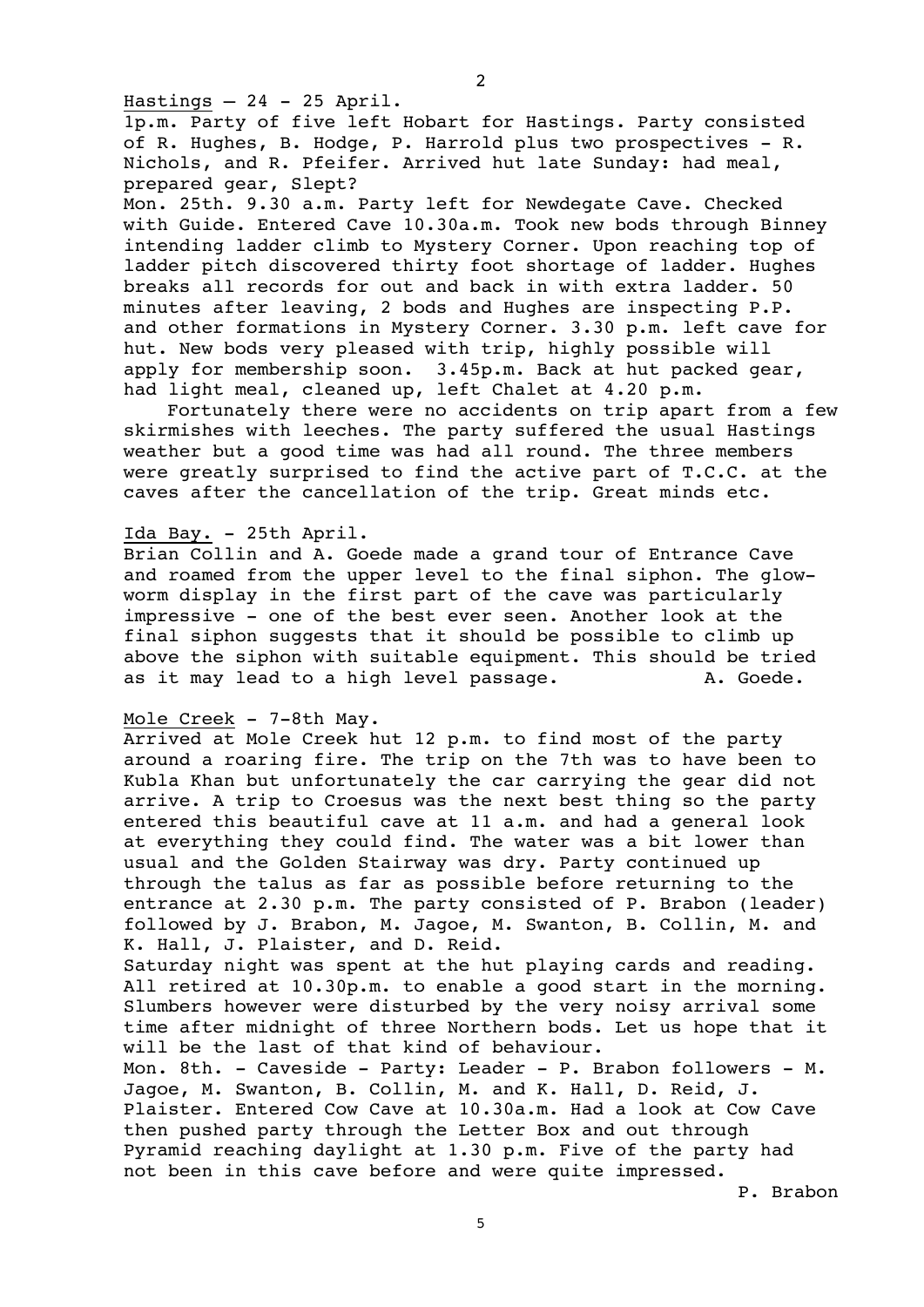#### Forward programme

May 21,22. - Florentine Valley, leader Mike Jagoe.

May 25. - (Wed.) Committee meeting, 122 Augusta Road, Lenah Valley.

May 28,29. - Track cutting to Exit Cave. Leader A. Goede. June 7. - (Wed.) GENERAL MEETING. Geography Department, University of Tasmania. 8.0Op.m.

June 11, 12, 13. - Long weekend to Mole Creek. On this trip we would like as many cavers as possible to come along as we are acting as hosts to the Geology Dept. Students Club, and will probably have to split the party. Some have never been caving before and who knows, we may get some new members.

#### Courtesy in a Tourist Cave.

We know you are cold, wet and fed up, but please stand back if a tourist party is approaching. Those extra few minutes may save trouble later.

#### CALL FOR HELP

Your quartermaster needs willing hands to help clean the gear. Who is going to volunteer?

3

#### Central Australian Tour 1967.

Three sun drenched weeks, camping tour of Central Australia. Departing for Melbourne on the P.O.T. mid July, travel to Bourke, Mary Kathleen, Mt. Isa, Darwin. Back through Tennant Creek, Alice Springs, Ayers Rock, Adelaide, Melbourne, Hobart. Approx. 3 1/2 - 4,000 miles in 21 days. Equipment needed - own car - camping gear, etc. This tour, carefully planned can be inexpensive. Anyone interested contact Joan and Peter Brabon.

#### NEWS FLASHES

Clive Morris is reported to be heading this way soon. Let's hope he stays. Best of luck to brother Graeme on his recent engagement.

Edith Smith is recovering up north after a recent illness. Hurry up and get better Edith. Cave digging is at a standstill!

Our local press reports. "Cave dwellers shock crusaders in England. Two hundred student Christian Crusaders battling the invasion of "The Trogs" in the cave-riddled peak district of Derbyshire, have found 12 year old girls living as "mock wives" of some of the hundreds of men hiding away permanently in the deep caverns.

The hidden life of the ostracised "Trogs", who have fled from society, was told yesterday by the director of the Evangelical Crusade Centre in Matlock, Derbyshire. A special Easter infiltration by the young crusaders into the dark hideouts of the Trogs found drug addicts, prostitutes, and young girls living with the men.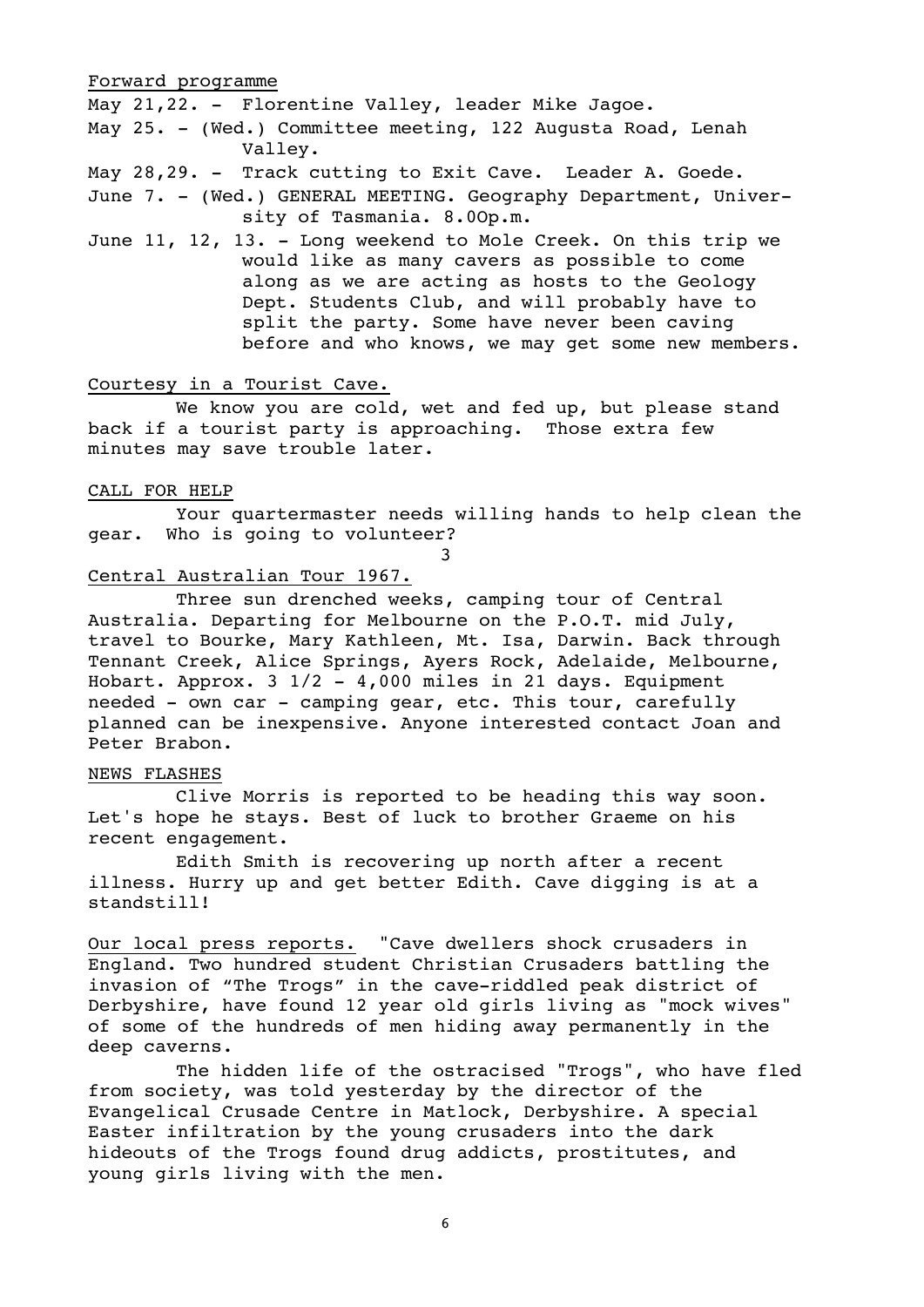The Trogs - an abbreviation for troglodytes (cave dwellers) - had a strict moral code, he said. They held mock marriages with the girls before living with them. Few people know what conditions are like in the caves, because the Trogs will not let strangers enter. They are generally outlawed in the towns where cafes have signs "No Trogs Allowed", and these youngsters beg food from the cafe kitchens at night and resort to confidence tricks to get money".

Editors comment. Dear reader. Let us observe a minute's silence for these trogs. who according to the latest press reports are to be blasted out of their happy homes by the local council. Anyone who can live a life of sin in caves considerably colder than our own has our respect and admiration. What, no Tasmanian effect?

STOP PRESS: A report has just reached us that an undetermined number of members of the dreaded Mushawurdry Society (a code name for SMERSH?) have entered Tasmania undetected as a result of a failure in our early warning system (codenamed Box 641 G, G.P.O.) The object of the invasion is the infiltration of our mountains and cave systems. A former vice-president of our society (U.N.C.L.E). is believed to be in league with the infiltrators as he has managed by devious means to retain one of the keys to our early warning system. The leader of this band of intruders is one George Hardingham, and he is a school teacher (unusual) from Wollongong. Any caverneer meeting this man should bring him in for questioning. Will Tasmania become a second Vietnam? Will our defences of bauera, horizontal, tea-tree, etc. repel the invaders? Will our numerous members in the C.M.F. "Intelligence" rally to the cause? Order your next copy of speleo-spiel now by paying your subs.

# FAMOUS LAST WORDS Let's have another working bee!!!!!!!!

All contributions for the next Speleo-Spiel - stories, poetry, handy hints etc. may be handed to the editors before or at the next general meeting.

Editors: J. Brabon, T. Goede (Ph. 2 1406 for T. Goede) Printing: M. Jagoe

 $[$ F]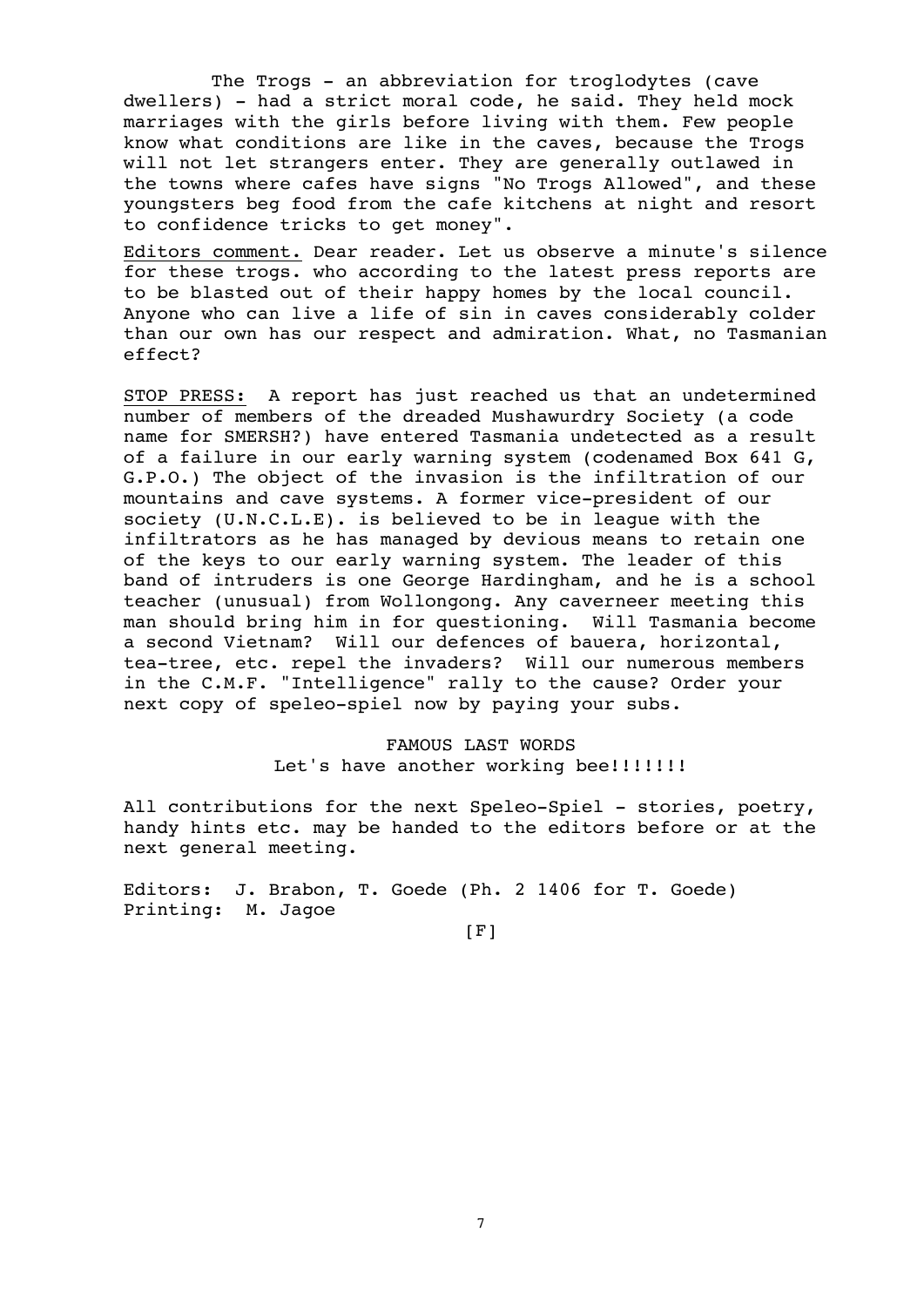(Published monthly by Tasmanian Caverneering Club. Est. 1946) Address: Box 641 G, G.P.O., Hobart.

| Pres. A. Goede, 54 St. George's Terrace, Battery Point, Hobart. |  |  |  |
|-----------------------------------------------------------------|--|--|--|
| Sec. Mrs. J. Brabon, 122 Augusta Rd., Lenah Valley, Hobart.     |  |  |  |

#### Subscriptions

Attached to this Spiel is a membership list. About 2 members are unfinancial. They will know, and we hope do something about it, as soon as possible. Thanks to all the members who have paid so promptly, it is the first time for years that we have had so many financial members in the first 2 months of the year.

#### Club Library

Albert has the Club library at the University and anyone wishing to browse through or borrow some of the books or articles may do so at the general meetings. A small charge is made for articles and books borrowed.

#### Correspondence

Our correspondence has increased immensely over the past 2 months with material coming in from many other clubs in Australia. Two letters were received from our own boys. One from Clive Morris who will be back with us about November and another from Harry de Vries who will be returning at Christmas or New Year. They have both been missed.

### News from T.C.C.(Northern Branch)

The Northern Branch have put "Troglodyte" on the market. This journal is a must for every conscientious caverneer. It contains a wealth of information on the Mole Creek area as well as many other interesting items. "Trog." is published monthly and can be purchased for 20 cents. Why not apply for a 6 months subscription? Send 1 dollar 20 to The Secretary, P.O. Box 315 G.P.O. Launceston and your copy will be forwarded to you with all possible speed. The Northern Branch is holding its annual dinner on 25th June, at the Mole Creek Hotel, at a cost of \$2.00 per head plus 50c. for Bar-B-Q on Sunday. To top it off you can do some ladder practice at Honeycombe (3). Notify our secretary before the 17th June, using our box number (641 G.) if you intend going.

#### Queenstown News.

The West Coast Outdoor Club is holding its second birthday dinner on the 25th June, quite a few T.C.C. members will be trying to make the trip (weather permitting). If any member is interested in joining this lively club, the membership fee is a nominal 50c. You will then find plenty to do on your visit to Queenstown.

#### A.S.F. News

Letters have been received from the President (Roly Webb) and the Secretary (John Dunkley) of A.S.F. welcoming our decision to rejoin. However our application has to be approved at the Melbourne conference in December. Any club members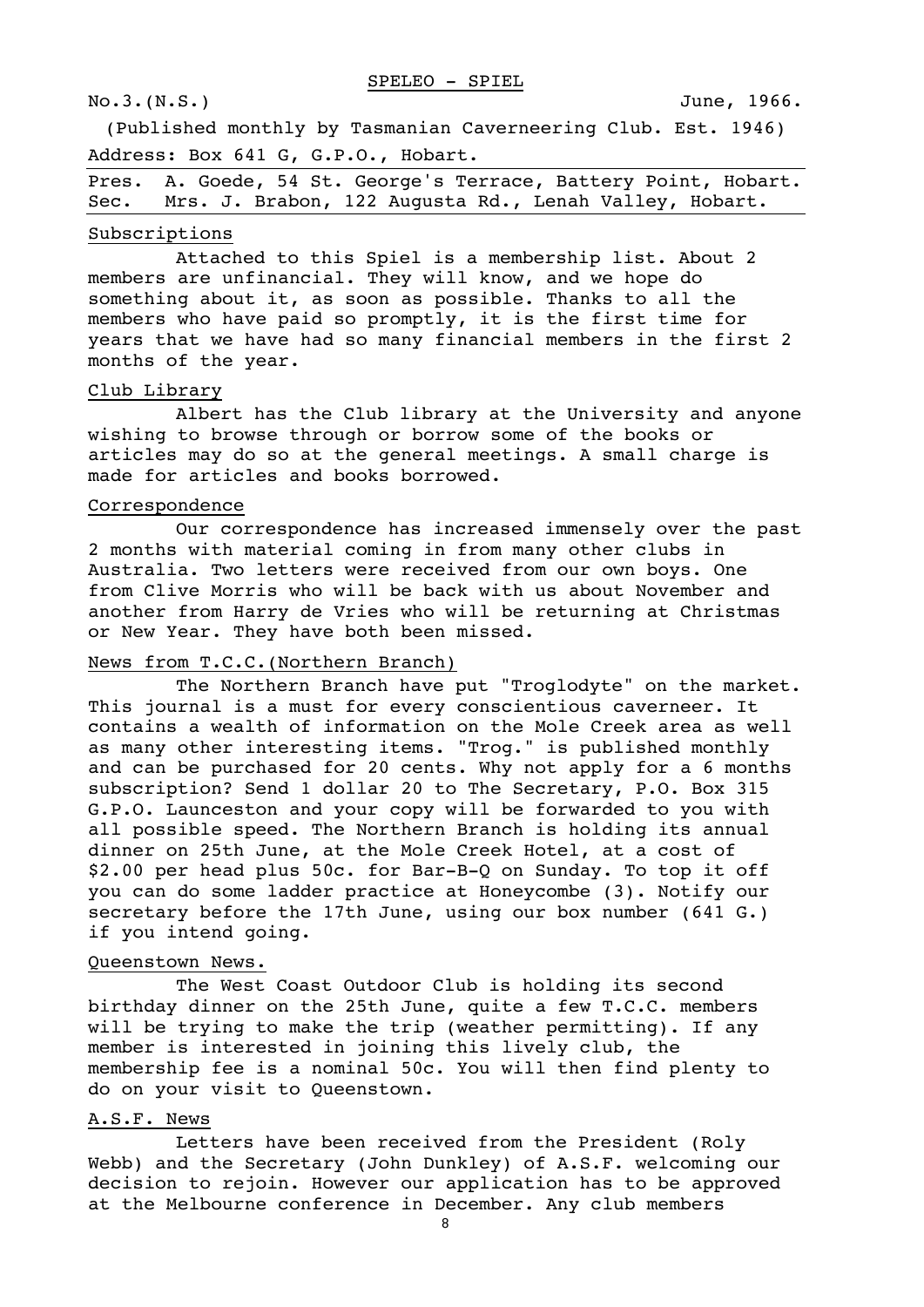wishing to attend the Sixth Biennial A.S.F. Conference will be most welcome. The conference starts on December the 27th, 1966 at Mirboo North, Gippsland, Victoria. Field trips are scheduled to Buchan, Limestone Creek (a virgin area in the mountains) and to the lava caves of Western Victoria. Contact your President for further details. Those who wish to subscribe to the A.S.F. newsletter can pay their 20c. annual subscription to our Treasurer. The list of names and addresses will then be forwarded to the A.S.F. Secretary. The A.S.F. newsletter is published quarterly and posted direct to every subscriber. ORDER YOURS NOW!!!!!!!

#### Exit Cave Reports

Much of the club's activity has been concentrated on the construction of the new track to Exit Cave. On Saturday May 28 a ground party led by Frank and Peter lit two fires to indicate the position of our track from the air while another party consisting of Albert, Therese and the two Mikes made an aerial reconnaissance.

2.

While the trip was an undoubted success there are people who would not care to repeat the performance. The president and vice-president had a competition to see who could use the most paper bags, while Mike Hall took the bearing for the new track and then picked the highest tree around into which to drop a message for the ground party. Its still there 150 feet up in the air if anyone wants to read it.

The next weekend a party led by Brian Collin added another 550 yards to the track. A major engineering feat which included tunnelling through bauera.

On Sunday June 12, Albert and Brian with the assistance of Andrew Skinner and four unsuspecting boys from Taroona High added a another 350 yards and reached a point only 150 yards from the button-grass plain. Track cutting stopped abruptly when Brian slashed at a vicious mass of bauera and found his leg in the middle of it. The track is now 1,300 yards long and two more weekends of hard work should see us at Exit Cave. A suggested name for the track is the "Brooker Highway". It is straight (more or less) with a low gradient and a few roundabouts and is suitable only for one way traffic. For further information consult our "director of works" Brian Collin. Either Albert or Brian would appreciate rags suitable for marking the track preferably bright colours.

A day trip was held to the Florentine on May 21 and Growling Swallet was visited, while another party spent the weekend of June 11,12 in the Mole Creek area. Trip reports will be published in the next Speleo-Spiel.

Forward Programme.

June 25 - Annual dinner Mole Creek and Queenstown. July 2,3 - Weekend track cutting at Exit Cave. Leader A. Goede. July 5 General Meeting, Uni. of Tas. Geology Department. 8 pm. Bring unsuspecting friends! July 9, 10th - Mole Creek, Leader Mike Jagoe. July 13th - Committee Meeting, 54 St. George's Terrace. July 17th - Day trip to Florentine. Leader: Peter Brabon. Come and help celebrate his birthday!

9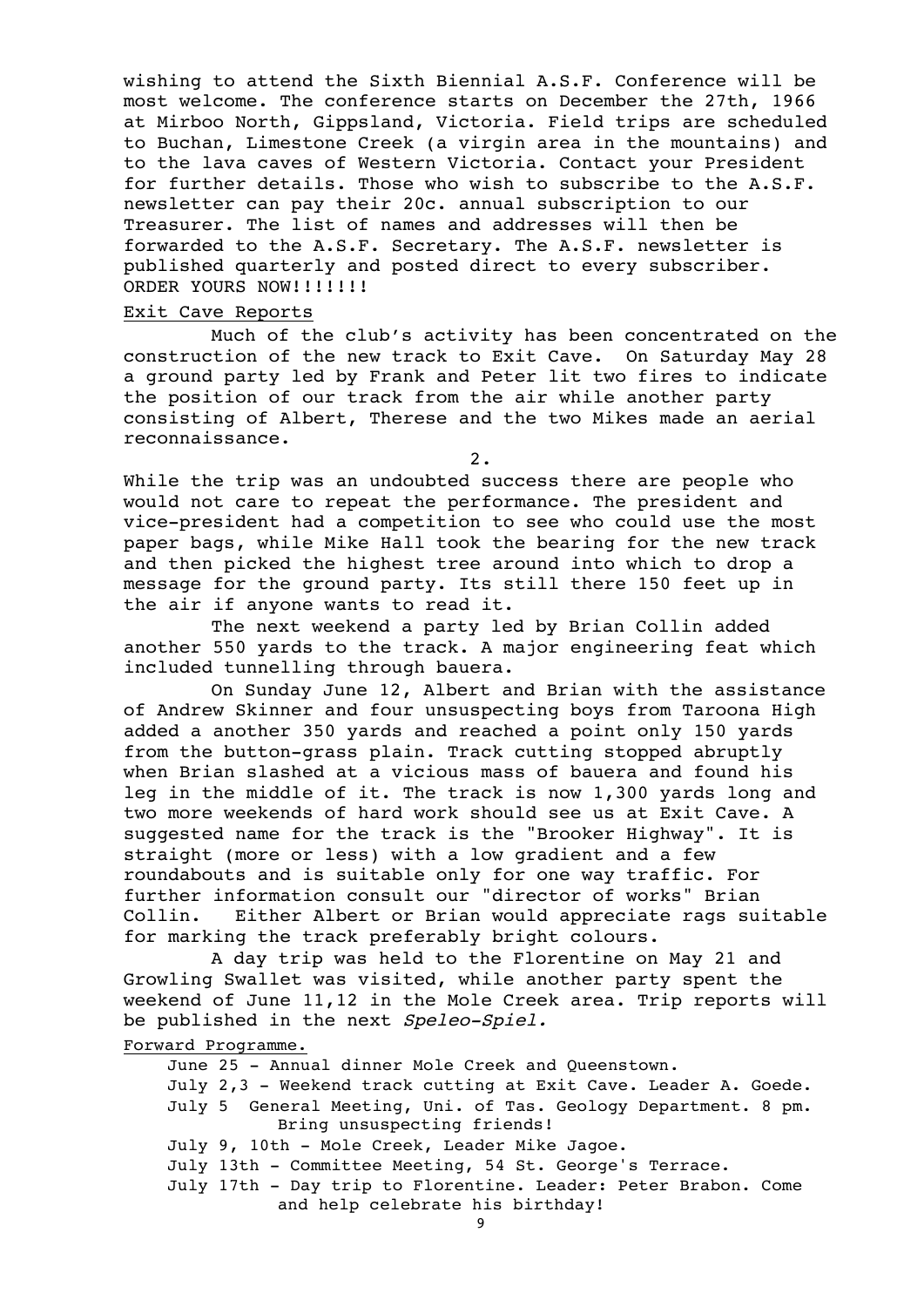July 23 - 24 Hastings - Ida Pay Leader: Rodney Hughes.

August 2 - General Meeting Uni. of Tas. Geology Department.

August 6 - 7th Florentine. Leader A. Goede.

Remember that your general meeting is on the first Tuesday of every month!!!!!! !!

# *FAMOUS LAST WORDS*

*Giants please walk on tippy toe. As widespread bootmarks are causing concern.*

*See you ALL at the next General Meeting !! (Penalty for absence:- You will be enlisted for the next track-cutting trip to Exit Cave!)*

3.

FINANCIAL MEMBERS.

| Grade of membership.  | Full Membership (F), Junior (J), Associate (A) |     |
|-----------------------|------------------------------------------------|-----|
|                       | Honorary Associate (H.A.), Life Member (L.M.). |     |
| Brabon, Joan(Mrs.)    | - 122 Augusta Rd., Lenah Valley. (F)           |     |
| Brabon, Peter         | - 122 Augusta Rd., Lenah Valley. (F)           |     |
| Brown, Frank. R.      | - 308 Lenah Valley Rd., Lenah Valley. (F)      |     |
| Carey, Prof. S.W.     | - 24 Richardsons Ave., Dynnyrne. (F)           |     |
| Farley, Ian. .        | - Boat Harbour, Tasmania. (F)                  |     |
| Farley, Stella(Mrs)   | - Boat Harbour, Tasmania (F)                   |     |
| Ferris, John          | - East Risdon Rd., Lindisfarne. (F)            |     |
| Ford, Kenneth J.      | - Rosehill Cres., Lenah Valley. (H)            |     |
| Fampton, David J.     | - 20 Paradette Ave., Mt. Stuart. (J)           |     |
| Geeves, Robert H.     | - Judd's Hill Rd., Geeveston. (F)              |     |
| Goede, Albert         | - 54 St. George's Terrace, Battery Point. (LM) |     |
| Goede, Therese (Mrs)  | - 54 St. George's Terrace, Battery Point. (F)  |     |
| Hughes, Rodney T.     | - 79 Poets Rd., West Hobart. (F)               |     |
| Hall, D. Mike         | - Box 1352, G.P.O., Hobart. (F)                |     |
| Hall, Kerin N. (Mrs)  | - Box 1352, G.P.O., Hobart. (F)                |     |
| Harrold, Peter        | - 5 Colville St., Battery Point. (J)           |     |
| Hodge, William A.     | - 5 Bayley St., Glebe. (J)                     |     |
| Jagoe, Michael C.     | - Springvale Hostel, New Town. (F)             |     |
| Kent, Ron             | - 33 Driffield St., Queenstown. (F)            |     |
| Kent, Bruce           | - 33 Driffield St., Queenstown. (J)            |     |
| Latham, Del R.        | - 35 Balaka St., Rosny. (F)                    |     |
| Lighton, S.R.         | - Box 788 H., G.P.O., Hobart. (A)              |     |
| Meerding, Henk        | - Gourlay Avenue, Blackmans Bay. (F)           |     |
| Morris, Clive         | - 4 Somerdale Rd., Claremont. (F)              |     |
| Morris, Graeme        | - 4 Somerdale Rd., Claremont. (F)              |     |
| Peterson, William     | - 43 Augusta Rd., New Town. (A)                |     |
| Reid, Denis J.        | - 47 Barossa Rd., Lenah Valley. (J)            |     |
| Plaister, John. S.    | - 4 Central Avenue, Moonah. (J)                |     |
| Rowberry, Gregory     | - 26 Charles St., Moonah. (J)                  |     |
| Salier, Sally (Miss)  | - 272 Bathurst St., Hobart. (F)                |     |
| Seymour, Dennis       | - 4 Clarke Ave., Battery Point. (F)            |     |
| Shipway, Jim          | - 11 Sunways Ave., Seven Mile Beach. (F)       |     |
| Skinner, Emily (Mrs)  | - Chalet, Hastings. (HA)                       |     |
| Skinner, Roy          | - Chalet, Hastings. (HA)                       |     |
| Smith, Edith(Miss)    | - 89 Lansdowne Cres., West Hobart. (LM)        |     |
| Sparks, Brian         | - 86 Windsor Court, Harrington St., (J)        |     |
| Surtees, William J.   | - 2 Denison St., Queenstown. (F)               |     |
| Swanton, Michael J.   | - 311 Lenah Valley Rd., Lenah Valley. (J)      |     |
| Turner, Douglas F.    | - 79 Riawena Rd., Lindisfarne. (F)             |     |
| de Vries, Harry 0.    | - P.O. Box 101, Port Moresby, Papua.<br>(A)    |     |
| de Vries, Marines, H. | - P.O. Box 145, New Norfolk. (A)               |     |
| Warren, Rhona         | - c/o Mathers Carriers, Hobart. (HA)           | [F] |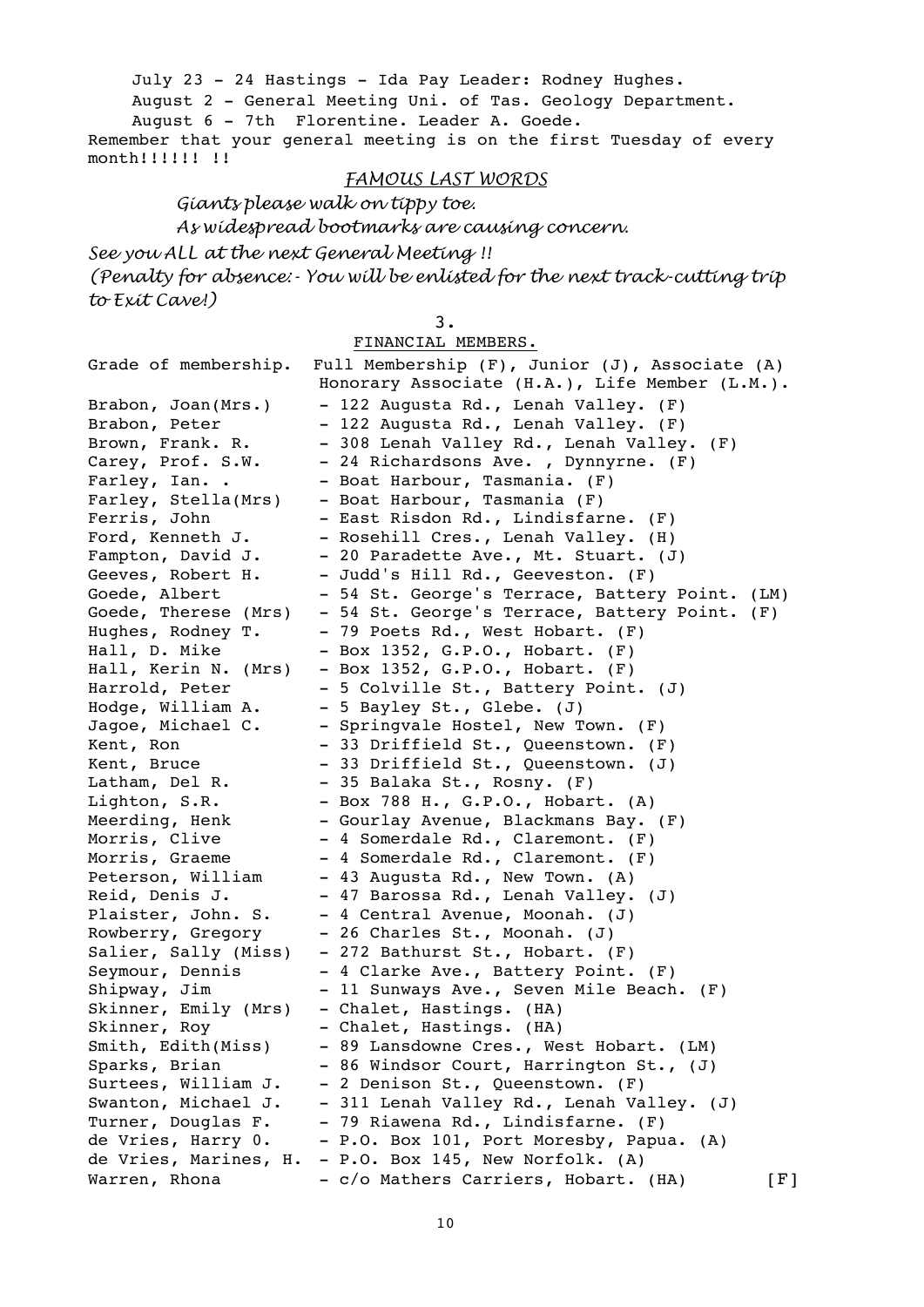#### No.4.(N.S.) July, 1966.

(Published monthly by the Tasmanian Caverneering Club. Est. 1946.) Address: Box 641 G, G.P.O., Hobart.

|  |  |  | Pres. A. Goede, 54 St. George's Terrace, Battery Point, Hobart. |
|--|--|--|-----------------------------------------------------------------|
|  |  |  | Sec. Mrs. J. Brabon, 122 Augusta Rd., Lenah Valley, Hobart.     |

#### Next General Meeting.

Tuesday, August 2nd, at 8p.m. in the Geology Department, University of Tasmania. You would like to see YOU there next month.

#### Twentieth Birthday Dinner.

The club will be celebrating its twentieth birthday in September. The dinner will be held on Saturday night, September 17th. This is a very special occasion and we expect a record attendance. Make it a date. Further details will appear in the next circular.

#### A.S.F. News.

We are still searching for a club member who wants to go to the next A.S.F. conference and act as our delegate. Doesn't anyone want to see some caves in the North Island of Australia? For de- tails see your last Speleo-Spiel. (No.3.) So far only seven members have subscribed to the A.S.F. Newsletter. Four issues a year are well worth your 20c. A subscription drive will be launched at the next general meeting.

# Queenstown Dinner.

The secretary reports: "A good time was had by all at the W.C.O.C, dinner. It was attended by T.C.C. members Joan and Peter Brabon, Sally Salier, Doug Turner and Del Latham. On Sunday morning we were taken on a tour of the Open Cut and smelters. The brisk wind blew away most of the hangovers. I was very attached to mine so I brought it home with me." Joan Brabon.

#### Apologies.

Our apologies to T.C.C.(Northern Branch) for our absence at the Mole Creek dinner. A party was planning to go there but arrangements fell through at the last minute. We hope you didn't mind too much. Just think, you would have had to share all those pretty nurses with the Hobart mob!!!!

## National Fitness Reunion.

The Adventure Camp Committee is holding the second Camp Reunion of Adventure Campers on July 30 and any of our members either connected with or interested in the movement are invited to attend and meet the boys. The reunion is being held at 8p.m. in the C.W.A. Centre, l6 Criterion Street, Hobart. Anyone who wants to attend should let the Adventure Camp Committee know by July 25. The address is G.P.O., Box 440 E, Hobart.

#### Ladder Making.

Our ladder making programme is off to a good start. One 30 ft. length has already been made and we hope to produce at least another four lengths soon. Thanks are due to Peter Brabon, Denis Seymour, Bill Hodge and Rodney Hughes who did all the hard work. More volunteers are always welcome.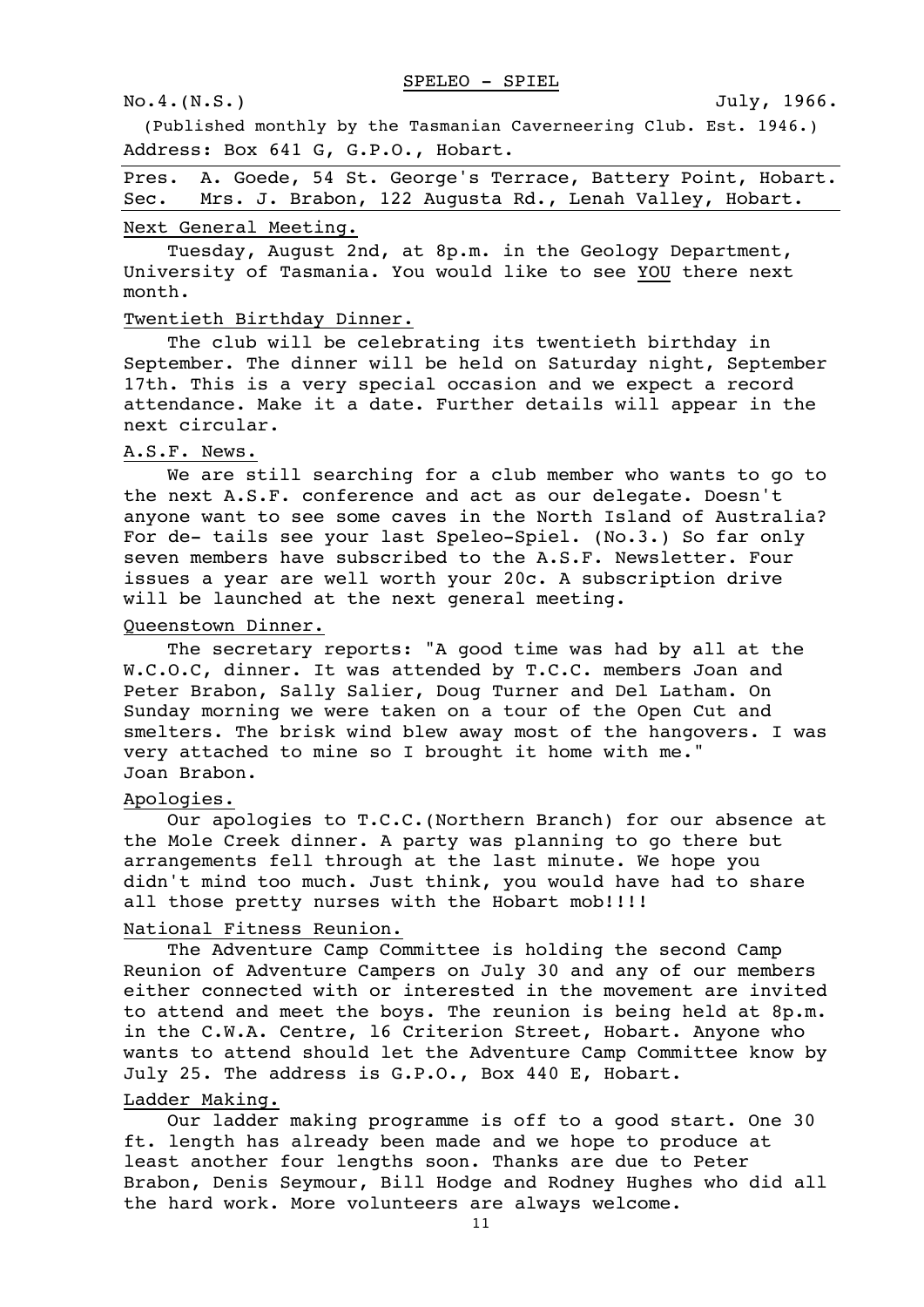# Caving Visitors Come to Tasmania.

- August 10 24, David Heap and Jim Coulton. David is an English caver at present in Adelaide who has had most of his caving experience in the wet and deep holes of Yorkshire while Jim is a member of the Canberra Speleological Society. They would like to hear from anyone who wants to join them. Contact Albert if interested.
- October 10 24, Neil and Carol Anderson also from the Canberra Speleos. Neil is the secretary of C.S.S. and they are both very active cavers.

(page 2)

October-November, Dr Aola Richards from the University of New South Wales will be coming over to have a look at our glowworms. She is also very interested in other cave life and has described and named two species of Tasmanian cave wetas.

- January, 1967, A caving and walking party from S.U.S.S., led by A.S.F. secretary John Dunkley.
- March 4 25, 1967, A caving party from S.S.S. led by Brian Garrington will visit Tasmania for three weeks.

A New Theory of Cave Formation

S.U.S.S. in a review of an American caving magazine reports that "caves in the Arctic Circle are thought to have been formed when the lad lay under an ice sheet". Quite a lad! He must have been a cool customer!!

# Trip Reports

Track cutting to Exit Cave, Sunday, July 3.

Allan Russell (a "former" friend of Brian Collin) and Albert Goede left Hobart at 6.30 a.m. arriving at Hastings at 8.45 a.m. in pouring rain. We were met by Bill Hodge who had taken rather drastic measures to stay out of the track cutting party. He had tripped and damaged his leg on Friday afternoon. Brian Collin, Andrew Skinner and Rodney Hodge had already left. Allan and Albert set out in pursuit encouraged by the fact that it had almost stopped raining. They did not catch up with Brian and party until 11.45 a.m. Brian had already reached our so called "buttongrass" plain - no doubt it was the tallest buttongrass in Tasmania - consisting mostly of 8-10 foot high tea tree with a generous sprinkling of lesser pests. Slow but steady progress was made cutting a track through the stuff. We were encouraged by the sight of the Exit Cave ridge up ahead. The first time we were able to cut without using a compass. Another 250 yards was added to the track making it nearly a mile long. Peter's sword proved itself a mighty weapon when cutting tea tree. Allan said that only a bunch of madmen could have cut a track where we did.

Pat Wessing has given us a large supply of rags for the next track cutting trip. Any volunteers?

A. Goede.

#### Mole Creek, July 9 - 10th.

The New Town High contingent consisting of Mike Jagoe, John Plaister, Denis Reid plus two prospective members Rex Sargeant and Kim Nicholas arrived at the hut around 10.45 p.m. Friday, to find the West Coast division consisting of Ron and Kate Kent, Kent junior (Bruce) and Sue Banefield, well intrenched.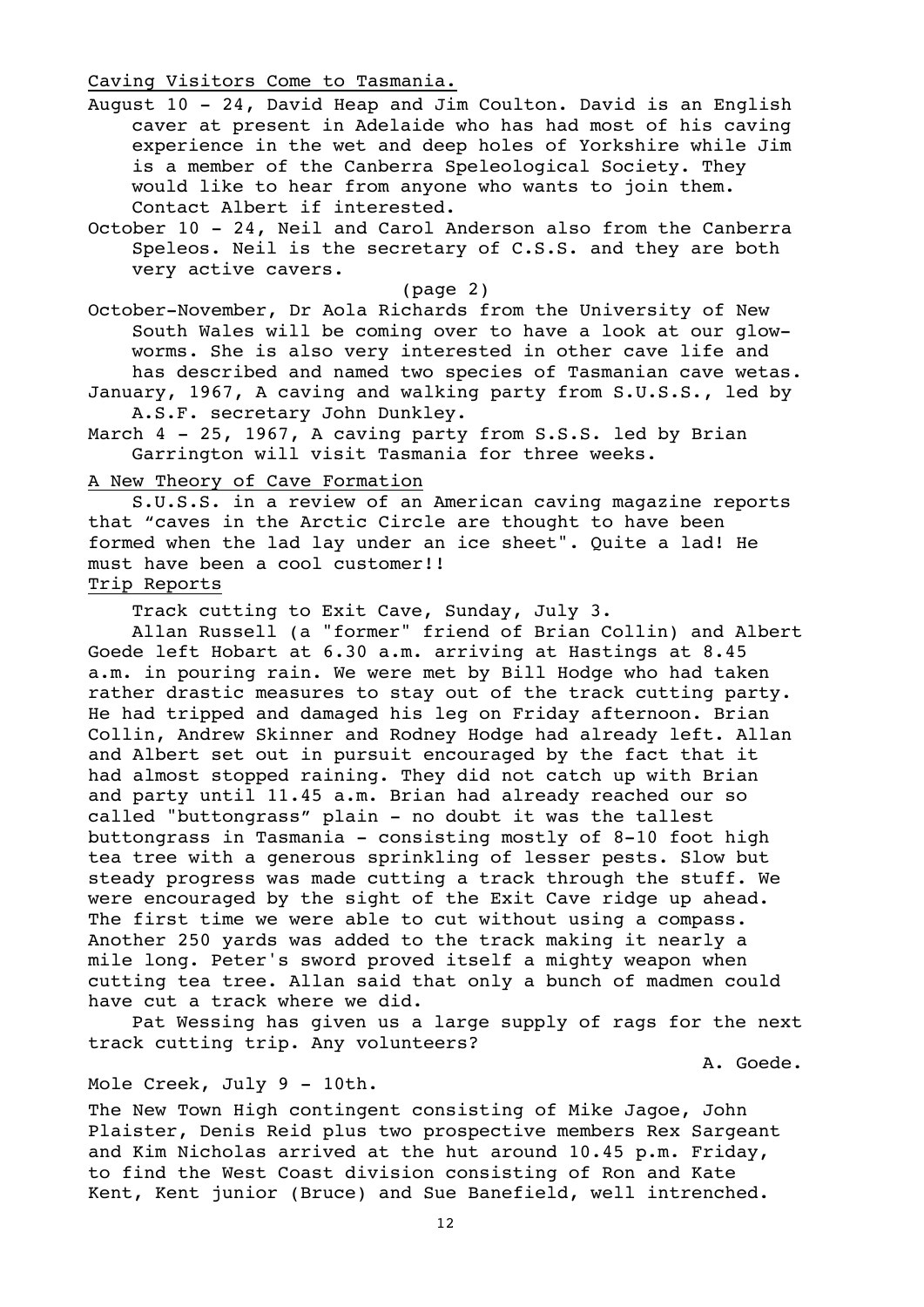The Hobart group was soon reinforced by a blue VW containing our Secretary and Treasurer, Joan and Peter. "Early" on Saturday the group dragged themselves out of bed and then waited until 10 a.m. for the arrival of Bill Surtees and friends Anthony and Yvonne Crosswell. When they didn't turn up the party departed to examine some new holes on Ken Miles' property near the Alum Cliffs - passing Bill Surtees' yellow VW enroute. The entire party located the farmer and holes, one of which was descended by the Vice-Pres. who reported 100' of broken bottles and tin cans plus one very dead animal believed to have once been a cow. The hole ended blind at 100'. The party then moved to Pyramid Cave where an interesting couple of hours was spent.

Bill Surtees and party then departed and the rest of the party returned to the hut.

On Sunday the Kents moved out to visit friends in the area, while Peter led the N.T.H. mob through Little Trimmer Cave spending 1 1/2 hours caving and returning to the hut for an early lunch. After lunch Peter and Joan returned to Hobart and just as the N.T.H. group was leaving the Secretary of the Northern Branch arrived on a motorbike to inform us they had rented a farm house about a mile away, so a detour via the farm was arranged.

The Northern boys have made an excellent job of the farm; stove, frig and bar now installed.

Mike Jagoe.

July 17th. Track cutting - Exit Cave. WASH OUT!!!!!

(page 3.)

Forward Programme.

July 23, 24 - Hastings - Ida Bay. Leader Rodney Hughes. August 2 - General Meeting. Uni. of Tas., Geology Dept. 8 p.m. August 6 - 7 - Florentine. Leader: A. Goede. August 20 – 21 - Mole Creek. Leader: P. Brabon. September 3 - 4 Official opening of the Brooker Highway to Exit Cave. Leader: A. Goede. (Bring your own ribbon, scissors and champagne.) September 17 - Annual Dinner.

September 6 - General Meeting. Uni. of Tas., Geology Dept.

Famous Last Words We've nearly reached the buttongrass!!!

STOP PRESS. 17 July, 4:30 p.m.

Brian Collin has just returned from Hastings and reports that he and a friend Reg Williams managed to cut another 830 yards and have nearly reached the cave. After cutting 330 yards through the tea tree they found themselves in fairly open tree country with a few fallen logs but no undergrowth. Soon after Reg found the creek and followed it up approx. 200 yards. It's easy going now so all you chicken hearted anti-track bashers come along for a grand tour of Exit Cave next trip.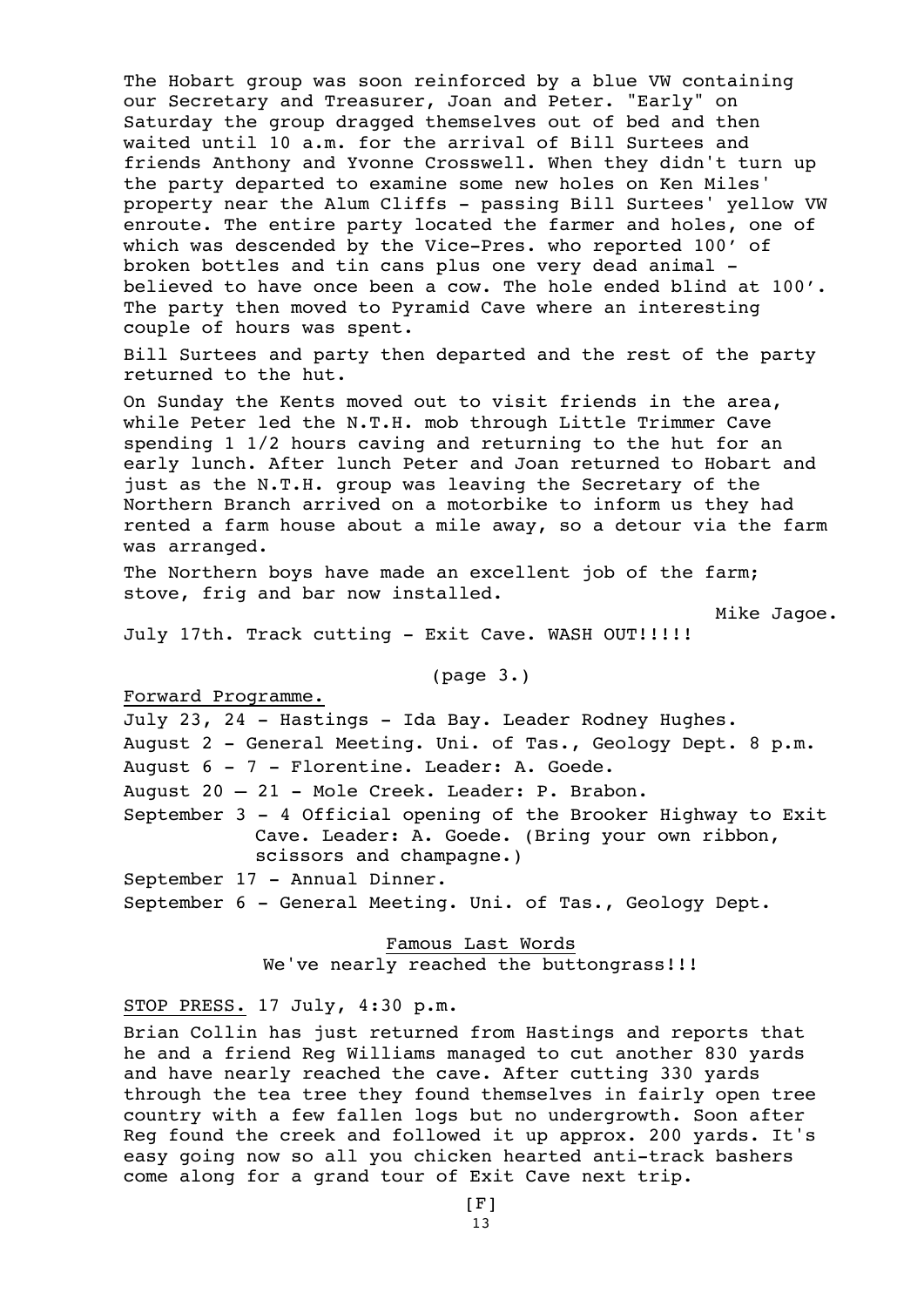(Published monthly by the Tasmanian Caverneering Club. Est. 1946.) Address: Box 641 G, G.P.O., Hobart.

Pres. A. Goede, 54 St. George's Terrace, Battery Point, Hobart. Sec. Mrs. J. Brabon, 122 Augusta Rd., Lenah Valley, Hobart.

# Twentieth Birthday - Annual Dinner.

The dinner will be held at 6.30 p.m. on Saturday, September 17th at the Marquis of Hastings, Cnr. Hill and Brisbane Streets, West Hobart. A 4 course dinner will be served at a cost of only 2 dollar 20 cents per head. If you intend coming your acceptance slip at the bottom of this circular should be returned to the secretary not later than September 10. Your contribution can either be included with your acceptance or can be made immediately on your arrival at the hotel. This is a very special occasion and we are hoping that all members will be able to attend. Members of other caving and walking clubs are invited. The hotel has a late licence and a cabaret starting at 8 p.m. so dinner will be served at 6.30 p.m. sharp.

#### Equipment for Hire.

The quartermaster now has a number of helmets and carbide lamps for hire at the very reasonable rate of 15c. per weekend. The money will be used to supply free carbide on club trips.

#### Carbide lamps.

A carbide lamp is a caver's best friend and should be treated as such even if they are club property. The club has just spent several pounds purchasing missing parts for club lamps. Here are a few don'ts.

DON'T - forget to empty water and carbide from your lamp at the end of a trip. Spent carbide left in the lamp sets almost as hard as concrete and is very difficult to remove.

DON'T - tip out the water director and perforated tube when you empty out the carbide. Although a lamp will work without them it burns better and lasts longer with them because they prevent clogging up of the needle valve and gas outlet and allow water to get at all the carbide.

DON'T - drop your carbide lamp down a shaft. It doesn't improve the reflectors and can be very unhealthy for anyone standing underneath. Before tackling any ladder pitch make sure that the lamp is safely secured.

DON'T - carry a burning carbide lamp on your belt while climbing a ladder. A fire is difficult to distinguish when you are spinning around in the middle of a shaft.

DON'T - dump carbide in caves or paddocks. Cows have a curious liking for spent carbide but it doesn't improve their health nor does it improve relations with the beast's owner.

DON'T - use any other fluid than water to fill your carbide lamp except in the direst emergency. Underground friends can be more important than a burning lamp.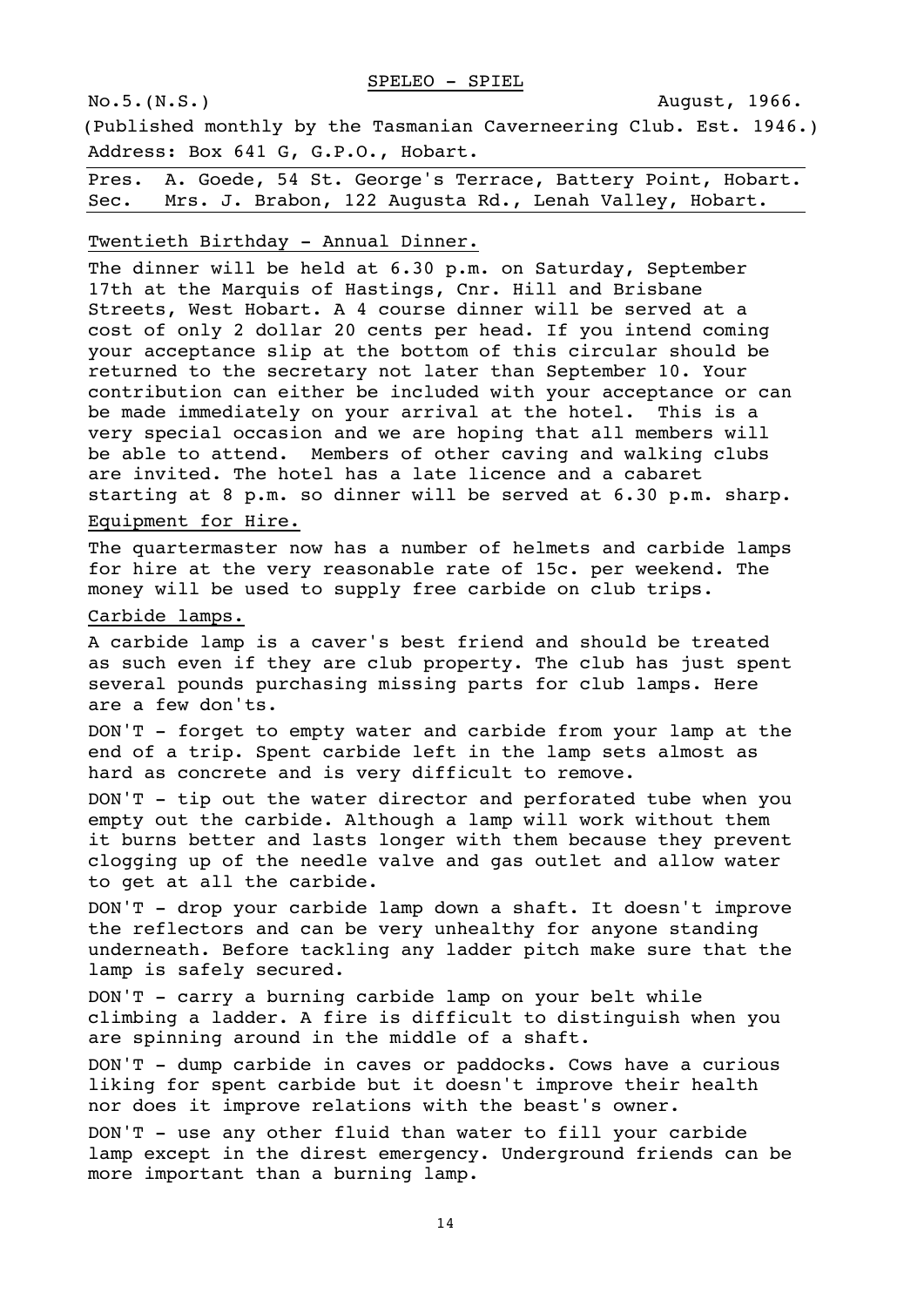A carbide lamp is like the female of the species. She is temperamental and easily ignited but can give you many years of faithful service if treated with respect.

#### New Battery Cases.

Bill Peterson has just produced the prototype of a new battery case designed to replace the 6-volt lantern battery. Lantern batteries frequently fall to bits when wet and muddy and are awkward to carry. The new case is a steel tube which takes four torch batteries - considerably cheaper than one lantern battery. The new case can easily be water-proofed and is almost indestructible. Editors comment: Guaranteed to last a life-time and comes in attractive rust-proof baked enamel finish. Large parties can join their battery cases together to make a climbing pole. Cases could be supplied in six attractive colours.

pitch b1ack - to blend with your surroundings. twilight grey - for those who intend coming on a trip soon but never do. Cardboard replica available at half price.

#### (page 2.)

stalactite white - for the pure of heart.

dragon's blood red - a must for the daring and foolish.

virgin's blue - for innocent girls who get talked into caving. Can be traded in without extra charge for twilight grey at your wedding!!

Hasting's brown - a particularly striking colour specially designed for those who go caving at Hastings to harmonise with the muddy surroundings. End Comment.

BUY ONE NOW. TODAY. IMMEDIATELY!!!

NO TRADE - IN NO DISCOUNT NO CASH - NO CASE.

New Members:

Andrew Skinner - Chalet, Hastings. (J) Ted Todd – "Kenham", 174 Rokeby Road. (A)

Pat Wessing (Mrs.) - 89 Lansdowne Cres., West Hobart (A) rejoined.

Roland Wallace - 18 Cheverton Parade, Sandy Bay. (Prospective) Donald Fraser - 1 Woolton Place, Sandy Bay. (Prospective)

New Club Badges.

Metal club badges will be on sale in the near future at 75c each. Please wear one to the club dinner so that you may be identified after the party.

Warning to Smokers

Did you know that in October, 1965 a 15 year old boy in Medina (Ohio) was trapped for 26 hours after he went into a cave to sneak a smoke. "I feel fine" he told rescuers, when he was pulled out after having been wedged in a crevice head-down since the previous afternoon. He said that he was not giving up smoking but did not plan to visit any caves again "at least for a long time."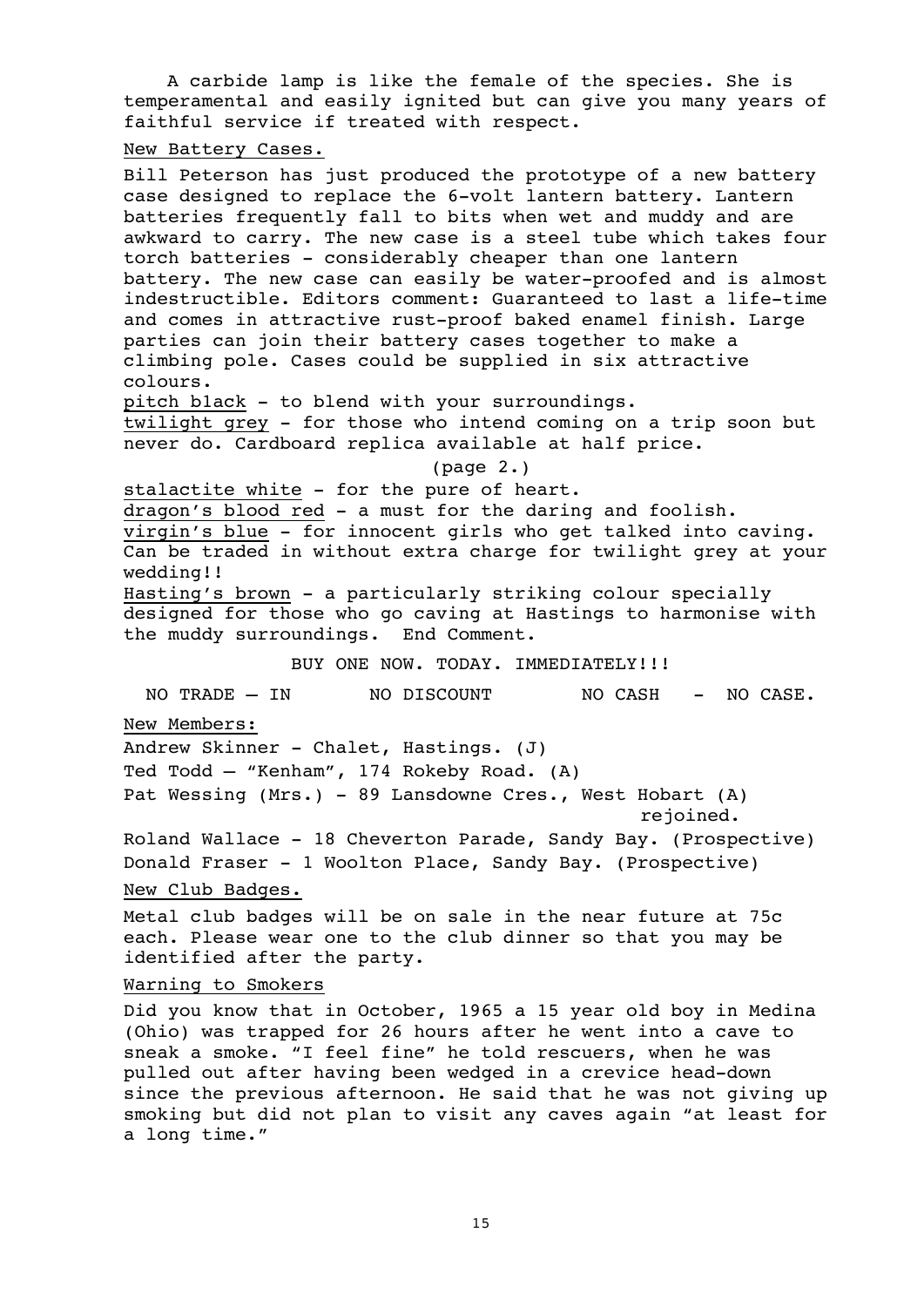### Trip Reports

Sunday 24th July. [Exit Cave]

Party consisted of Albert Goede, Brian Collin, Reg Williams, Donald Fraser and Roland Wallace.

The party left Hobart at approximately 7 a.m. after some delay while Reg looked for a lost wallet, and Albert discovered that he had left his boots behind. We finally arrived at our parking spot at about 9.30. The Catamaran road is as bad as ever and very slippery and muddy as the Forestry Dept. have now started work on the new road. There had been heavy rain the day before and water on the track was almost ankle-deep in places. Perhaps we should have named it the Panama Canal instead of the Brooker Highway. After crossing the "button grass plain" we followed Reg's blazes until we reached Exit Cave Creek. The creek was flowing strongly - the flow being estimated at about 60 cusecs. We followed the bank of the stream until we came to an old tramway bridge which is in a state of collapse. Here we made a precarious crossing of the stream. After some beating about the bush we reached the cave at 12.40 p.m. It was decided to have lunch first and then make a quick trip into the cave. Donald spoiled everybody's appetite by attempting to eat a tin of cold meat and vegetables. When we reached the cave entrance we found ourselves standing on the edge of a 10 foot deep lake which effectively blocked further progress. It appears that the dam which blocks off the lower part of the cave entrance only has a small outlet at the base and as soon as the flow increases past a certain point the water builds up in the entrance chamber until it spills out over the top of the barrier. The party retreated and spent some time cutting a track from the cave back to the end of the track. The route was shortened by following the old tramway for some distance. We completed the Brooker Highway but there is still plenty of scope for improvement to make it a better walking track. The party reached the cars at 5.30 p.m. and dropped in on the Skinners before returning to Hobart. A. Goede.

# (page 3.)

# Weekend, 6,7th August.

Brian Collin and Reg Williams made a weekend trip to Exit Cave. Nine hours were spent underground, two of which were spent rigging up a "flying fox" to bypass deep water in the entrance chamber. Stream was lower than on previous trip but still difficult to cross. The party "lost" the main stream and followed up a tributary system. Some good formation was found. On the track on the way out two members of the lonely hearts club were met.

### Sunday,14th August.

This trip was arranged as a final trip for the two prospective members so that we could make them junior members at the next general meeting. However, permission to enter the Florentine Valley could not be granted as the only people who could give permission were away (in the valley). Result was a trip to Junee. It was discovered with great delight that the area above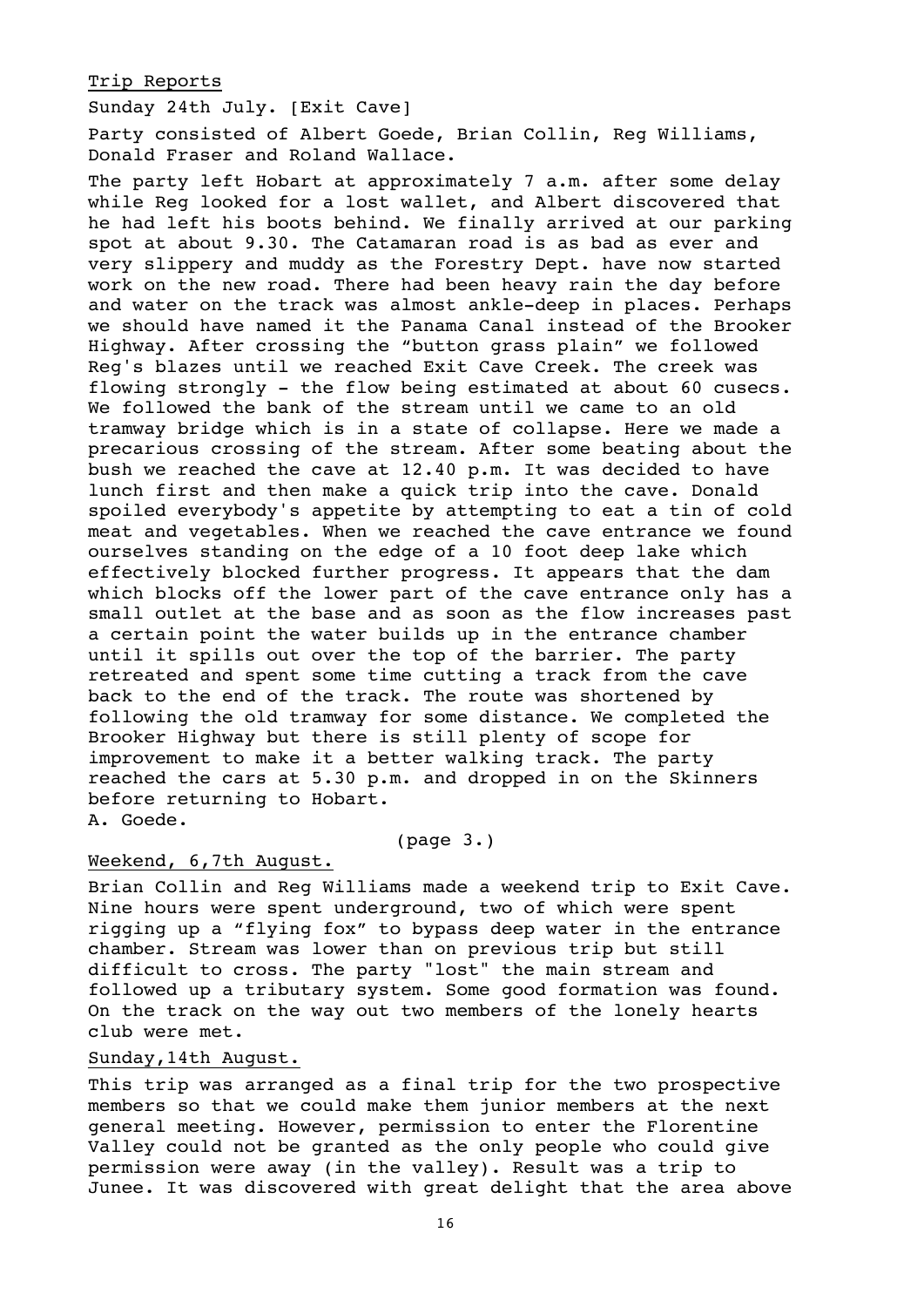Junee was completely burnt out and this made looking for holes extremely easy. One hole worth further investigation was found, but a big "search party" is needed. Party then had lunch and retired to Lake Dobson where the two pros. managed to drown themselves in the snow. Warning: Someone has fouled up the Junee road.

Forward Programme.

| August 20,21 - Exploration weekend at Exit Cave. Camp at the<br>Cave. Leader Albert Goede.      |
|-------------------------------------------------------------------------------------------------|
| August 24 - Committee Meeting, 122 Augusta Rd, Lenah Valley.                                    |
| September 3, 4, - Official opening of the Brooker Highway to Exit<br>Cave. Leader Albert Goede. |
| September 6 - General Meeting. University of Tasmania, Geology<br>Dept. 8 p.m.                  |
| September 17 - Annual Dinner. Marquis of Hastings. 6.30 p.m.                                    |
| September 24,25 - Mole Creek. Leader - Peter Brabon.                                            |
| Marquis of Hastings September 17. 6.30 p.m.<br>20th BIRTHDAY - ANNUAL DINNER.                   |

Name; - . . . . . . . . . . . . . . . . . . . . . . . . . . . No. of persons. (self included)  $\cdots$  . . . . . . . Dress informal. Contributions \$ 2.20 per head. R.S.V.P. - September 10.

 $[$ F]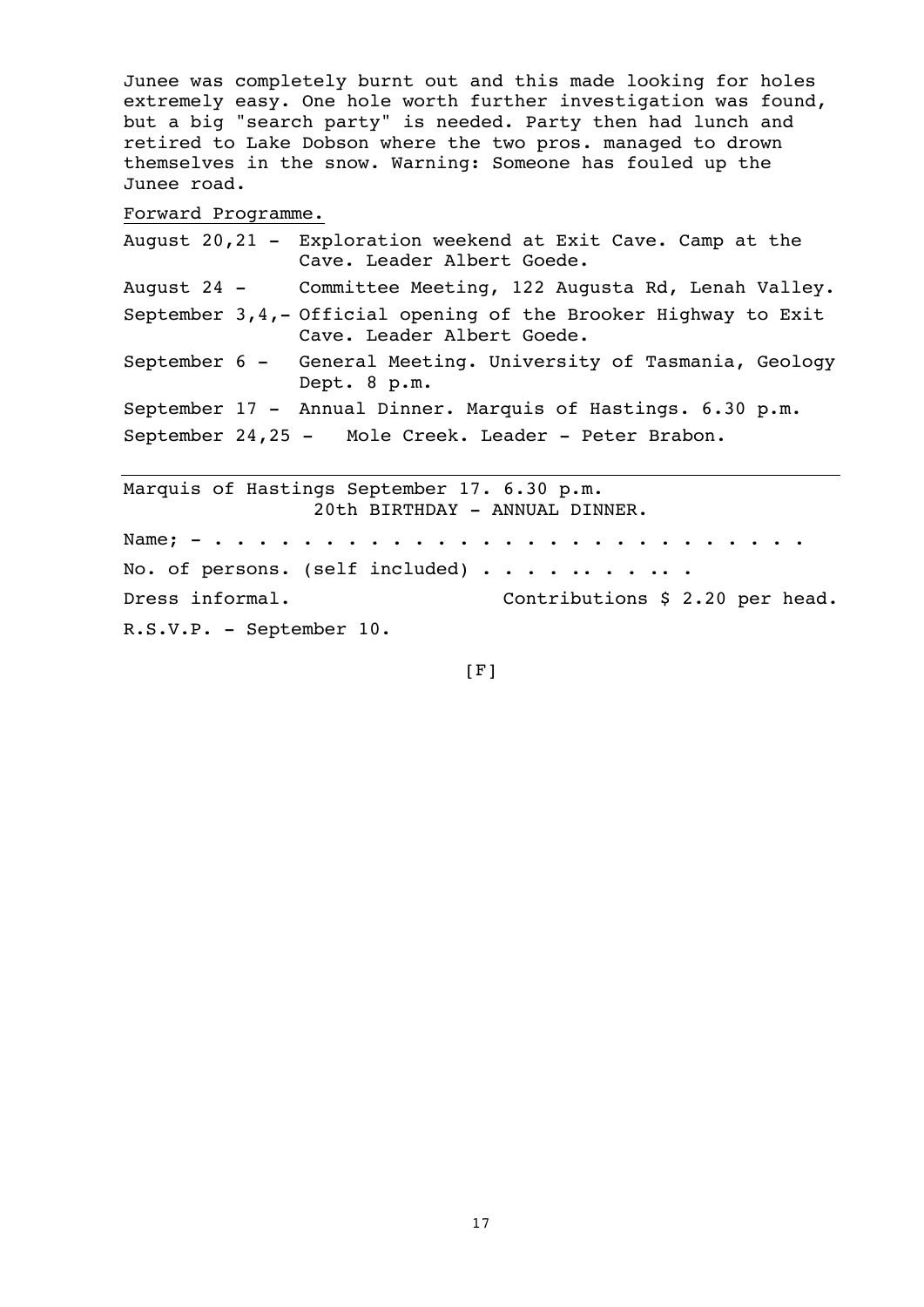No.6.(N.S.) September, 1966.

(Published monthly by the Tasmanian Caverneering Club. Est. 1946.) Address: Box 641 G, G.P.O., Hobart.

President A. Goede, 54 St. George's Terrace, Battery Point. Ph.2 1406 Secretary Mrs. J. Brabon, 122 Augusta Rd., Lenah Valley.

#### Next General Meeting.

Tuesday, 4th October at 8p.m. in the Geology Department, University of Tasmania.

#### Lost, Stolen or Strayed.

One almost new survey tape in leather case. So turn out your garages car boots etc. and return post haste to the quartermaster as surveying time is here.

#### Also Lost.

A delightful little poem from one of our regular readers at Boat Harbour about the "Loss of Virginity" - So if Mrs. F. could send us another copy it will be included in the next Spiel.

#### Life Membership.

The committee has decided to offer honorary life membership to Professor S.W. Carey, professor of geology at the University of Tasmania. We felt that the occasion of our 20th Birthday would be a suitable opportunity to honour the founder of our club and of speleology in Australia. Professor Carey first became interested in caves during the war when training commandoes to be dropped behind enemy lines because caves provided useful bases for small scale operations. When he came to Tasmania after the war he gave a series of lectures to outdoor clubs on cave exploration. Interest was aroused and the Tasmanian Caverneering Club was formed in September 1946 with professor Carey as its founder and first President. Pressure of work has kept him away from caves in recent years but others have carried on the work of adding to the knowledge of the Tasmanian "underworld".

# Members return.

Welcome back to Clive Morris who has returned to us from Melbourne and also to Mike and Kerin Hall who have just come back after spending several months in sunny Rockhampton.

#### Why Pillingers Creek.

The reason why P.C.C. features on the forward programme is a letter from Paul Rose. Paul is a well known Australian caver who is now in Britain. In 1958-59 he came to the A.S.F. conference in Hobart and as a member of Bob Sexton's survey team helped to produce some very fine maps including one of Pillingers Creek Cave. This is what he has to say:

"On our visit to that cave in 1959 I entered an extension leading off the low level passage but a small scale rock-fall during this investigation prevented us pushing this. We mentioned the extension to T.C.C. members and I have often wondered if it had been investigated at a later date.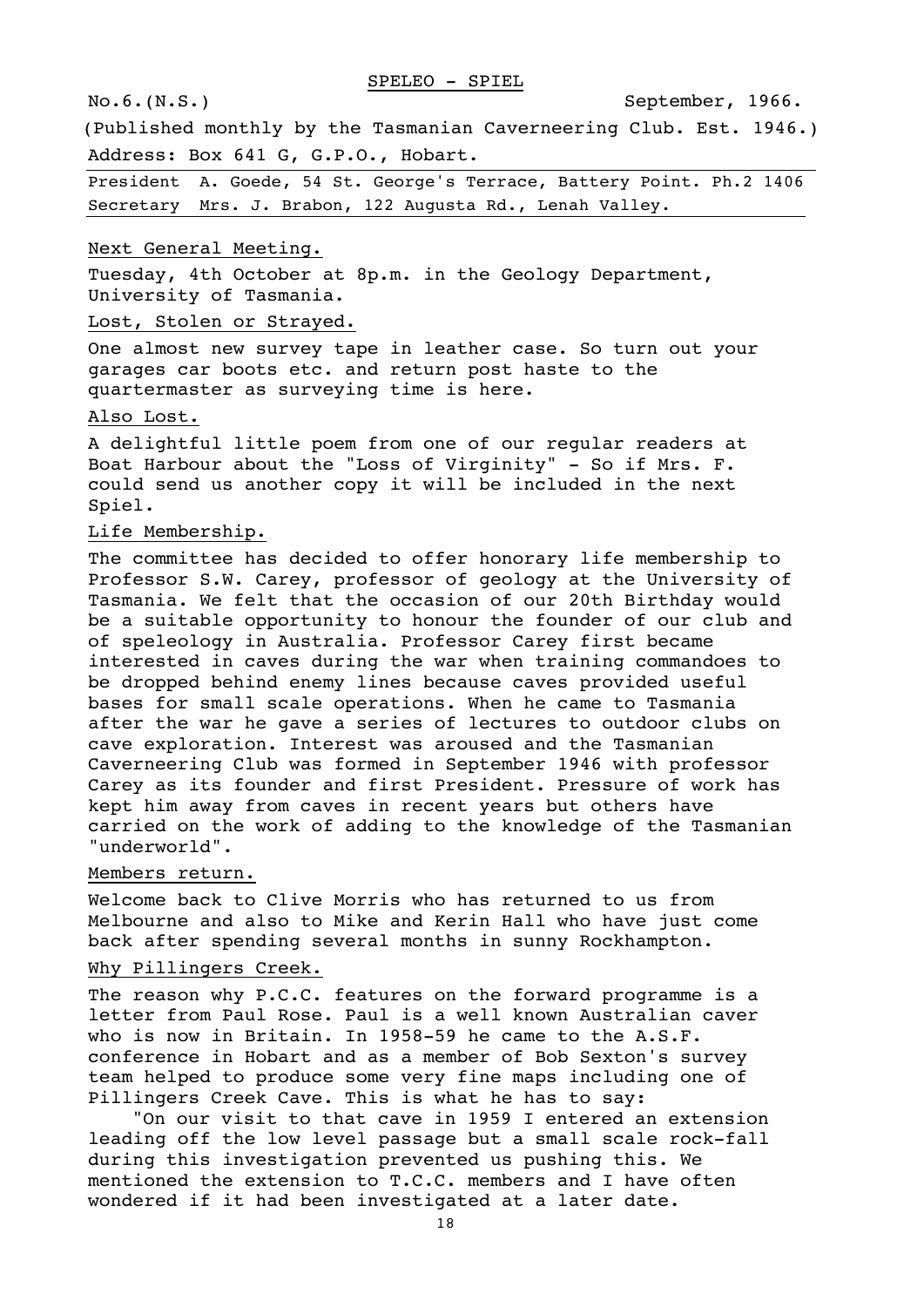Briefly the story is as follows: We had entered the low level passage from a point below the Devil's Spear and as I expect everybody else does we trundled along to the small cavern with the sandy squeeze. While some of the others played moles in the sand Dave Lanyon and myself returned to a point where I had noticed it was apparent that the stream had originally run down through loose boulders in the passage floor. We managed to remove some of these and I was able to squeeze down between the stable wall and the loose rocks into a small room. The rocks above my head were very loose and there was a large, rectangular chockstone wedged across an aven up on the left (more by faith than friction). Straight ahead a tube in solid rock led to a slot and progress here was halted by loose chockstone. Rather than tackle this alone I decided to get someone to back me up. Returning up the wall I noticed that some of the chockstones were very precariously balanced and later when Dave was climbing down there was one hell of a crash and the (page 2) lot fell in.

I am convinced that with a bit of effort the blockage could be cleared and the extension pushed. It is evident that this tube has been a conduite for water at a much later date than the sand squeeze and the possibility of extending the cave deeper would seem to be quite good."

### Trip Reports.

Weekend 20th, 21st August.

The party consisted of A. Goede (leader), B. Collin, P. Brabon, R. Hughes P. Harrold, David Heap and Jim Coulton (both visitors from the mainland) and Roy and Andrew Skinner came on Saturday for one day only.

Most of the party spent Friday night at the Hastings Hut while three of us left Hobart at 6.30 on Saturday morning. By sheer coincidence the two parties met on the Catamaran Road. We left the cars at 9.15 and most of us reached Exit Cave at 11.30 a.m. It was a pleasant day and the track was quite dry. Exit Creek was quite low and what had been a raging torrent a few weeks earlier was now a pleasant stream. Tents were pitched and while we were having lunch and discussing rescue plans for the two missing members of the party they miraculously appeared.

Some of us went underground at 12.30 p.m. to take Roy and Andrew on a quick tour of the more accessible parts of Exit Cave to give Roy an idea of the tourist potential of the cave. We also followed up a side passage where most of the water came from. At 2p.m. Brian took Roy and Andrew back to the entrance while Jim, David and Albert went ahead to find a way through the talus at the "wind tunnel". Jim and David found a way to the creek while Albert went back to meet the rest of the party. After some fancy talus climbing we found a way back to the creek (no longer flowing) and Brian suddenly discovered that he and Reg Williams had explored the same section a fortnight earlier. We had a good look at this section which extends for some distance in the form of a high and in places rather narrow passage. A number of side passages were explored without much success. At the far end Brian discovered three initials scratched in the clay floor (J.F., E.M. (Sib) and M.D. 1961).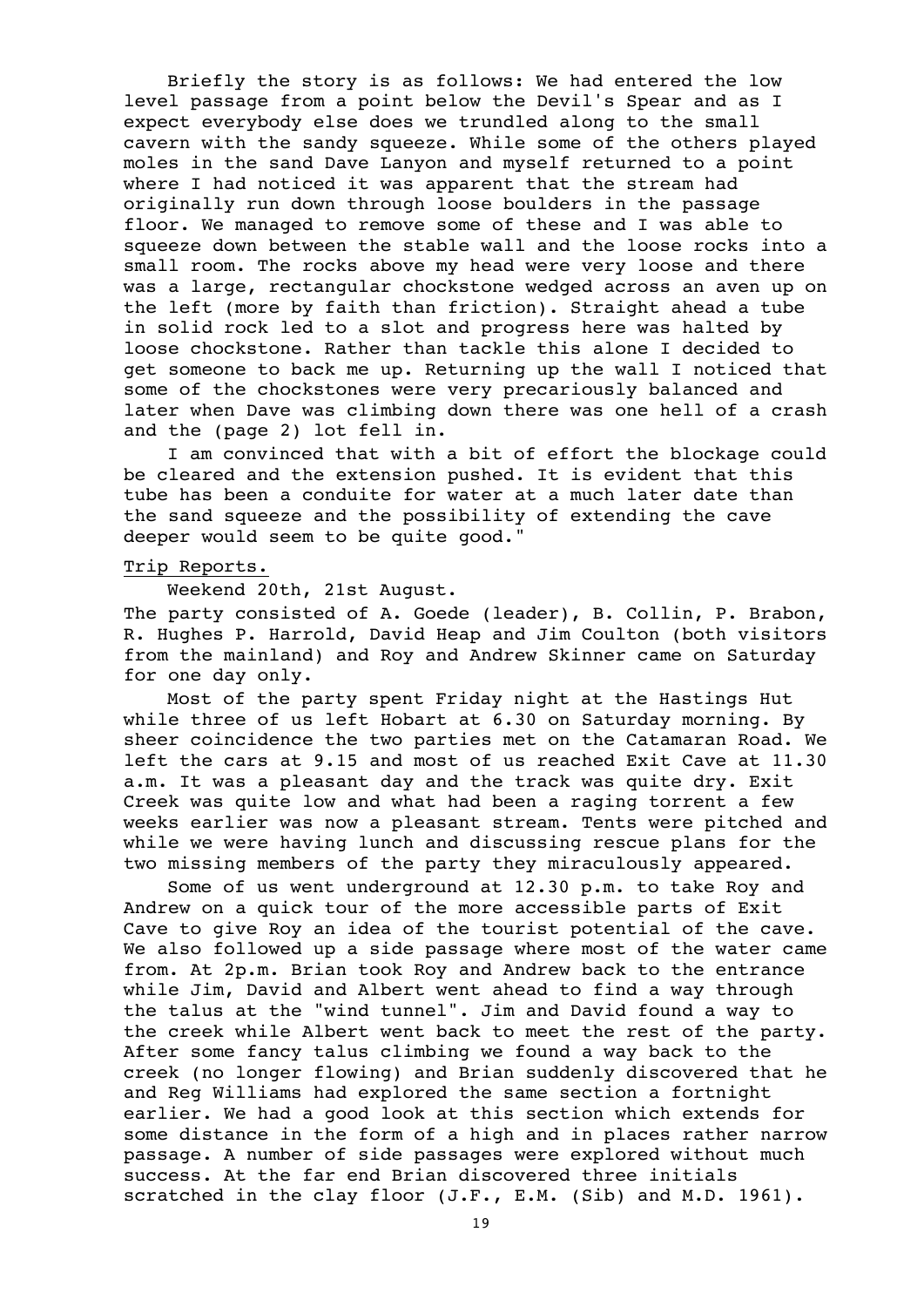the first sign that we were not in new territory and that this section had been explored by a party of university students who visited Exit Cave in 1961.

The party headed back to the main cave. Albert went back to camp with a budding 'flu while the rest of the party further explored the side passage carrying most of the water until they came to a siphon. They also explored another high level side passage and discovered some new territory. The main party returned to the camp at about 7.30p.m.

The night was made uncomfortable by enough rain to make the bush really wet and since Albert's 'flu was getting worse the party broke camp at ten a.m. and returned to the cars.

Sunday 4th September.

Albert and Therese Goede paid a short visit to Flowery Gully on Sunday morning. It was discovered that the entrance to the main Flowery Gully Caves had been completely blocked by quarrying operations. No quarrying has been carried out in the past five years in the other quarry where Vanishing Cave is situated. It was good to see the cave is no longer vanishing and still contains some fine formation including the very unusual eggshells, fragile hollow shells of calcite up to several inches in diameter. The eggshells occur as incrustations on the walls of the cave. Two cave spiders were collected in Vanishing Cave and a third specimen from a small cave in a quarry diagonally opposite Beams' house. We saw Mrs. Beams who told us that her husband intends to reopen the entrance to Flowery Gully Caves now that the quarrying operations have almost ceased.

Forward Programme.

| September 17 -     | Twentieth Birthday Dinner. (Where are all<br>those replies?)                                                   |
|--------------------|----------------------------------------------------------------------------------------------------------------|
| September 24, 25 - | Mole Creek, including a visit to Kubla<br>Khan. Leader: probably P. Brabon.                                    |
| October $4 -$      | General Meeting, University Geology<br>Department. Tuesday at 8 p.m.                                           |
|                    | (page <sub>3</sub> )                                                                                           |
| October $8, 9, -$  | Maydena area. Trip to Pillingers Creek<br>Cave. One or two days depending on the<br>weather. Leader. A. Goede. |
| October $15, 16$ - | Trip to Exit Cave. Camp underground if<br>weather favourable, Leader, B. Collin,                               |

# A Sick Little Verse.

by Patient Nurse.

Poor Albert surely was a wreck, When he swooned over Virus X, And Peter being rather shy, Turned a blind conjunctive eye, But after a week of being "Oh so brave!" These two little lads are ready to cave.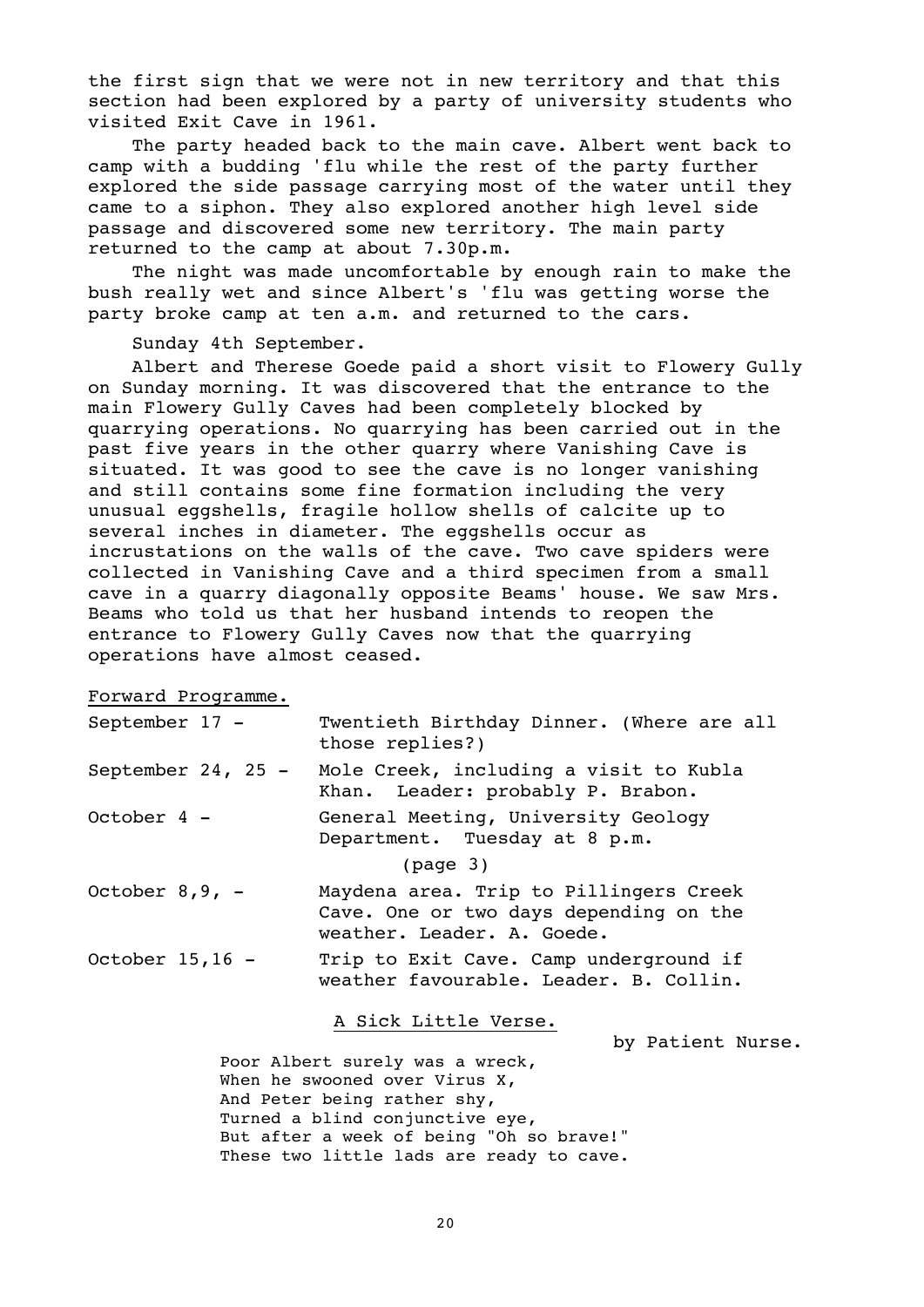The following is reproduced with humble apologies and certain modifications from the circular of the Cave Exploration Group (South Australia).

#### THE CAVEMANS DREAM.

The caveman sat and took his ease Among the stalagmites, And gnawed a mighty mammoth bone, And dreamt of hunts and fights.

His cave wife knelt and stocked the fire Which burned beside the door, His cave kids romped and yelled and fought And tumbled round the floor.

Now in the corner of the cave There was a narrow crack, The firelight could not reach its depths So menacing and black.

The caveman idly looked that way -And saw a vision weird, Two bleary eyes, a big red nose, A very muddy beard,

A helmet with a light on top, Enormous boots below, A trog lamp in its skinny hand Gave forth an eerie glow.

This horrid form, this vision weird, The caveman did accost. "Excuse me, mate", it hoarsely said, "I rather think I'm lost.

I'm looking for the Exit Cave, Where all my mates are still, Trying to find away down under Instead of over the hill.

Two dozen bottles beer we'll get, If we can find the way, A promise made some time ago, And Seymour's going to pay."

The caveman turned a ghastly white, "The devil's come" he said. "I'll never touch the mead again Oh, take my wife instead!"

The trog looked at the cavemans wife -Then turned and disappeared. The caveman howled and tore his hair And pulled lumps from his beard.

His cave wife said "Don't be a nong, Your mind is playing tricks. You know T.C.C. won't be formed Till nineteen forty six".

#### FAMOUS LAST WORDS What does not kill you - makes yob stronger!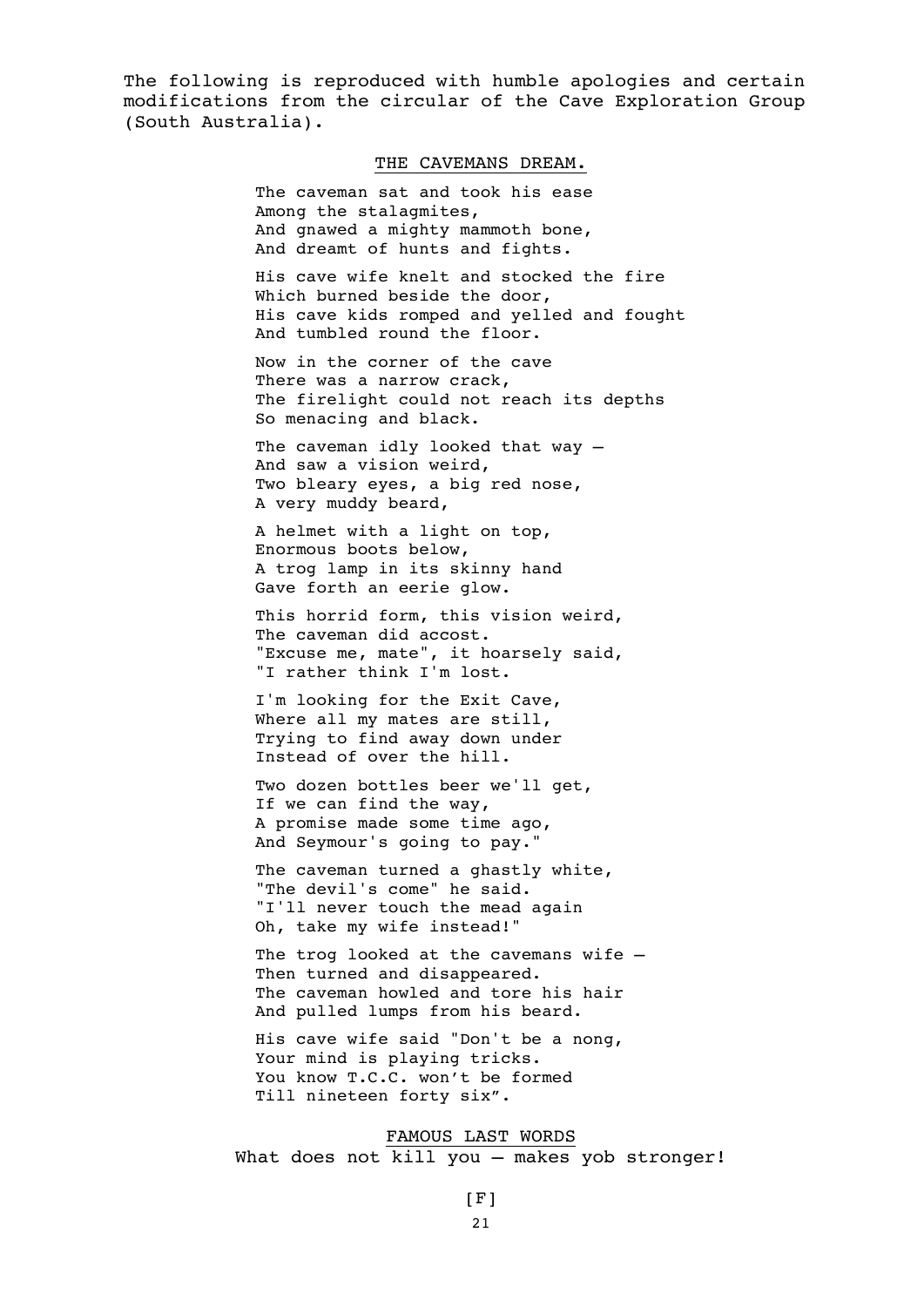

President A. Goede, 54 St. George's Terrace, Battery Point, Hobart Secretary Mrs. J. Brabon, 122 Augusta Rd., Lenah Valley, Hobart

#### Next General Meeting.

Tuesday, November 1, at 8p.m. in the Geology Department, University of Tasmania.

#### Birthday Dinner.

Our 20th Birthday was an outstanding success and everyone enjoyed themselves. The highlight of the evening was a display of intricate dance steps demonstrated by Frank Brown. Our thanks once again go to Jean and Del Latham for taking us to their home for supper and drinks. Next year it is hoped to hold the dinner at Laetare Gardens unless anyone has a better idea.

#### MOLE CREEK HUT.

The Mole Creek hut is no longer available to us as it is to be turned into a shearing shed, so until we find another hut in the area we will be using tents and enjoy life in the raw.

# Kelly Basin.

A caving trip to Kelly Basin has been arranged by Ron Kent on Sat. and Sun., 19-20th November. Drive to Queenstown on Friday night, o/night at the Kents; on to Strahan Sat. morning, back to Hobart Sunday night. The launch trip across Macquarie Harbour will cost between 3 and 4 dollars depending on how many are coming. This area has been little explored. Be sure to come along and let the secretary know by November 1.

#### Queenstown.

The West Coast Outdoors Club Christmas Dinner will be held at the Empire Hotel on the 26th November. Any member wishing to go please contact the T.C.C. sec. early November. Cost approx. 3.00 dollars. Yes, Bill and Rodney we know you'll be there. Accommodation at the Kents.

# Club Bulletins and Handbooks.

Club bulletins Nos. l (35c.) 3 and 4(50c.) are still available from Albert as well as copies of the handbook (50cents.) Only 2 copies each are left of bulletins l and 3 so get yours before they become collectors items. The handbook is a MUST for every member and contains articles on such useful topics as equipment, dangers underground, first aid, cave photography, techniques and the structure and origin of caves.

## Trip Reports.

3 - 4th September - Exit Cave. Surveying started but no trip report received.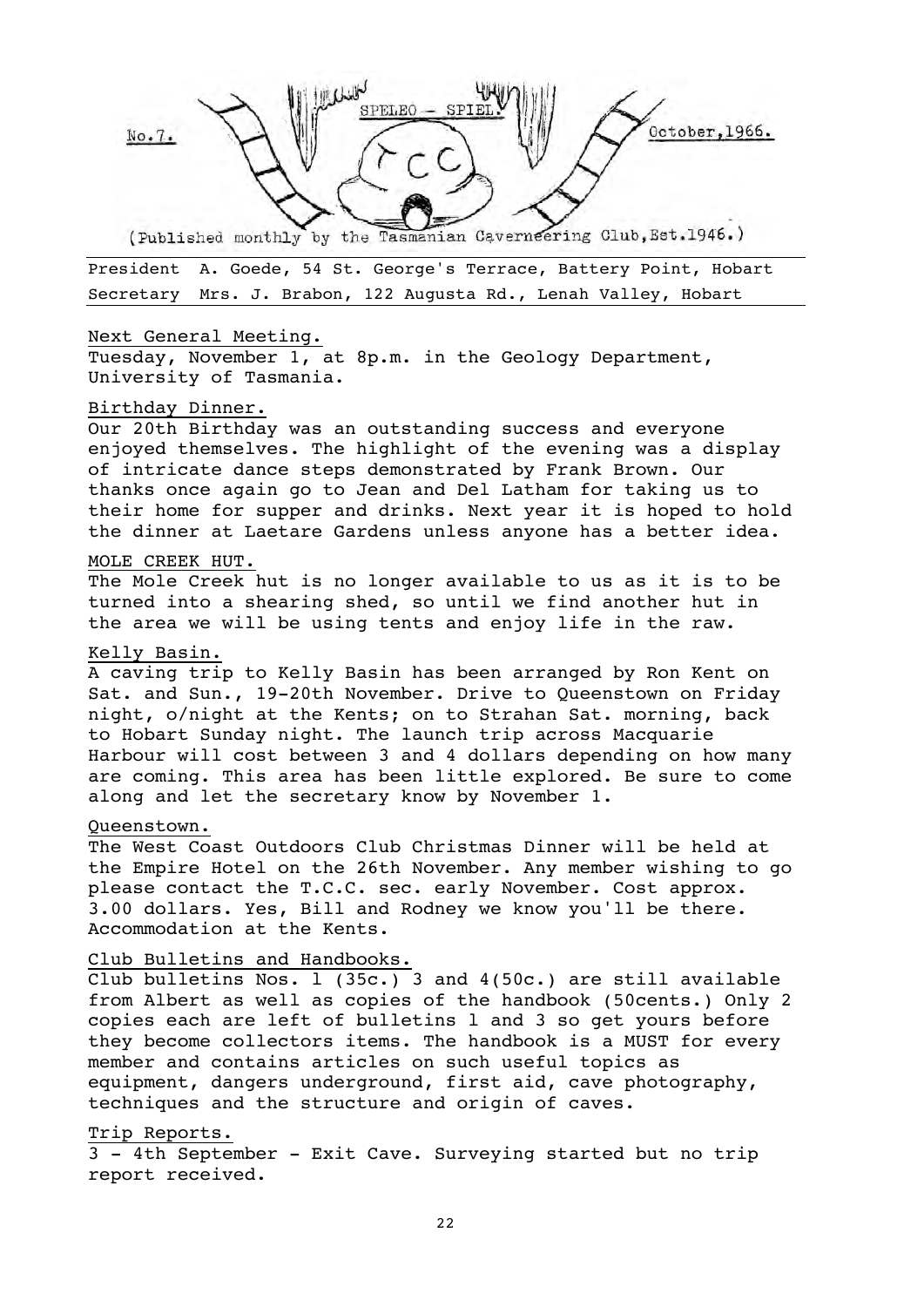(page 2.)

24 - 25th September - Mole Creek.

The party consisted of P. Brabon (leader), J. Brabon, B. Collin, B. Hodge, R. Hughes, S. Vince, A. Goede, T. Goede, D. Fraser and R. Wallace from Hobart with a West Coast contingent consisting of Ron, Kathy and Bruce Kent, Bev ? and Wendy?<sup>1</sup>

The Hobart mob reached the hut in the early hours of Saturday morning to find the West Coasters already in possession. After some social natter a short nights sleep was had.

Next morning most of the party went to Little Trimmer and made a tour of the cave. The creek was running but water inside the cave was no problem except to Roland Wallace who fell in while chimneying across a deep pool. Ron found himself in tight embrace with one of the Queenstown lasses. Ten feet of space below added to the excitement. Albert found numerous small shrimps swimming around in the creek and with Steve's help quite a number were collected. They were not Anaspides and may be a new species.

After emerging from Little Trimmer lunch was had on the banks of the Mersey and two members went for a swim to show off the latest fashions in swimming gear. In the afternoon a visit to Lynds was made. Because of lack of time; and the high level of the creek the party did not go through the talus.

On Saturday night some of the younger members walked from the hut to Mole Creek and back in the record time of more than five hours. On Sunday Kubla Khan was visited. As the creek was flowing strongly everybody took the climbing route. Donald wore gumboots to keep the water in. Brian and Albert headed back to the creek a little too early and Albert went for an involuntary swim at the Narrows but managed to keep his carbide lamp alight. The Pleasure Dome was visited and Brian had a look at the 30 ft. high flowstone wall at the far side of the large chamber with an unexplored passage leading off at the top. With suitable climbing gear this could be climbed. On the way back Brian dropped his carbide lamp in the creek and did a lucky dip act to find it again. Everybody emerged wet into pouring rain.

Forward Programme.

÷,

- October 15,16 A combined trip to Exit Cave with the Tasmanian Climbers Club and the West Coast Outdoors Club. Camp underground if weather favourable. Aim is further exploration. Leader: B. Collin.
- October 19 Committee meeting at 8p.m. at 54 St. George's Terrace, Battery Point.
- October 29,30 Mole Creek. An attempt to scale the flowstone wall at the far end of Kubla Khan and explore passage above if suitable equipment available. Leader: P. Brabon.

Arthur Clarke advises  $Bev = Bev$  Clarke, Wendy = Wendy Reid – and he was on the trip also.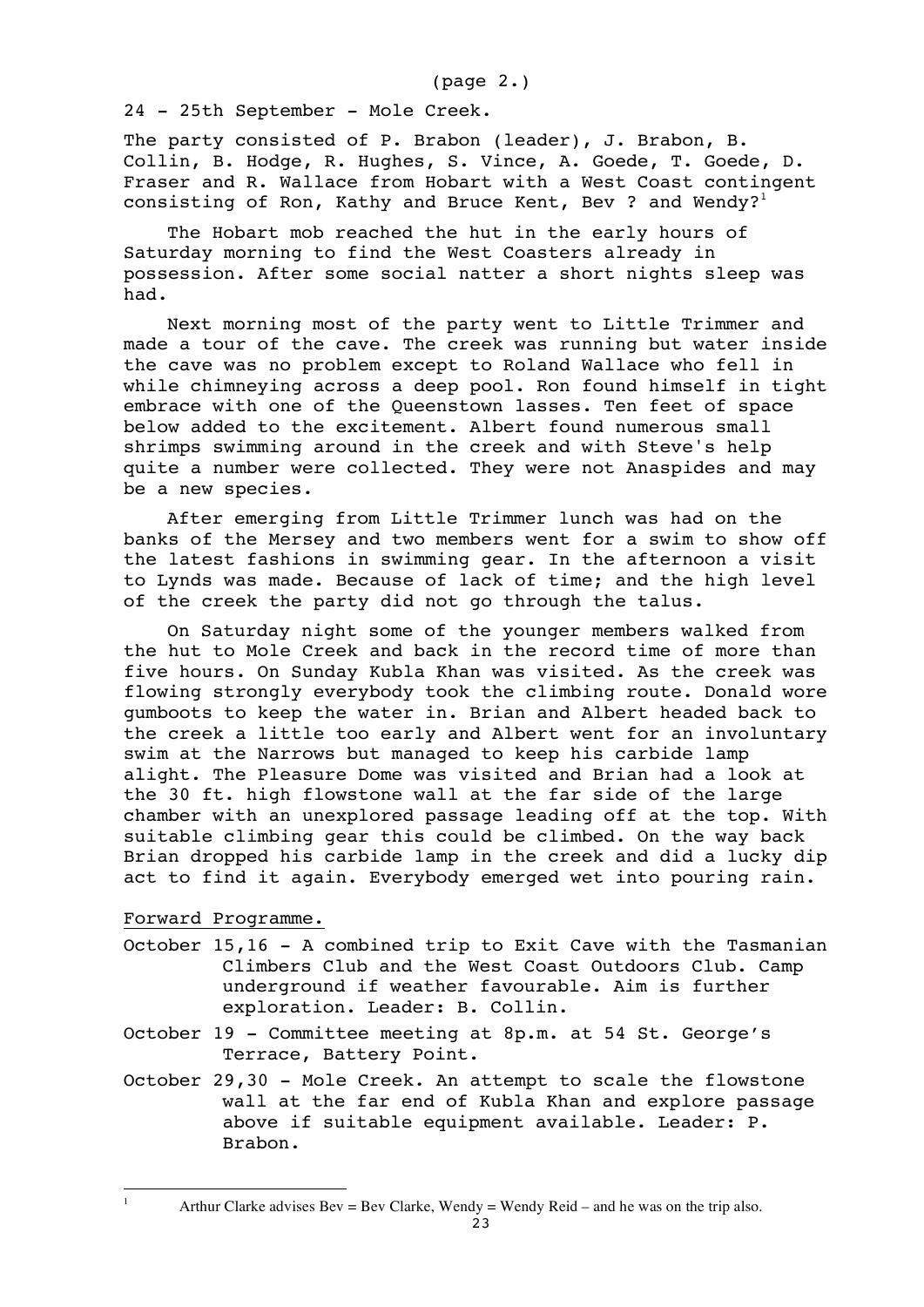| November $l$ - General Meeting, 8 p.m. Geology Department, Uni.<br>of Tas.                                                    |
|-------------------------------------------------------------------------------------------------------------------------------|
| November 5,6 - Exit Cave. Surveying and inspection of potholes<br>on Cave Hill. Leader: A. Goede.                             |
| November 19,20 - Kelly Basin. For details see page l. Leader:<br>Ron Kent.                                                    |
| Christmas Trip - West Coast. Areas to be visited: Bubbs Hill,<br>Nelson River, Kelly Basin, Leader: M. Jagoe or B.<br>Collin. |

A LOSS OF VIRGINITY. (without permission) (from Kings Cross Whisper.) He took me by my slender neck, I could not call or scream, He took me to his dingy tent, Where we could not be seen, He took me from my flimsy wrap, And gazed upon my form, I felt so cold and damp. And he was oh so warm. His fervent lips he pressed to mine, I gave him every drop, He took from me my very soul, I could not make him stop, He made me what I am today, That's why you'll find me here A broken bottle thrown away, That once was full of beer.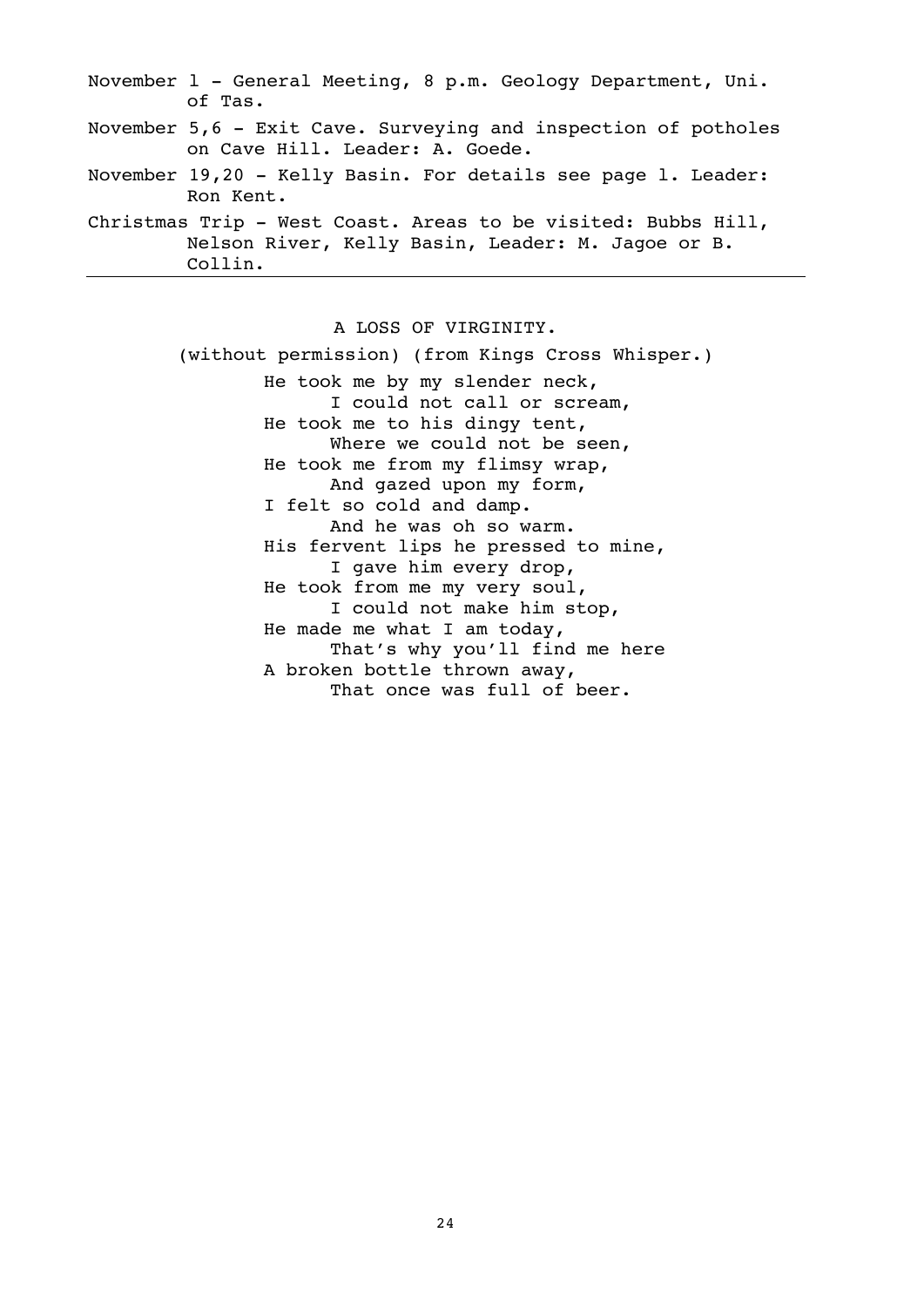TASMANIAN CAVERNEERING CLUB.(Revised Sept.1966.) SEARCH AND RESCUE.

Controller: D.F. Turner Home: 79 Riawena Rd. , Rose Bay 29443. Business: C'wealth Employment Service 33721. If not available, A. Goede Home: 54 St. George's Terrace, Battery Point 2 1406. Business: Geography Dept., Uni. of Tas., 2 7741 or F.R. Brown Home: 308 Lenah Valley Rd., or 15 Harrington St. Business: Eliz. St. High School. 3 1424. or M.C. Jagoe Home: Springvale Hostel, 2 Midwood St. New Town Business: New Town High School 80257. O.I.C. A. Goede see above. Party Leader. F.R. Brown see above. Members on Call. P. Brabon Home: 122 Augusta Rd. , Lenah Valley. Business: Canes, Elizabeth St., 27511. B. Hodge Home: 5 Bayley St. , Glebe. Business: H.M. Bamford, 90 Patrick St., 3 3781,ext.9. B. Collin Home: 56 Newdegate St., North Hobart. Business: H.E.C. 16 Elizabeth St., Hydrology (Field Section) 20551, ext.463. R. Hughes Home: 79 Poet's Rd., West Hobart. Business: Commonwealth Health Building, Stowel1 Ave., Battery Point, P.M.G. Radio Installation 2 0511, ext.372. W. Peterson Home: 43 Augusta Rd., Lenah Valley 82231 Business: Geology Dept., Uni. of Tas. 27741. D. Latham Home: 35 Balaka Rd., Rosny Point, 416772. Business: 61 Mol1e St., Hobart 26407. D. Seymour Home: 4 Clarke Ave., Battery Point 25790. Business: 67 Macquarie St., 2 5354. P. Harrold Home: 5 Colvil1e St. , Battery Point. Business: Charles Davis(City Shop) 60 Elizabeth St., 25011. D.M. Hall Home: 9 Warragul Ave. , New Town, 8 4778. Business: B.H.P. Office, 2 Patrick St. , 31063. C. Morris Home: 4 Somerdale Rd., Claremont 71239. Business: SOUTH R. Geeves Home/Bus. Judd's Hill Rd., Geeveston 255. R. Skinner Home/Bus. Chalet, Hastings, Hastings 3. NORTH R. Woolhouse Home: Deviot. Business: Launceston High School, Paterson St., Launceston 24647. NORTHWEST I.D. Farley Home: Savage River Business: WEST R. Kent Home: 33 Driffield St., Queenstown 276. Business: W.J. Surtees Home: 2 Denison St., Queenstown. Business: Phone Q'town 63 - - - - - -  $[F]$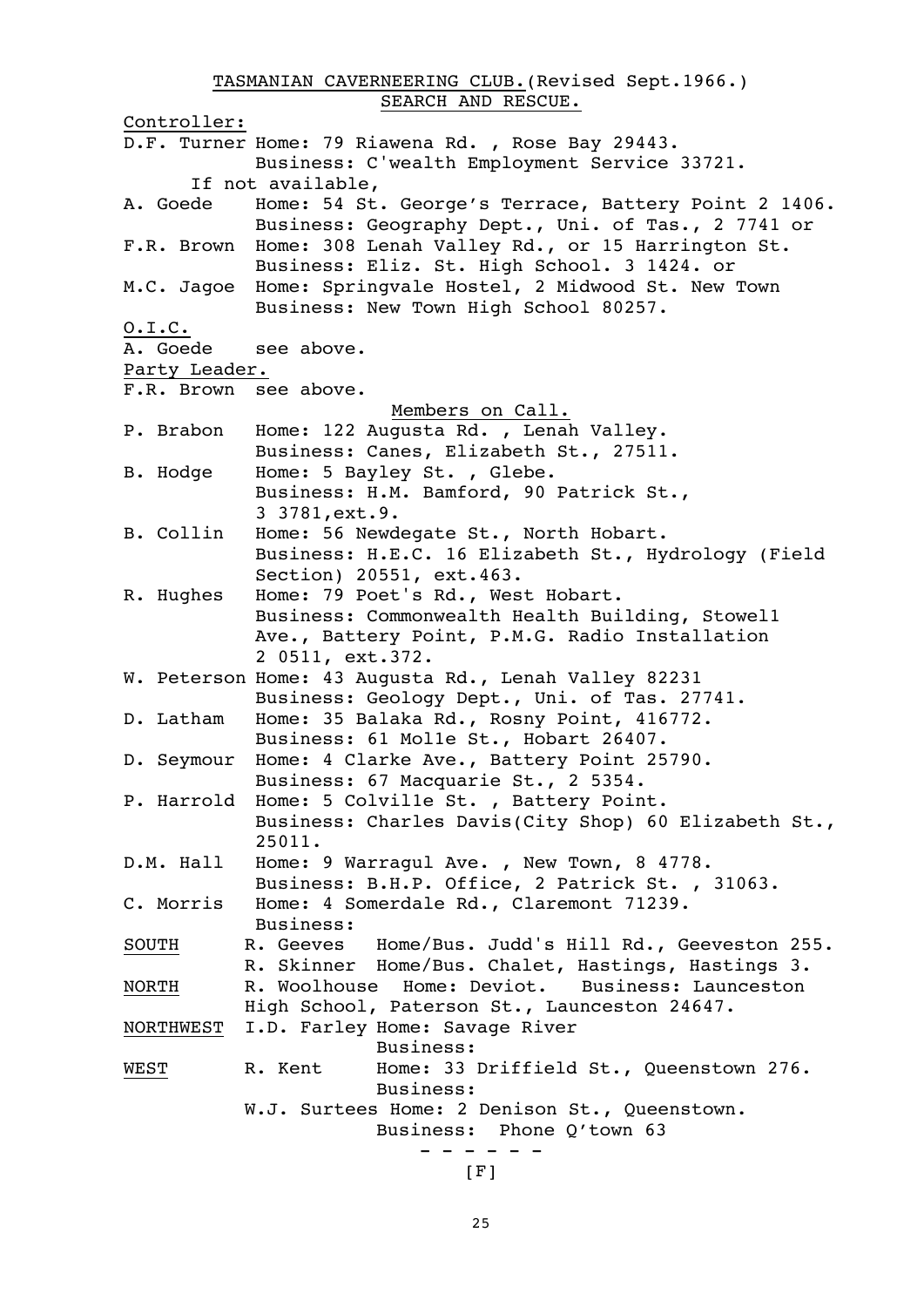# TASMANIAN CAVERNEERING CLUB. CAVE SEARCH AND RESCUE ORGANISATION.

The Tasmanian Caverneering Club, founded in 1946, established its own Cave Search and Rescue Organisation early in 1959 which affiliated with the Police Department in August of that year.

This Organisation is on call on a continuous basis. It comes into action whenever the Police Department or other authorities report a cave party overdue in caves or limestone areas known to contain caves.

The Organisation is staffed by the Club's members and necessarily depends upon the co-operation of the Police Department and other persons. The Club, over a period of years, has collected extensive information including maps of many caves and limestone areas, it has the equipment necessary for the safe exploration of caves, and its members are fully trained in underground work.

#### DRILL FOR SEARCH AND RESCUE.

As soon as any Police Officer receives a report to the effect that a party is lost or injured in a cave or limestone area he is to contact Police H.Q. in Hobart without delay and pass on information on:-

- 1. Which cave,
- 2. How many in party,
- 3. How long in cave or overdue,
- 4. Is party lost or injured or trapped,
- 5. What equipment, food, lights, clothes, etc. were in party,
- 6. If injured and/or trapped, how far in cave,
- 7. Weather conditions for past week.

1. H.Q. to instruct Officer reporting to stand by; then pass on alert and information to Police Officer in Charge of Rescue. He will then contact one of the four persons following who will then come to H.Q. and act as controller for the Club. (See list at end.) 2. If information indicates that a doctor is required preference should be given to one with some caving experience if readily available. On reaching the rescue area the doctor should immediately report to the Officer-In-Charge for latest information and to be equipped with personal caving gear.

3. P.O. then to contact the next six people on list. If they have own transport they are to proceed to their own homes to collect caving gear. If they live en route they are to remain for Car 1. to collect them. If they have no transport then patrol car to pick them up, take them home to collect their gear and take them to H.Q. for Car 1 to collect.

4. The driver of Car 1, being the first to be contacted as he is the O.I.C., will report to H.Q. to pick up personnel and gear, receive information on whereabouts of others, pick then up, proceed to area. 5. H.Q. them contacts remaining persons on list, following previous routine, these will constitute Car 2. Car 2 is to collect ALL remaining Club equipment, food, telephone gear and wire, camping equipment, and any other equipment they require to establish a base camp and clearing station anywhere in the Island.

6. When ready Car 2 proceeds to the area and reports to O.I.C. for further details.

7. The Club Controller will remain at H.Q. and assist by relaying requests from O.I.C. to necessary authorities and act as general Liaison man.

8. The Police Officer in the area giving the initial alert is to stand by at base camp if so required to assist with organisation/communications.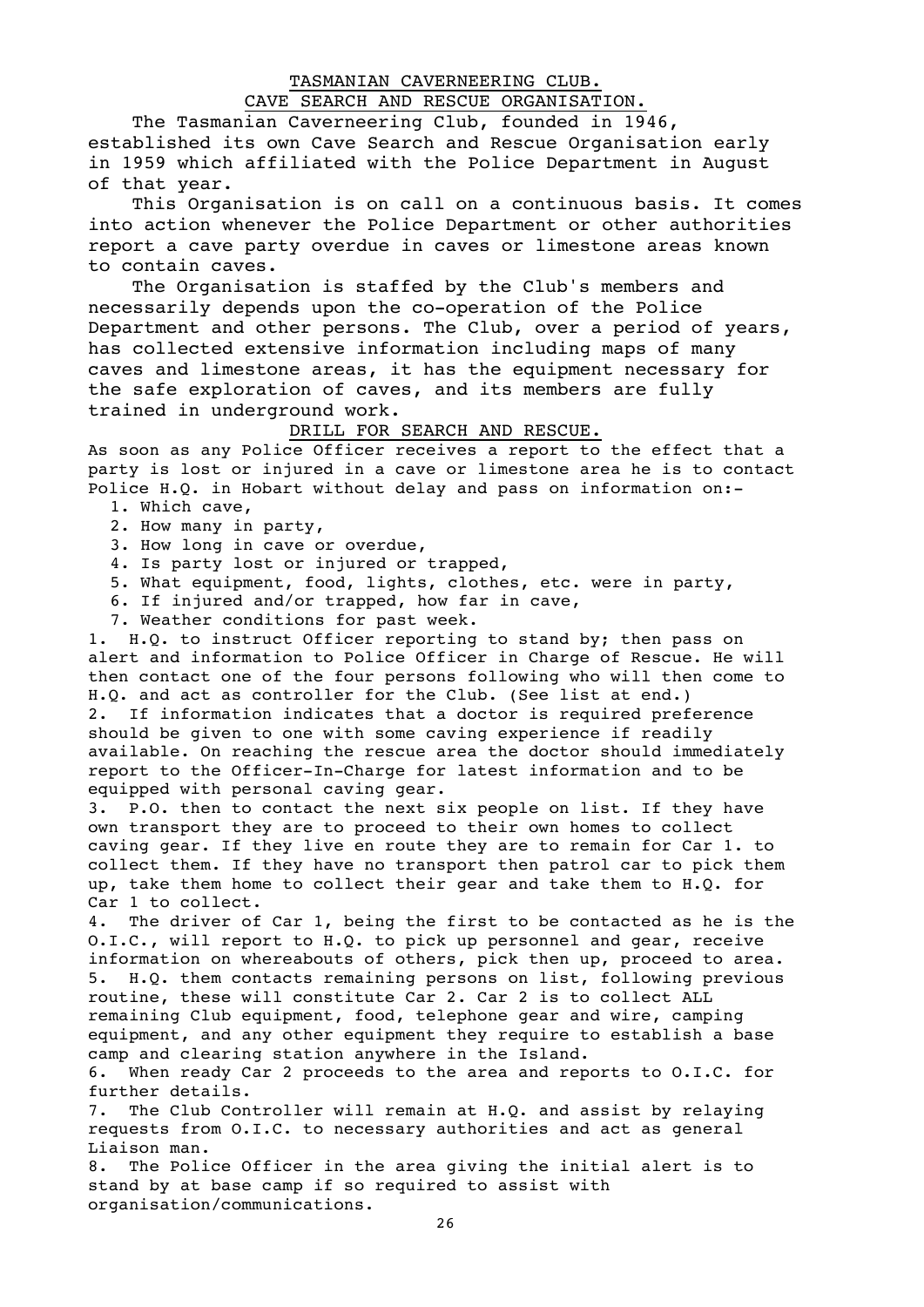#### (page 2.)

#### IF PERSON/PARTY LOST IN AREA - CAVE UNKNOWN.

l. Preparations as before - no change.

2. Outside help may be required - large numbers of men to search area and caves. Each small unit will be in charge of a T.C.C. member who knows area and caves. O.I.C. and assistants will remain at temporary base camp e.g. Police Station if close to area. When contact established they move out and establish base camp on the spot. Unskilled helpers no longer required to be dismissed to avoid confusion.

#### PUBLICITY.

The ONLY persons allowed to make press releases are:- Police H.Q., Controller, O.I.C. or his deputy.

#### REQUESTS FOR NON - T.C.C. EQUIPMENT.

The ONLY persons allowed to request special equipment are:- Police H.Q., Controller, O.I.C. or his deputy.

### FIELD ORGANISATION.

In control of all rescue work is the T.C.C. Officer-in-Charge (O.I.C.) He will remain at base camp and organise rescue operations. He will need two assistants to take care of communications - at least one to be T.C.C. They will also take care of camp and meals, etc.

The O.I.C. is to remain in contact with the Controller at H.Q. so that up to date reports will go through and requests for special aid can be passed on without delay. To this effect the co-operation of P.M.G. is needed.

A trained T.C.C. Party Leader will direct actual rescue work underground. Rescue work will be carried out in shifts - two parties each working up to six hours depending on nature of work. As one party works, the other party rests at base camp. If cave is large and rescue work in a long distance, more parties may be needed or advance base camp established underground. The O.I.C. and Party Leader will decide on this when they get there.

EQUIPMENT. Car 1 is to take the following:- Medical Kit. 2 - 100' l1/4" nylon ropes. 6O' cable ladder. Axe, pinch bar, Army trenching tool. Emergency rations. Car 2 takes:- Communications equipment. Camping gear required for base camp, i.e. Large marquee, smaller tents, cooking utensils, primus stoves, etc. Rescue stretcher - Neill Robertson type. All remaining T.C.C. equipment. Food - quantity depending on type of work. Extra ropes -  $new$  hemp. T.C.C. maps of area and its caves. Following gear may be needed later:- Extra medical supplies. Radio equipment Power saws, power pumps, explosives, drills, experts to handle. (page 3) Mobile generators and extra lights, oxygen, masks, hoses, air compressors, etc. REMEMBER

> In underground injuries – TIME KILLS. UTMOST SPEED IS ESSENTIAL.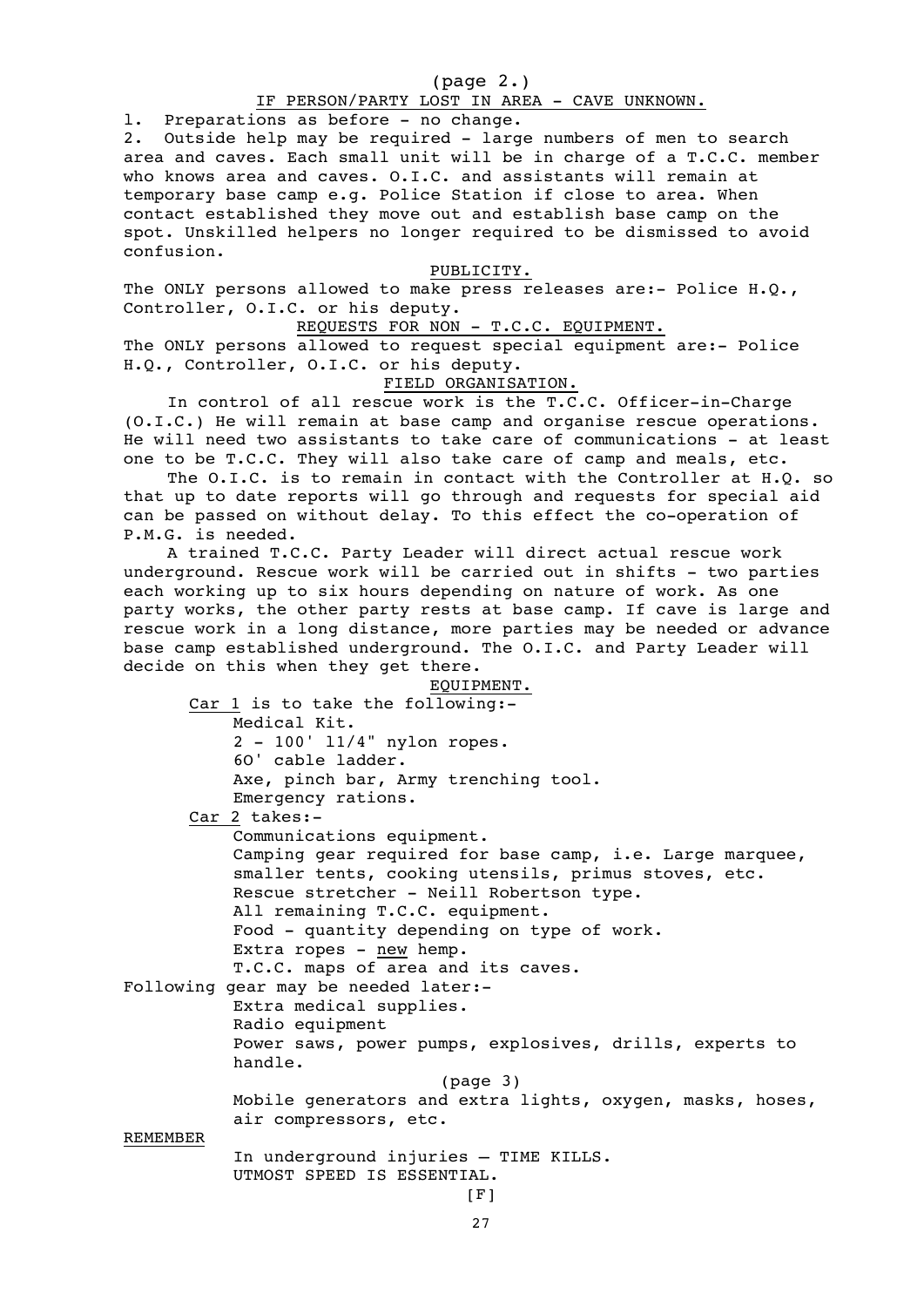No.8. November, 1966.

(Published monthly by the Tasmanian Caverneering Club. Est. 1946.)

President A. Goede, 54 St. George's Terrace, Battery Point. Ph.2 1406 Secretary Mrs. J. Brabon, 122 Augusta Rd., Lenah Valley, Hobart.

### Next General Meeting.

Tuesday, December 6, at 8p.m. in the Geology Department, University of Tasmania.

# Hastings Hut.

Some energetic lads from Dover have asked permission (!!!!?!!) to clean up the hut and build a new fireplace (under Roy's supervision). All they need is the material, so if anyone has spare bricks, paint or sheets of iron, hardboard etc. taking up space, contact Albert or Joan and it will be collected. Ron Kent has kindly donated a stove which will be installed as soon as the power point is fixed.  $Bar - B - Q$ .

A barbecue will be held at Marion Bay on Saturday, 10 December to cater for the junior members who missed out on the annua1 dinner. Everyone invited, bring the fami1y and make a great day of it. Supply your own food and refreshments. Come when you 1ike and 1eave when you 1ike.

#### Coming Events.

Early in the New Year we 1ose our 1ast single cave girl, Sally Salier to cave man Clive Morris. There shou1d be a prewedding celebration early in January so keep tuned to the Spiel.

We commiserate with quartermaster Bi11 Hodge who took the news so much to heart that on the last trip to Mo1e Creek he camped in sp1endid isolation on an is1and in the midd1e of Sassafras Creek. A certain insurance company is investigating the possibility that he tried to commit suicide by rocking Peter Harro1d's car on a sharp corner.

The Farleys have moved to Savage River and Ian is busy building a 1anding strip out the back. The stork is expected to make the first of many landings in mid-May. Rumour has it that Ron Kent might have something to do with the stork. Congratulations to both couples and - RON.

We can also blame Ron for a sudden lack of interest in caving from Bi11 and Rodney. It seems that under his misguiding influence they have discovered girls but it had to be in Queenstown of a11 places. You'd better come back to Hobart, Ron.

#### Last Genera1 Meeting.

Members were given a 1ook at the designs submitted for the A.S.F. badge and expressed a low opinion of most of the designs. Anyone who thinks he or she can submit a better design is welcome to have a go. Leave your artistic efforts with Albert before Christmas. The night's entertainment was provided by Bi11 and Mike. Bi11 proudly showed his first "colour" film of the 1ast trip to Exit Cave. He is now seriously thinking of mounting a jar fu11 of g1ow-worms on his camera to get better illumination. Mike gave an i11ustrated 1ecture on the breaking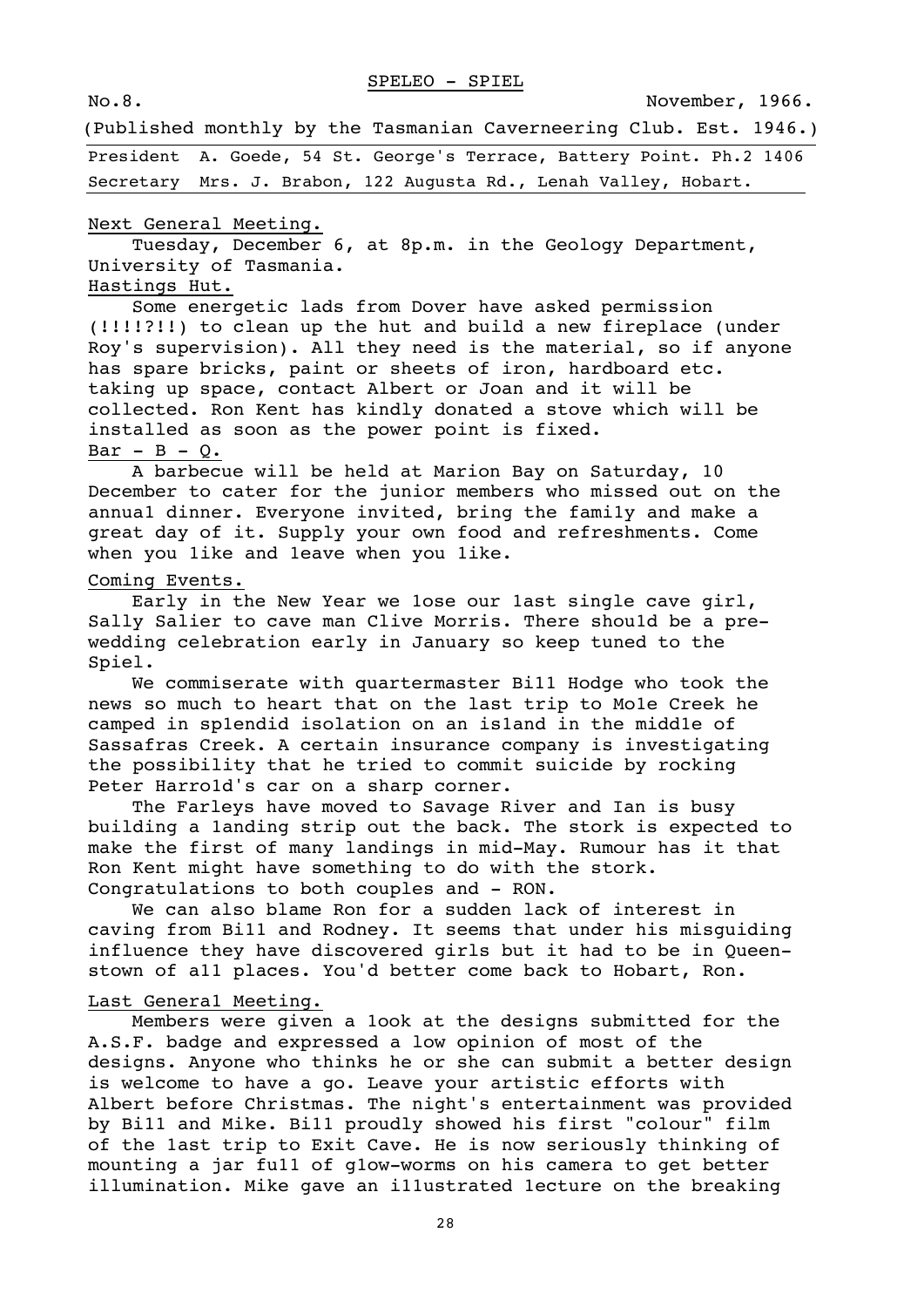strain of camels' legs in front of the pyramids before passing on to his main topic "The change of the seasons in a Canadian Town."

"North Island" Visitors.

Last week we welcomed Neil and Caro1 Anderson from C.S.S. Canberra. So far they are impressed with our caves but do not like the climate. Neil has already earned himself the nickname "Twinkle-toes" Anderson for his exploits at Mole Creek.

John (Dick) Marsha11 from S.S.S. made a quick trip to Tassie and dropped in on A1bert. John, who is a Tasmanian by birth but migrated to Sydney, is coming to work here next year and hopes to do some caving with us.

Lucky Escape  $-$  (or  $-$  Button Grass Plain The Hard Way.)

Mike Hall had a close shave when a helicopter in which he was a passenger made a crash 1anding on a buttongrass plain somewhere in the south-west (not on the way to Exit.) Glad you are still with us Mike. You could have fa11en into one of those large sink holes on Mount Anne.

(page 2)

#### Resurrection of a possum.

The papers recently reported that a live Burramys pigmy possum had been found in a ski hut on Mount Hotham in the Victorian Alps. Quite a find when you consider that the animal had been thought to have been extinct for about 20,000 years and was known only from remains of a skull and jaw bones from the Wombeyan Caves in New South Wales and the Buchan Caves in Victoria.

TRIP REPORTS.

Exit Cave  $-3,4$  Sept.

Party - Brian Collin (leader), Bill and Rodney Hodge, Rodney Hughes, Peter Harrold and A11en Johnson.

Entered cave about 2 p.m. after setting up camp at the usual site. Considerable difficulty experienced with lights both electric and carbide, however survey started from entrance, through by-pass and across creek to first scree slope, at this stage the creek was noticed to be rising rapidly and survey work was suspended. Bill and Brian returned to entrance and fixed emergency exit rope with loxin and eyebolt whilst remainder of party explored the cave. At 6 p.m. water still rising although no rain falling and an early camp was made. Allen encouraged some of the party into singing foreign (N.S.W,) uncensored, songs on the usual subjects for a considerable part of the night. Rodney Hughes again tried and again failed to light a fire. Sunday occupied with a quick trip into the high level passages of the cave and return to Hobart.

Survey stations marked by numbers stamped into aluminium tags fixed by gutter bolts driven into 5/32" holes drilled in the limestone.

Instruments used, 100' fibre glass tape, oil damped interior lighted hard held prismatic compass, abney level. B. Collin.

Pillingers Creek - 8 October.

Party - A. Goede (leader), M. Jagoe, B. Collin, B. Hodge, A. Johnson, P. Harrold, R. Wallace, R. Hughes, J. Plaister, S. Vince, and some of Mike's boys from New Town High.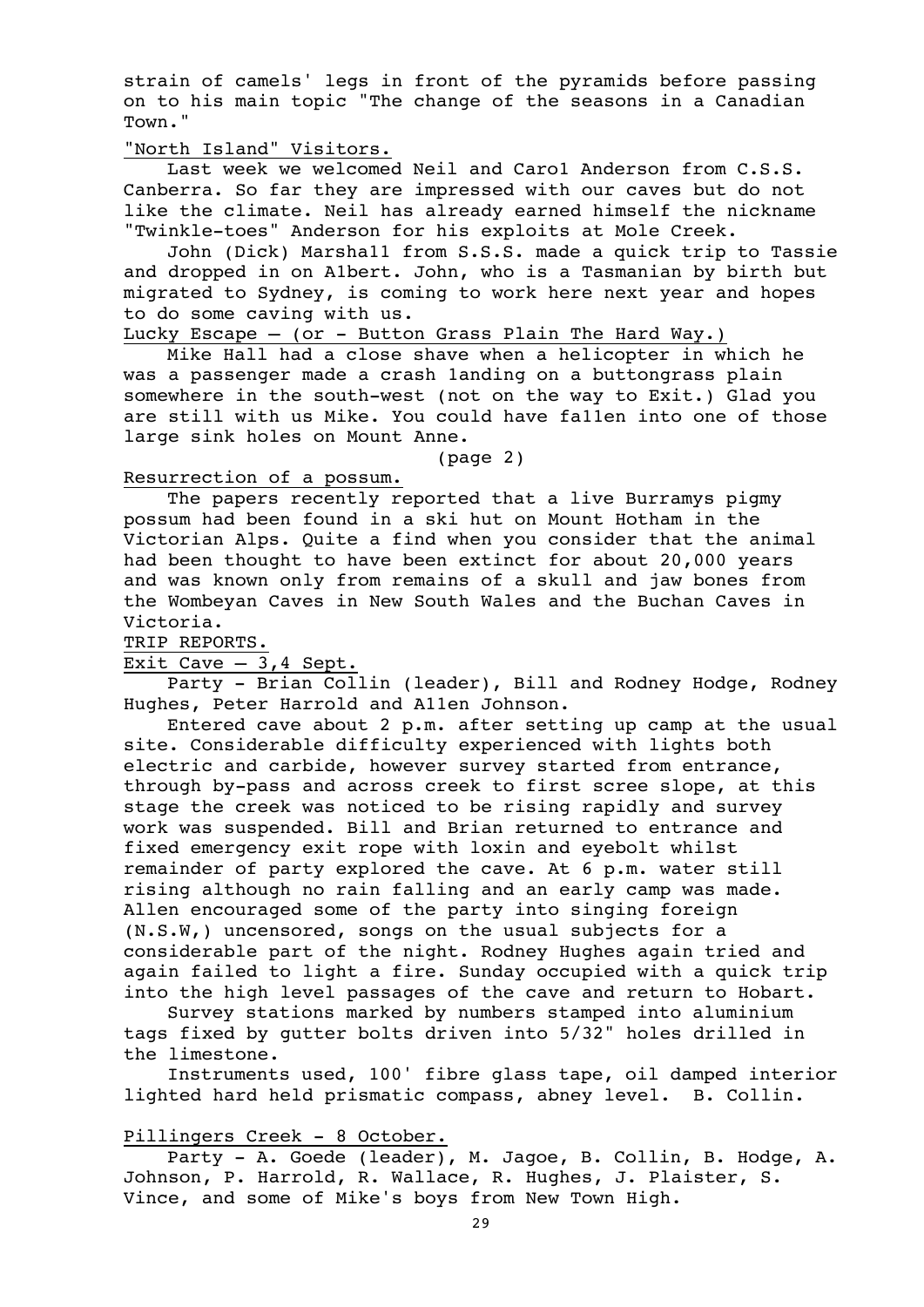The trip to Maydena was uneventful until we arrived at the barrier and discovered that Peter Harrold was missing although last seen at Maydena. He was eventually found firmly bogged on the road to Junee with no oil in his sump as the plug had fallen out. After his rescue we pushed on but were stopped on the Styx Road by a four foot deep and three foot wide trench where the new P.W.D. road crossing is being built. Mike bravely jumped into the trench discovering too late a 1' thick layer of oozy mud in the bottom. Vagrantly perfumed he, and the rest, moved on. We returned to the barrier and after consultation with the gatekeeper were given the key to another barrier and eventually we made the old Pillinger's Road. The collapsed bridge has been by-passed and it is now possible to drive the cars right to the beginning of the track. The cave was located and the party soon reached the shute below the chockstone. Those who went down first were greeted by a hail of rocks as the others came down. Brian and Albert collided head on when they dived for shelter under the same rock. Brian, Albert, Steve and Peter pushed on ahead and poked around in the sand of the terminal chamber. They then headed back to try and locate the place where P. Rose reported an extension in 1959 which was blocked by a collapse as they tried to explore it. Since the whole cave is one big collapse we could not locate the right spot. As we climbed around we were greeted by much abuse and a hail of stones as Mike and the rest of the party descended through the ceiling down an improbable looking chimney having been unable to find the "easy" way down.

On the way back Brian, Steve and Albert had a quick look at the side passage shown on the A.S.F. map but were eventually stopped by a vertical shaft. The cave is well worth another visit for those who are tired of living. It has the best collection of talus of any cave in Tassie.

A. Goede

#### Exit Cave – 15-16 October

Party – Brian Collin (leader), Bill Hodge, Rodney Hughes, Bill Peterson, Clive and Sally.

(page 3)

West Coasters – Ron Kent, Bill Surtees, Janet Goyne, Wendy Reid, Peter Reid.

T.C.C. Sunday Only - Albert Goede, Peter Brabon and Hank Meerding.

Ex. Hobart 7.45 a.m., left cars 10.45 a.m. entered cave 4.00 p.m.

The main purpose of the trip was to establish the practicability of using a base camp inside the cave as an aid to exploration in lieu of camping outside with its obvious disadvantages.

The camp site chosen was: approx. 1,000 feet (20 mins.) inside the cave on a large sand bank adjacent to and about 10 feet above the creek. The cavern at the camp site being approx. 70' high and 100' wide. After a shadow display and a game of naming the formations the majority retired to sleeping bags about 9 p.m. some glow-worms giving the effect of a starry night.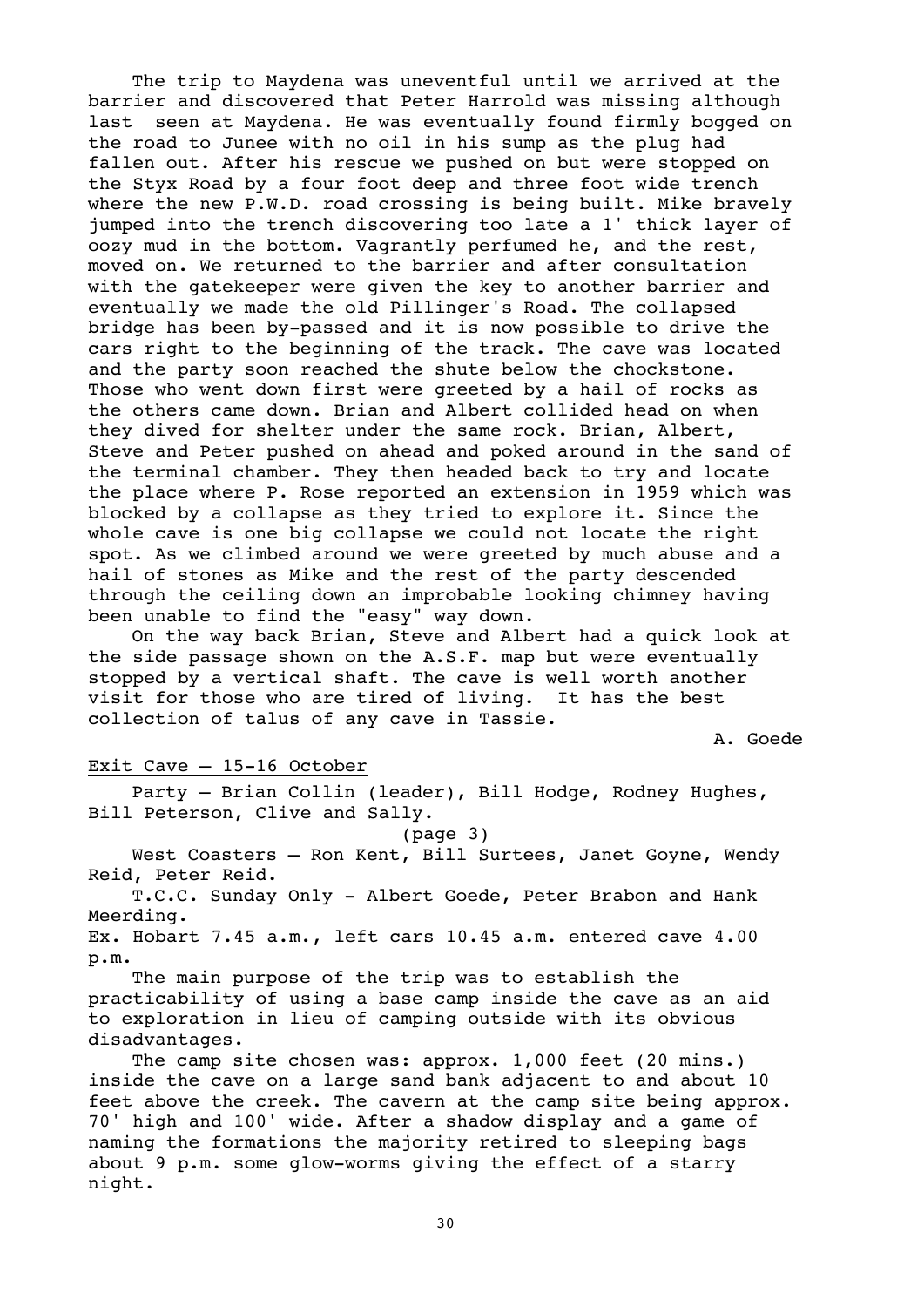The party rose about 7 a.m. with difficulty, maybe due to the "cave" effect, or to inherent personal characteristics. After breakfast all visited the "colonade of columns" and then the west coasters retired and the weekend T.C.C.'s continued on to the known end of the cave (Sib's signature.) and on returning to the high level system met Albert, Peter and Hank. After lunch at the sand bank left cave at 4 p.m. and returned to Hobart via a welcome tea and coffee break at Roy's. Conclusion: Camping inside the cave is practical but of doubtful benefit to exploration, possibly a smaller cavern would be better suited for a camp site.

Observation: The creek had risen some time in September to within 12"of covering the camp sand bank, i.e. about 9' above normal level.

On The Side: The west coasters were full of admiration and expressed great joy (in admirably phrased four letter words) at being given the opportunity to walk along the Brooker Highway; however they will no doubt express their full appreciation of the T.C.C. in the next West Coast Outdoor Club circular. Apart from their over exuberance about the track they proved to be a great bunch to cave with.

B. Collin.

#### THE TRUTH??!!

Exit Cave - 15-16 October (+ 14th & 17th). (Special edition to convey the Truth, before the T.C.C. fabricate a dastardly pack of Lies!)

Five members of the W.C.O.C. have completed a trip that will go down into living History - Not for us the dry pages of history books - our trip will be a legend - told about the camp fires for ever - the names of the great shall be forever our companions; for compared with the trip to "Exit", Bourke and Wills went out on a Sunday School Picnic.

Lured on by T.C.C. propaganda (their circular claimed they had cut the track), we headed for Hobart on Friday night and billeted with Clive Morris - an evening that was spent in comfort and gave no hint of the sinister schemes that lay before us.

Saturday found us dragged into the land of the living at the ungodly hour of 6 a.m. By 11 a.m. we were finally awake and standing by the cars on the Catamaran Road, with some repulsively heavy looking packs beside us. Our leader Brian Collin (T.C.C) backed up by five other typical Caverneers, boasted that the record times for the track were 1 hour 50 mins. the shortest and three hours thirty mins. the longest. It was like a red flag to a bull - That record was going to topple - and a steely look came into Bill Surtees' eye, Wendy Reid slung her pack on as though it contained feathers (something that was not a fact as the shape of the kitchen sink could be clearly seen) and Peter Reid and Janet ? paired off up the road in fine style, while the leader cast a jaundiced eye on the Forestry track ahead and mentally composed letters to the Minister for Forests. Half an hour and one mile later, some deranged individuals with warped and twisted sense of humour, pointed to a solid, unbroken, impenetrable, tangled mess of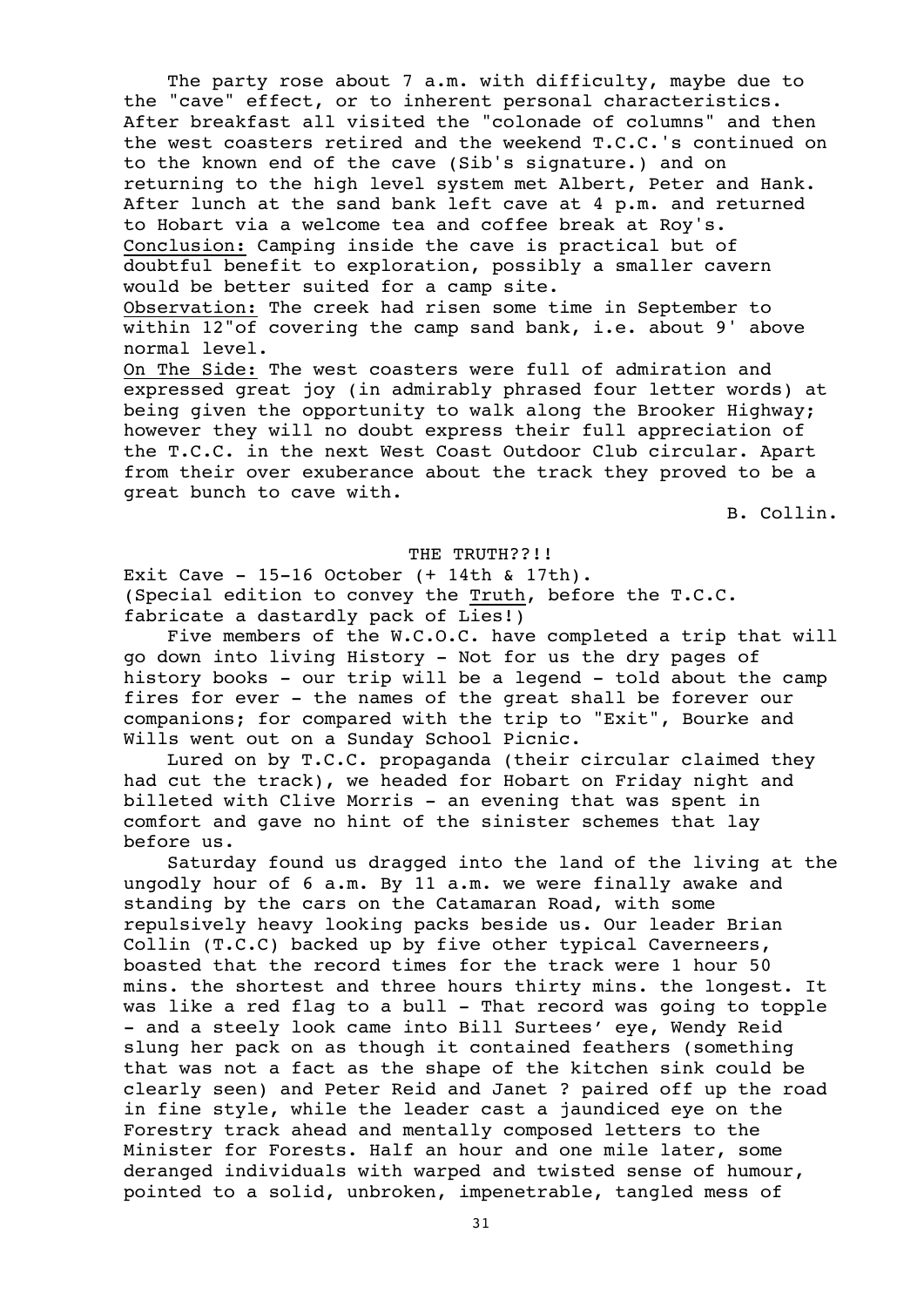scrub, and said "That-a-way!" Bill's steely look turned to jelly, Wendy wished she had left the kitchen sink, Peter was visibly shaken, at this stage it was evident that no minister this side of the pearly gates had a show of helping, and Janet – where the ---- was Janet?!

Four hours and  $1\frac{1}{2}$  miles later, we emerged. Perhaps the less said the better. Wendy proved a saviour on the last bit by coming

#### (page 4)

to the assistance of a great hulking Caverneer. Seems his pack was pulling him over backwards, and she graciously hitched her pack on in front of him and PRESTO - perfect balance. Unfortunately, no one else suffered from this unbalanced condition, for by this time I'd have given mine to my Grandmother to tote. Bill sat still while a snake wandered round him, but the snake wouldn't co-operate and bite. So he had to go on! And leaches! Cutting grass! Tea Tree! Bauera! Horizontal rotten logs! all added their subtle touch to that Saturday stroll.

The cave was inspiring, to those who were capable of being inspired, the glow-worms delightful and Sally's (T.C.C.) mushroom soup tea delicious. Bill Hodge (T.C.C.) took the absence of a certain curly haired W.C.O.C. member hard and settled for tea spiked with rum, just enough that it took a mug of cold water in his sleeping bag to wake him the next morning. The sunrise was fantastic as one trog lamp after another was lit.

The trip out was enough to make a strong man cry - (it must have been the onions they left behind. Ed.) - the heroism that was displayed. I was all for staying there to die in a certain amount of comfort, but my party was strong, determined and courageous as they crawled on their hands and knees to the bush. If it wasn't for a certain bottle Janet produced the leeches would have had the last of our blood - as it was, one bite and they fell off hic-coughing!

Our thanks goes out to T.C.C. for a grand weekend and we look forward to being their hosts on the Kelly Basin trip. Also, we are duly grateful to the army for the use of their Land Mines, Booby Traps and Poison Spikes on the forthcoming Kelly Basin trip; but it is feared they will prove second rate to that ++?!+&£+?!!@+?! track.

Anyone for Exit!!!

#### Mole Creek - 29 - 30 October.

Wrecker Harrold does it again. (for the last time) While driving to Kubla Khan Peter H. decided the road was not quite for him so he rolled his car three times and went over the bank. The Gods were smiling on Peter and his companion Bill Hodge as they walked from the wreck with-out a scratch (to themselves! - you should have seen the car). Their first remarks were (Peter) "Dad will hit the roof this time." and (Bill) "Aw, me eggs got broken!." The little Hillman Jinx is in its resting place at our beloved Mole Creek.

Sunday. After lending as much assistance as possible to the 2 boys, Joan drove out to collect the Hubby who was caving at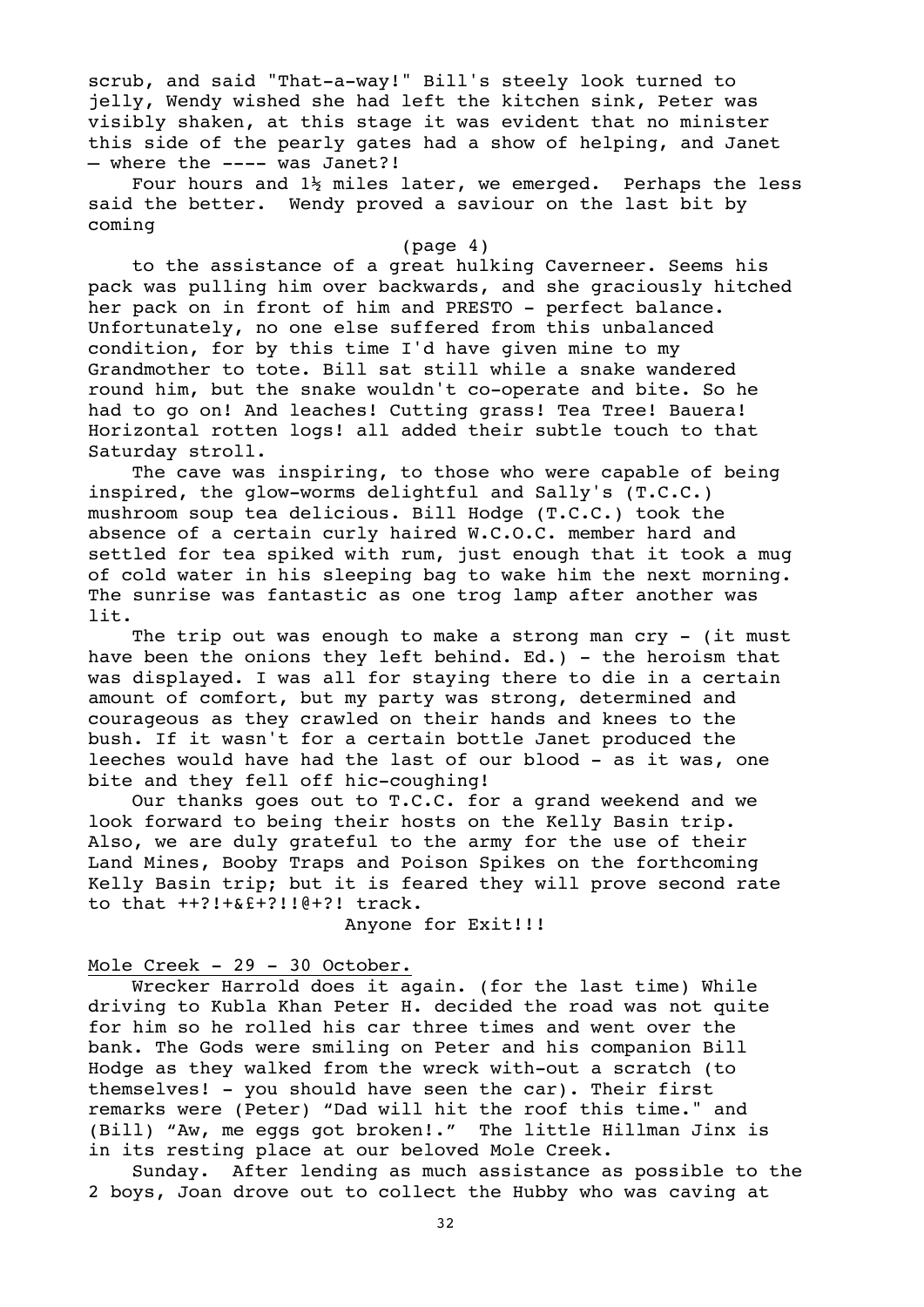Maracoopa, on pulling up at the cave she discovered a flat tyre so in pouring rain decided to surprise Peter by changing it, so donning boots, overalls, gloves etc. she opened the bonnet and took out spare wheel, when 5 carloads of strapping young men arrived and rushed to her aid not bothering with the jack. They used brute force and lifted the little beetle off the ground and changed the wheel. The whole operation taking three minutes. Peter was very grateful as it was still pouring when he arrived back from the cave.

All round it was an eventful weekend. P. Brabon. Mole Creek – 29-30 October.

The party consisted of Peter Brabon (leader), Brian Collin, Albert Goede, and two visitors from C.S.S. – Neil (Twinkletoes) and Carol Anderson.

The object of the trip was to visit Devils Earhole and (time permitting) too put in loxins to reach the high level passage at the far end.

Arriving at Maracoopa we were lucky enough to meet a party of the northern cavers led by Bob Woolhouse who were taking through some members of the Young Liberals (What a way to treat your political opponents!!) We teamed up to make a lucky 13 and passed through Maracoopa l and 2. Bob made short work of finding Devils Earhole, which looked a most impressive sight even on a rainy day. The party quickly made its way down to the bottom and Brian started hammering in loxins while most of the others scouted around. Some of the northerners found a way up to the high level passage but on the wrong side of the large hole in the floor. However, they could look across from a piece of false floor to the other side and decided that the passage did not appear to go on so operation "1oxin" was abandoned. Meanwhile Neil Anderson had discovered a small hole about 12 feet up on the opposite side of the chamber. After considerable acrobatics

(page 5)

he almost got through but the wet suit he was wearing was in the way. Up above appeared to be a small but promising passage leading on through the cave fill in the right direction. Due to lack of time no further attempts were made and the party retreated to the surface. Finally a quick sight seeing trip was made to Devils Pot before heading downhill back to the cars. The northern mob have descended Devils Pot to a depth of 300'- 35O' and are still going. A trip is planned for the first weekend in December and our members have been invited.

A. Goede.

#### Forward Programme.

November 16 - Committee Meeting at 8p.m. at 122 Augusta Road. November 19,2O - Kelly Basin, Leader - Ron Kent. December 3,4,- Mole Creek, Leader P. Brabon. December 6 - General Meeting, 8p.m. in Uni. of Tas. Geology Dept. December 10 - Marion Bay - Barbecue. December 17, 18 - Growling Swallet, Leader - ?

Christmas trip - West coast. Areas to be visited: Bubbs Hill, Nelson River, Kelly Basin. Leader: M. Jagoe or B. Collin.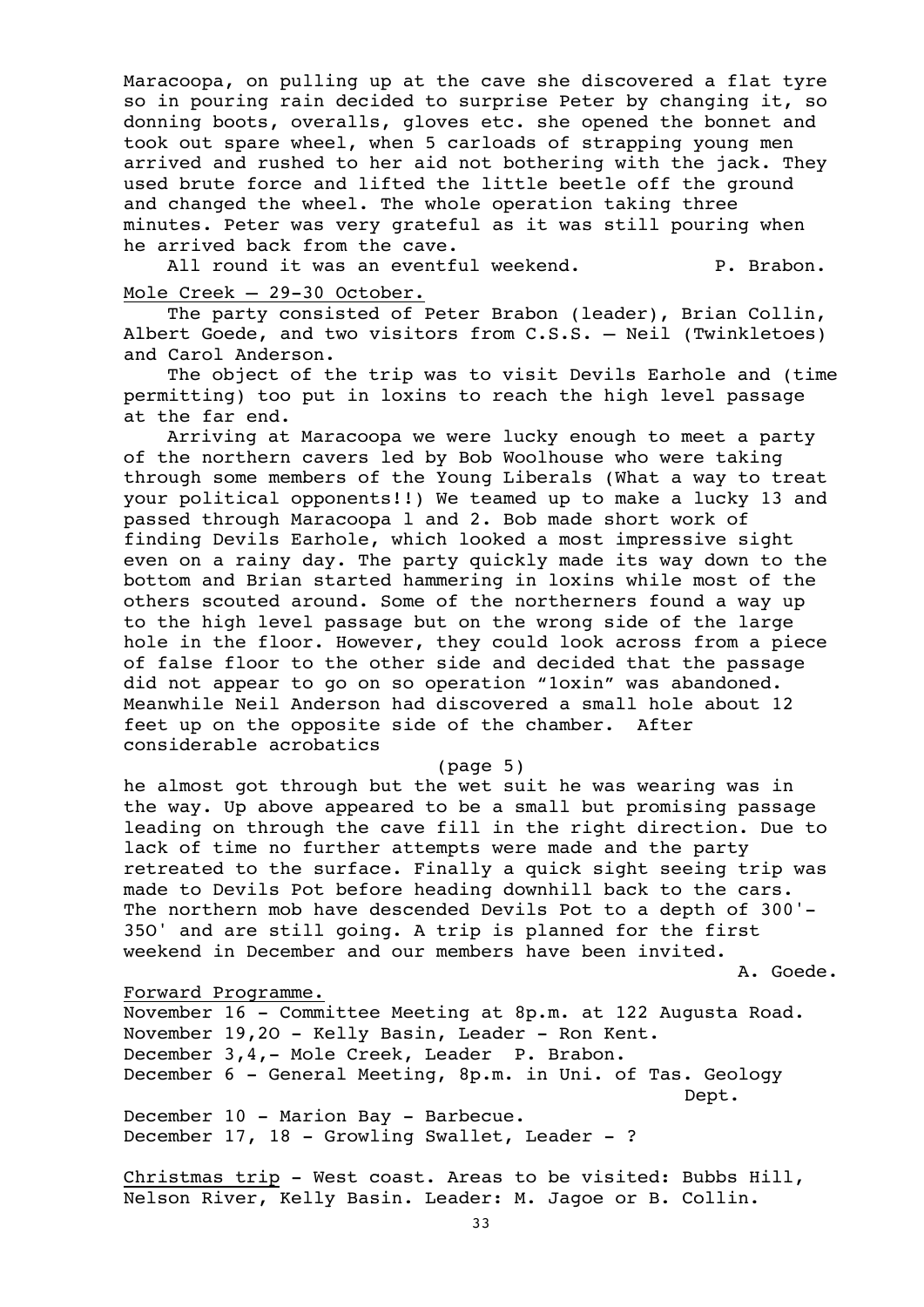BEST WISHES Our congratulations go to Kay and Barry James on the birth of their daughter, Sharon Lee, on Nov.3. A future caverneer perhaps.

SQUEEZE ME PLEASE.

(This article for the benefit of new and junior members - you old hands should know this.)

The most important facts for a beginner to remember when faced with a squeeze are that his chances of becoming stuck are small, and that many people have been both through and back before him. When tackling a squeeze it is important to inspect it first and note its general shape. Then consider which parts of the body are widest - the hips and shoulders, for example and enter the squeeze in such a way that the broadest parts of the body fit into the widest parts of the passage. In some cases it is possible to adopt any one of a number of positions, and where choice exists, that which will best aid movement should be adopted. Generally it is easier to move on one's front than one's back, and to go head first rather than feet first. When the squeeze is roughly circular with a flat floor, it is best to go head first on one's stomach. In the case of squeezes shaped like a slot the widest axis of the body should be parallel to the broadest axis of the tunnel. This may of course mean going forwards on one's side, and if so, then it may be best to adopt a somewhat different posture to the extent that the upper arm is trailed behind and used to push instead of pull. It is also important to think about the side on which it will be better to lie. This choice must, in turn, be based on careful observation of the squeeze or passage, and especially of the direction of any bends it may contain. The human body bends forward and sideways easily, but hardly at all backward, and the aim should be to go round bends so that the curve is a forward bend for the caver. This may mean that part way through a narrow bit it is necessary to turn round and, face the other way for the next corner. While this manoeuvre requires a certain amount of space, few squeezes are so tight throughout their entire length as to prevent turning over at any point. More usually long squeezes consist of narrow bits interspersed with wider parts, and it is often possible to adjust one's position in the wider parts before attempting the succeeding tight section. Where the squeeze slopes downward it is best to go feet first because in so doing proper control of one's movements may be had by bracing against the sides and the roof of the passage. In this way any tendency towards an uncontrolled slide can be checked. Unknown squeezes which slope should always be tackled in this way, and unless the leader specifically directs it no sloping squeeze should be tackled head first. It is sometimes necessary to depart from this rule where extreme tightness or some other overriding consideration demands it. However in these cases there will always be a level platform on the far side, so that no harm

(page 6)

will come if the caver does lose control as he emerges from the squeeze. (Next month – Movement in squeezes.)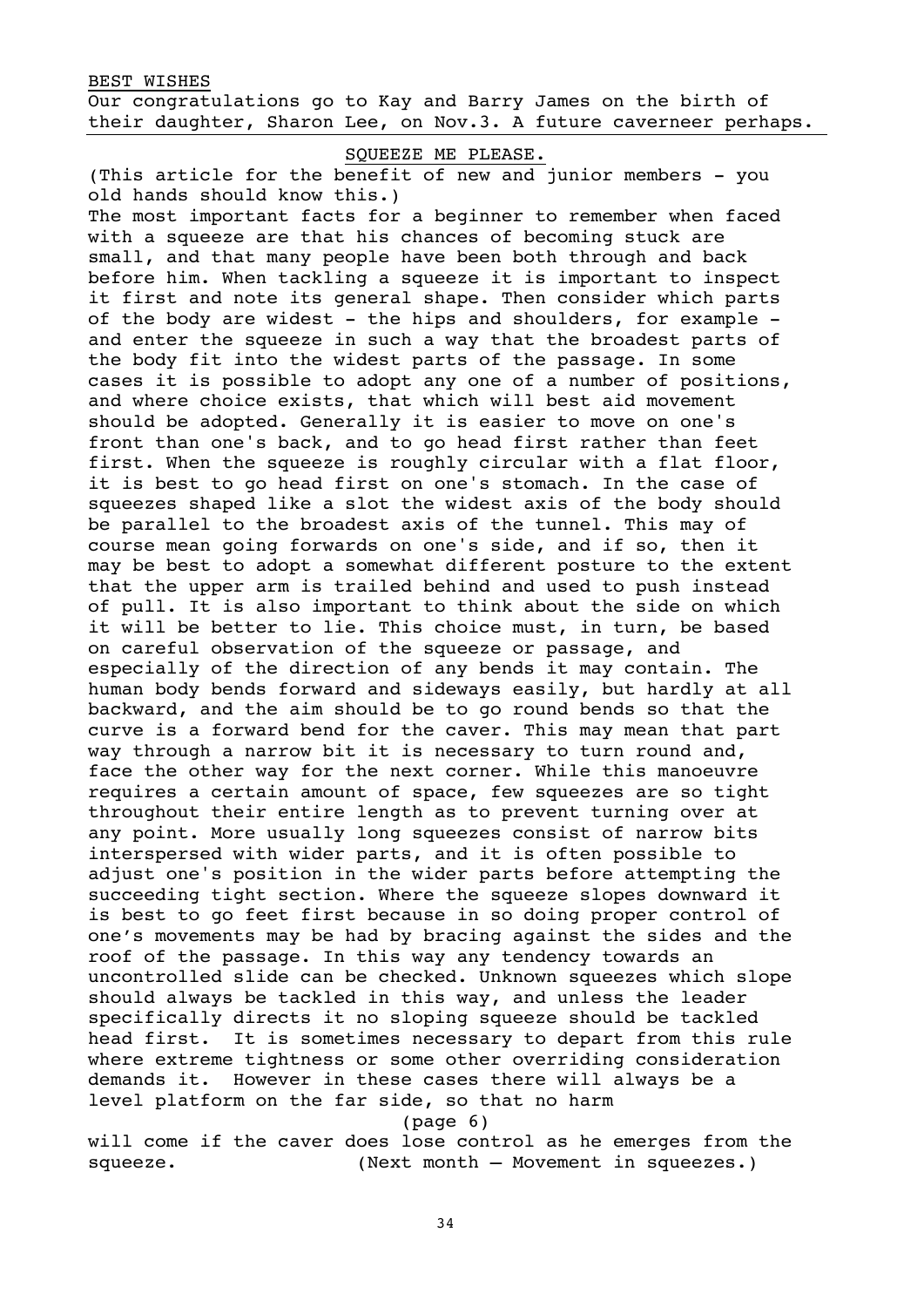

This article was taken from the book "Cave-Craft" by David Cons. Apart from the article on Squeezes, there are articles on Climbing for Cavers, Caving Techniques, Cave Rescue etc. The book may be purchased from Fullers Book Shop for 28/-. ------------------------------

#### STOP PRESS

Nov. 5-6 - A party of 7 went to Exit Cave and finally found a way through the talus. The cave is huge and the stream has been followed up for another half mile. Many side passages including one sixty feet high have not yet been explored. A full report will be published in the next Speleo-Spiel. Come on the next trip and win those bottles of beer. Anderson seems to be bringing us luck!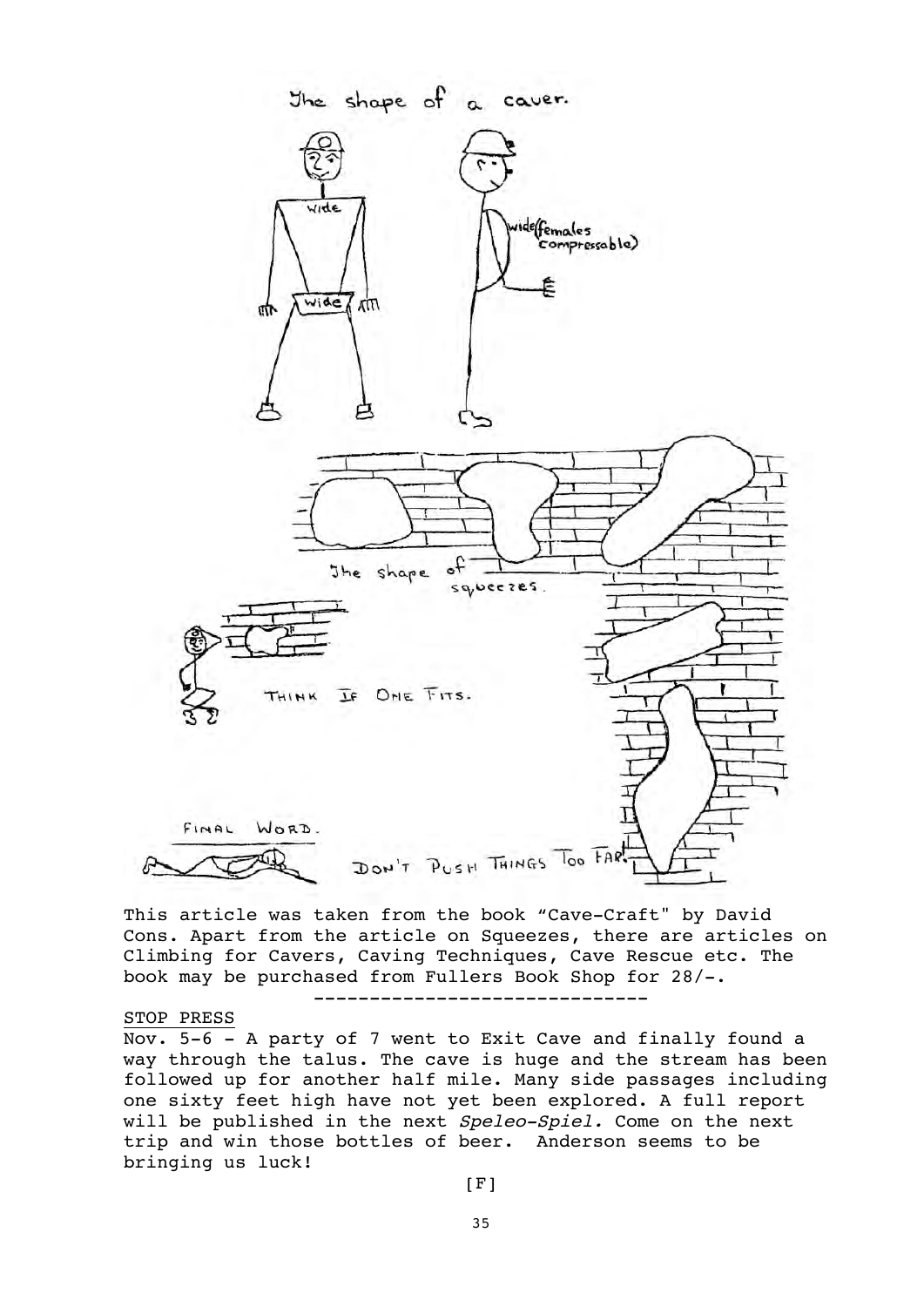PIEL.  $December, 1966.$ Han Caverneering Club, Est. 1946.)

by the Tash (Published monthly President A. Goede, 54 St. George's Terrace, Battery Point. Ph.21406 Secretary Mrs. J. Brabon, 122 Augusta Rd., Lenah Valley, Hobart.

Next General Meeting. Tuesday, February 7th, at 8p.m. at 8 Bath Street, Battery Point Please bring your own cushions, cake and liquid refreshments.

#### EDITORIAL

It couldn't happen TWICE - not in two consecutive weekends and in two different areas - BUT IT DID !!!!!

On the 3Oth October a party of six made a big breakthrough in Kubla Khan by scaling the flowstone wall at the far end of Cairn Hall and exploring a series of passages beyond until time and failing lights forced them to turn back at the edge of a thirty foot hole which occupied the floor of the passage.

Then the following weekend (5-6 November) a party of seven made a big breakthrough in Exit Cave by finding a way through the talus at the far end of the cave. Another half mile of stream passage was explored and further progress is possible through talus. There are also a number of promising side passages that have not yet been explored. The total length of explored passages in Exit Cave is at least 1½ miles and it would seem that we are now no more than 1200' away from the far end of Mystery Creek Cave (Entrance Cave). (It also seems that Dennis will soon have to buy those 2 dozen bottles of beer.) The chances of linking the two caves now appear to be very bright. We are concentrating on finishing a survey through the cave in order to find out exactly where we are in relation to Mystery Creek Cave. Survey teams have already put in sixty permanent stations and another 4O stations will be needed to reach the far end of the cave. The new discovery has made Exit Cave the largest cave in Tasmania. If Exit and M.C. Cave can be linked the resulting system would probably be the second largest in Australia after Mullamullang Cave on the Nullarbor Plains.

But more excitement was to follow. On Saturday, 3 December, a party of four followed up the earlier discovery in Kubla Khan. They chimneyed across the hole in the floor and, discovered a chamber which in size ranks second only to Exit Cave, being at least 600 feet long, 100 feet wide and 80 - 100 feet high. It contained one column at least 40' high and 10' in diameter. Behind this a passage led down to a maze of meandering passages filled with the most incredible helictites - the "Helictite Dungeons". From this maze we found a way back to the main chamber. On the opposite side of this chamber is a large stalagmite at least 30' high and 20' in diameter. We christened this formation "Kubla Khan". Beyond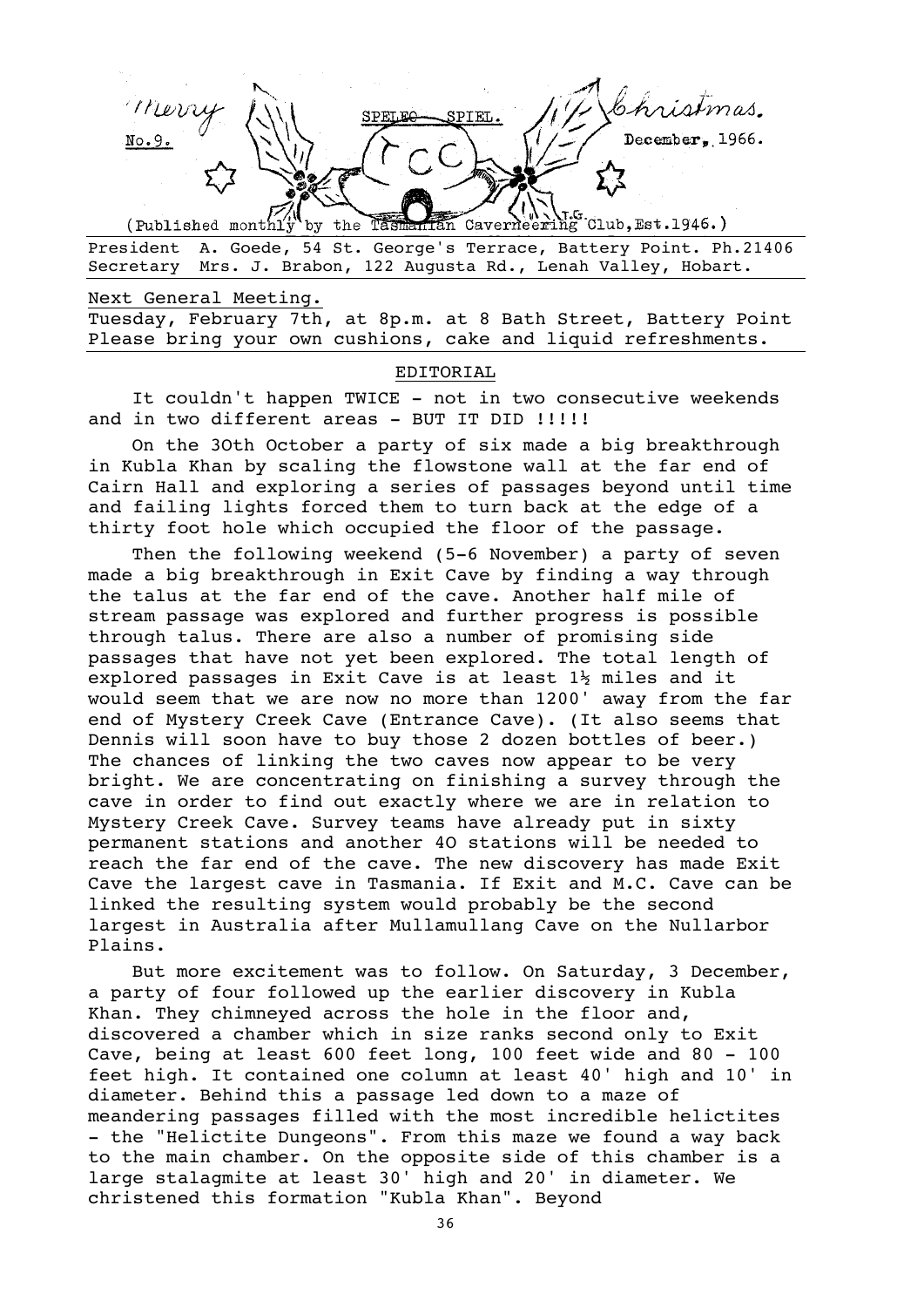#### (page 2)

it extended another series of chambers, including a row of stalagmites which we decided to call the Khan's army. What else did we find? Chamber after chamber choked with formation - huge columns - flowstone - the most defying helictites and ------- well, why don't YOU come and have a look. We are not very good at describing this sort of scenery. But you can be sure of one thing. It is one of the biggest discoveries we have ever made if not the biggest.

# TRIP REPORTS.

#### Exit Cave - 5-6 November, 66.

The party consisted of Albert Goede (leader) Brian Collin, Peter Harrold, two visitors from C.S.S. – Neil (Twinkletoes) and Carol Anderson and two prospective members David Blake and Janette Maclaine. The party left Hobart at 6.30 a.m. on Saturday morning. Janette was met in Dover and we then drove on to Hastings for a rendezvous with the Andersons. (Neil claims that the extra pack which Albert had saved his marriage.) However we met them going back to Dover to recharge their batteries and dropped in on Pam and Roy at Hastings. Finally we all met at the Hastings turn off and drove on down the Catamaran Ra. We left the, cars at 10.45a.m. and reached the cave at 1 p.m. After a busy hour pitching tents and preparing lunch we entered the cave at 2 p.m. We made a tour of the formation chambers for the benefit of the visitors & then started to investigate upstream along the small tributary coming in from the right (facing upstream). Neil climbed up through a hole in the ceiling to investigate a higher level and was later joined by Albert. They explored a very interesting system of meandering passages quite different from the main cave. One of the meanders was so tight that it was difficult to get through and on the way back Neil came out standing on his head. They also found their way into a small stream passage carrying a trickle of water and containing some formation, but it was blocked in both directions. Some very nice formation including helictites was found in another passage. Peter stayed down below trying to maintain contact with both parties as the other four led by Brian pushed further upstream along the creek. A junction was reached and the two small streams were followed up. One ended in a high aven while the other was found to be blocked by talus after a wet crawl. Finally the two parties reunited and followed the creek downstream to where it joins the main stream at the beginning of the talus. We then started on another of many attempts to find a way through the talus that blocks the main stream passage. There were cavers climbing around everywhere trying to find a way through without getting anywhere at all. We were just discussing going back and trying the mud passage near the entrance when Albert decided to have another look at a 15' deep rift reached by a narrow passage which he had discovered on a previous trip. He called over Brian who had a look and chimneyed across to another passage to the right which did not go. Next came Neil who decided to chimney down the rift and at the bottom found a narrow passage leading off at right angles. He was soon joined

37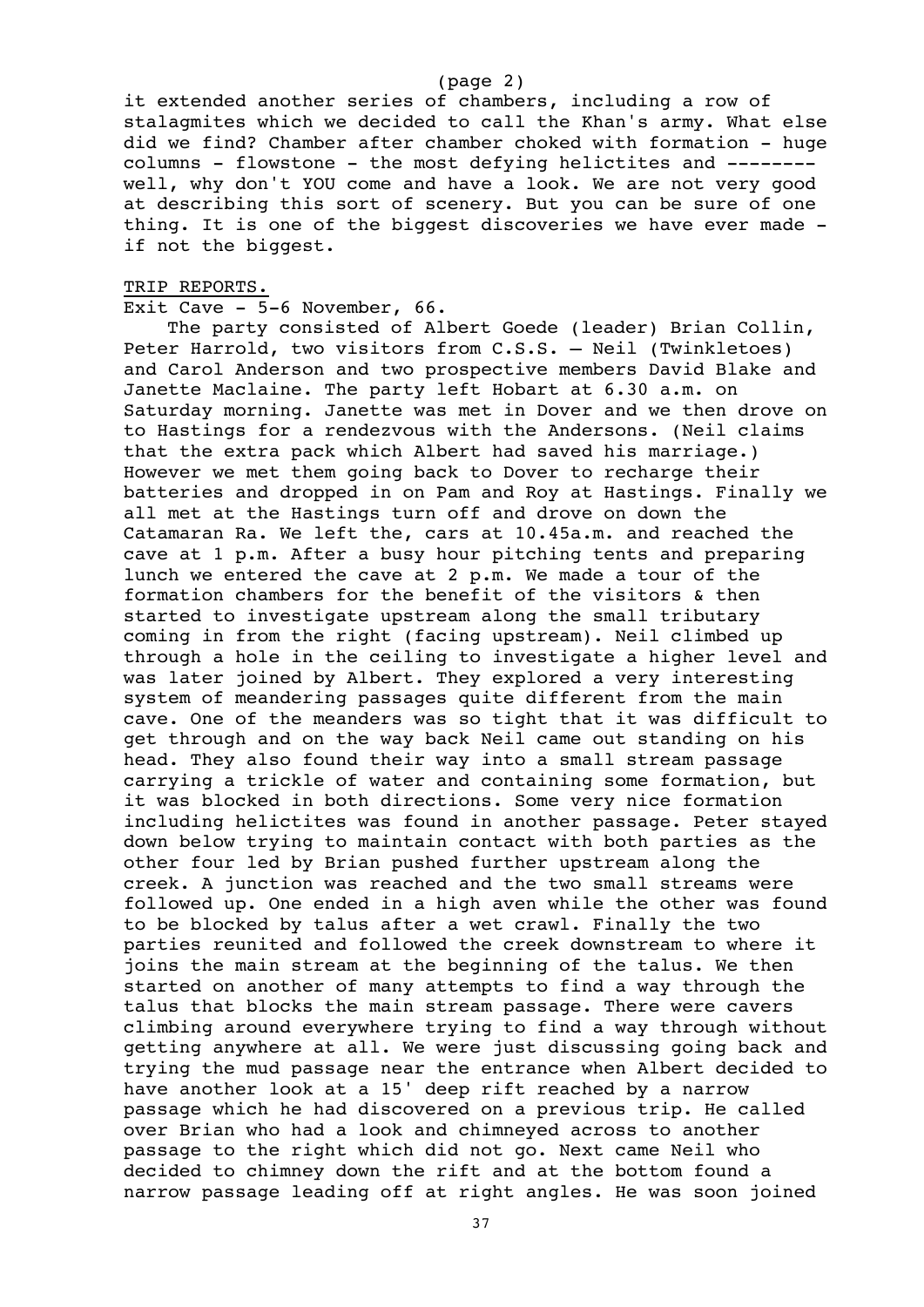by Brian. Neil went down the narrow passage and suddenly found himself suspended 10' above a deep pool of water. A rope was needed and duly passed down but due to lack of room Brian soon found himself entangled and we finally belayed it from the top. Neil followed by Brian went down the 10' drop where they found themselves in more talus. They reported that the cave went on and that they were having a look around after which their voices faded into the distance. Some time later we heard muffled shouts and curses as the pair tried unsuccessfully to find back the opening through which they had entered. After a lot of shouting on both sides contact was established and the two reported that they had discovered a large cave with the stream running through it and with clear going in the upstream direction. Great excitement followed. Meanwhile Neil had found an easier way through the talus and after some spectacular climbing and talus hopping the whole party entered the new extension. This was the moment we had anticipated for years. We raced upstream along banks of sand and gravel but were soon slowed down where the roof descended to near the water with a large passage leading off to the right. Ignoring the inviting side passage we found a way through talus back to the stream. Here the cave really opened out. It was enormous and the roof was so high that we could barely pick out the ceiling. Upstream we went almost running at times. Brian, Neil and Albert separated to form

#### (page 3.)

an advance party and moved along at a fast rate. In places we were running rather than walking, in others we had to find our way through talus but the cave kept going. Side passage after side passage was seen and we jokingly said, that we were not interested in anything less than thirty feet in diameter, as we kept going. In one place a huge side passage cut across the main passage. It was 60' high and at least 40' wide and disappeared into the gloom on both sides. Finally almost  $1\frac{1}{2}$ hours after our big breakthrough during which we covered about half a mile we ran into another pile of talus and lost the stream. We scouted around in different directions until we heard Brian shouting that his light had gone out. We found him in a narrow horizontal slit overhanging a 10' drop down which the top of his torch had disappeared leaving him in a difficult spot. The missing part was soon found and on looking around we discovered that we had found the way through the talus upstream. We progressed a little further but ran into more talus. We then decided it was time to retreat as our lamps were beginning to dim. As we retraced our steps we soon met up with the other four and then began the weary track back to the entrance. We finally emerged into the night at 10.30 p.m. after 8½ hours underground. After a quick meal we made a beeline for our sleeping bags.

On Sunday a trip up Cave Hill was planned to locate Big Tree Pot and Machete Pot but since everyone was very weary, and we also felt that the walk would have been an anticlimax after the previous day's caving, we declared a day of rest. The party broke camp at 10.30 a.m. and by 1.00 p.m. we were back at the cars.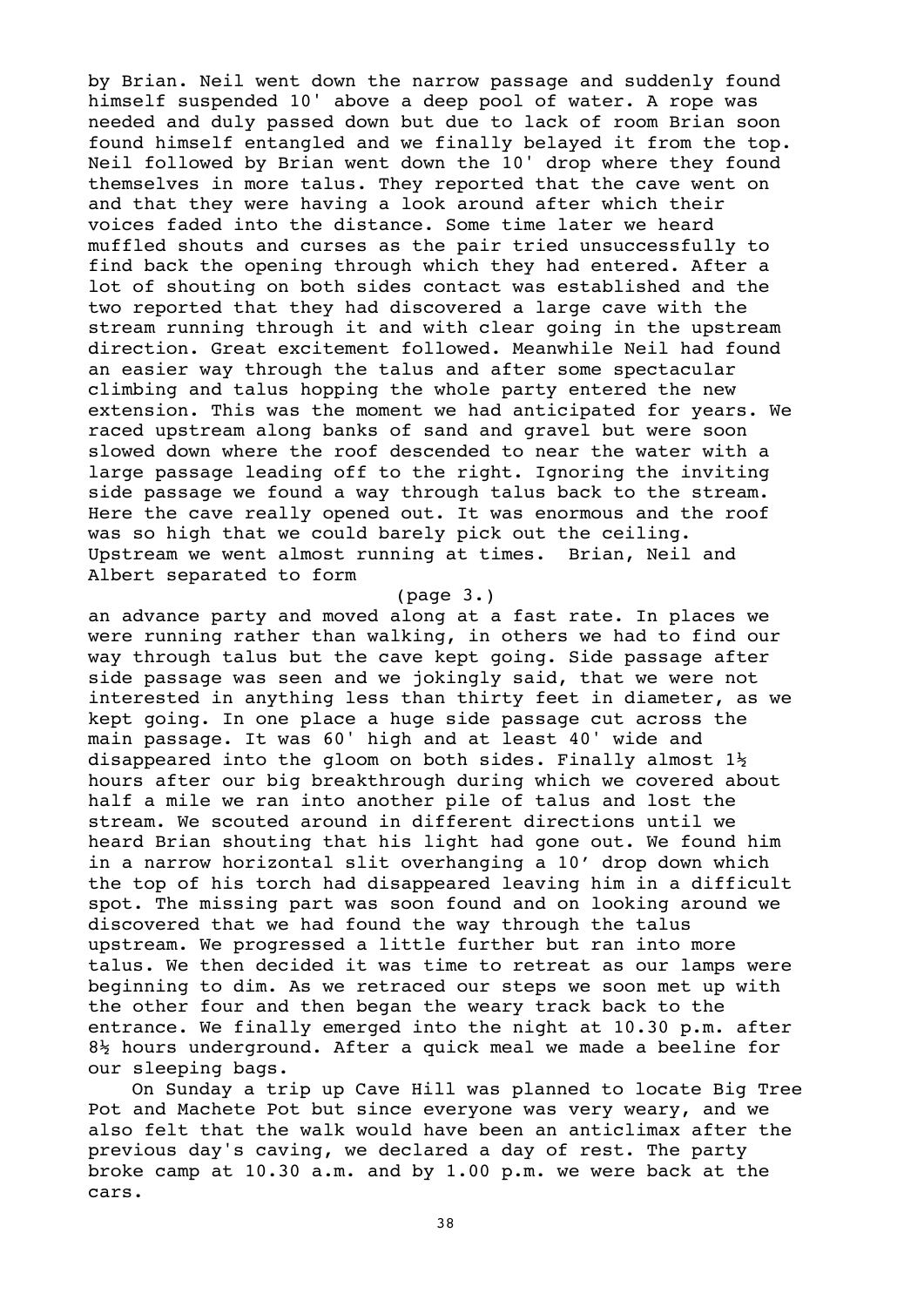Saturday's caving yielded another  $\frac{1}{2}$  mile of stream passage some of it very large and the end has not yet been reached. At least 8 major side passages were seen but we had no time to explore any of them. The new discoveries bring the total length of known passages close to 2? miles and there is obviously a lot more to be discovered. A link up with Mystery Creek Cave is now a distinct possibility. The contract of the contract of the contract of the contract of the contract of the contract of the contract of the contract of the contract of the contract of the contract of the contract of th

Kelly Basin  $-19 - 20$  November, 1966.

A very pleasant combined trip with the West Coast Outdoor Club with no less than 16 members from Hobart. They were Brian Collin, Rodney Hughes, A1an Johnson, Keith Illingworth, Albert and Therese Goede, Bill Hodge, Roland Wallace, Clive Morris, Sally Sallier, Bernie ?, Denis Reid, John Plaister, Steve Vince, Allan Lee and Brian Sparks. Including the West Coasters the party numbered 38. The trip was a great success as the weather could not have been better. However, we only saw one cave, about 200' long with the general dimensions of a sewer and that after a two hour walk from our camp site on the shores of Kelly Basin. The only one pleased with the cave was Albert who collected a large number of cave-crickets and some spiders.

The trip was ably led by Ron Kent who had to endure a lot of ribbing from the cavers on the size and quality of West Coast caves. We would also like to take the opportunity to thank Ron and Katy for their hospitality. It was much appreciated.

A. Goede.

Exit Cave - 26-27 November, 1966.

The party consisted of Brian Collin (leader), Janette Maclaine and Kerin Hall. They departed Hobart 6.30 a.m. on Saturday morning and arrived at the camp site at 12.30 p.m. Entered the cave at 2.00 p.m. and came out at midnight. Departed camp site 10.00 a.m. on Sunday and dropped in briefly at Roy's for some coffee.

The Exit Cave area was very dry, the pool on the Catamaran Road being only a few inches deep and Exit Creek flowing at under 5 cusecs.

Survey: Permanent stations fixed 10 to 62 and descriptions of these stations recorded. Compass and tape survey of stations 50 to 62. The surveying was technically easy except in the talus area between the main cavern and the new section; however any survey party should anticipate 10 hours underground and it would be advisable to provide for a good meal and hot drinks. A further one or two weekends will be required to finish the traverse.

By-the-way: time in 2.20 hours – out 2.30 hours plus 10 hours underground, add to this the well known beauty of our local girls, DEAR Bill and Rodney WHY ROAM?

B.R. (Romeo?) Collin.

(page 4)

We had a record attendance at the last meeting including some of our older members. How about showing your face at the next meeting. Henk Meerding showed the film he had made of the track to Exit Cave, starring P. Brabon and A. Goede as the heroes and he also showed a film on miscellaneous subjects including the sort of country on the way to Mt. Anne. Thanks very much Henk.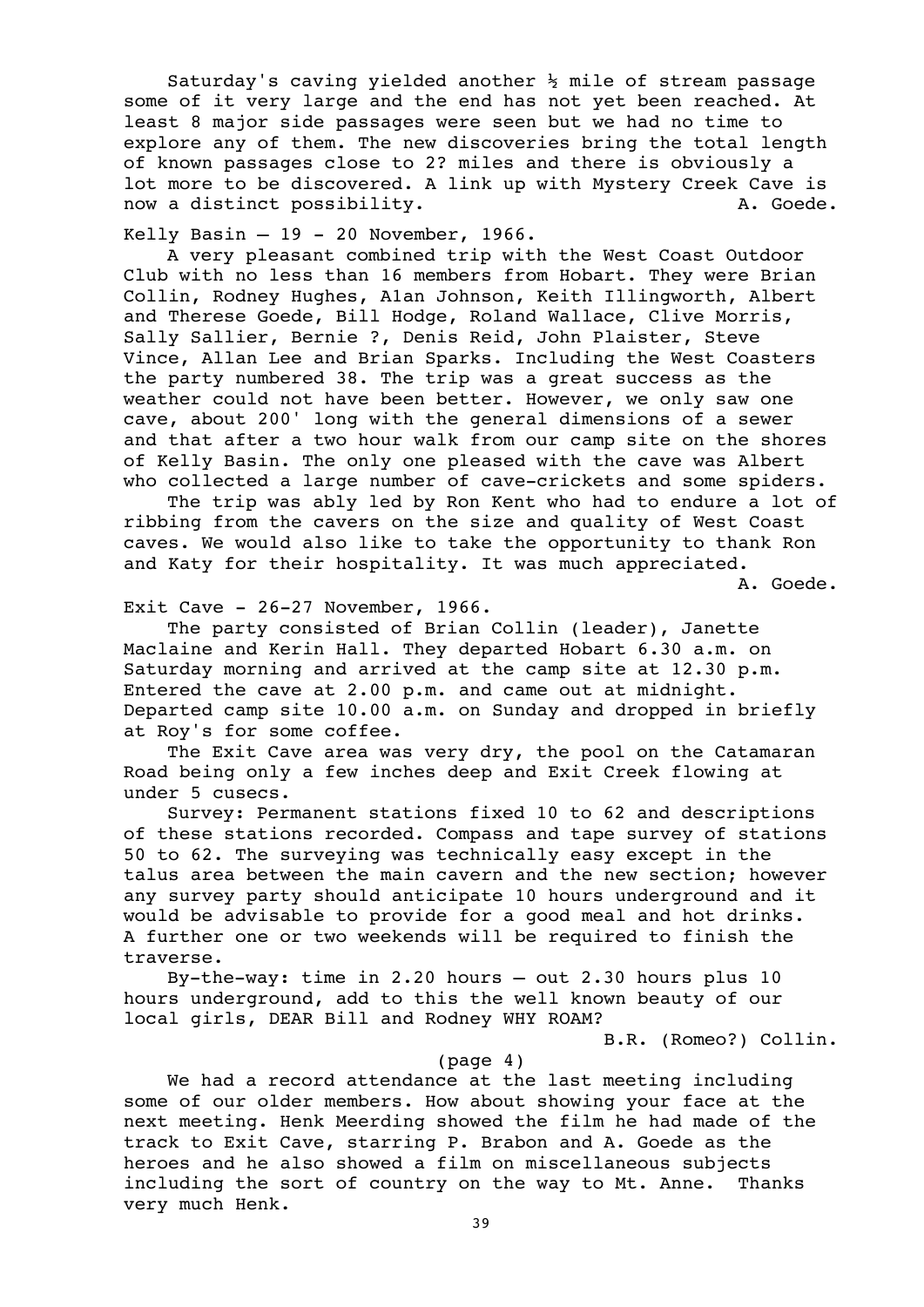New Members. Welcome to the following bods who have joined our ranks. Roland Wallace - 18 Cheverton Parade, Sandy Bay (J). Donald Frazer - 1 Woolton Place, Sandy Bay (J). Fr. Leon Dowden - P.O. Box 8, New Norfolk. (P). Stephen Vince - 90 Montague Street, New Town (F). Janette Maclaine - Dover Area School (P). Change of Address. Stella and Ian Farley - Savage River, Tasmania. Peter Harrold - The Galleon, Bicheno, Tasmania. Thank You. Our thanks go to Dennis Seymour for the use of his workshop to make our ladders, thanks also to Mrs. Seymour for the suppers she provided for our hungry workers. BADGES. Badges have arrived and can be purchased from the Secretary for 75c. each. Forward Programme. December 17,18 - Growling Swallet. Leader - Brian Collin.  $(B.C.)$ Dec.26 - Jan.1 - Christmas trip. Reconnaissance of Mt. Anne area. Leader. B.C. January 2-5 Surveying and exploration in Exit Cave. Leader - A. Goede. January 8 Sunday - Ladder and abseil practice at Rocky Tarn. Leader. B.C. January 14,15 - Kubla Khan. Leader - P. Brabon. January 26 Committee Meeting. 54 St. George's Terrace. January 28,3O - Long weekend. Water tracing and exploration in Exit Cave. Leader - A. Goede. February 7 General Meeting. 8 Bath Street, Battery Point at 8p.m. Please NOTE change of address. FAMOUS LAST WORDS. There are 2,000 million females in the world but only one Exit. -B.C. All I want for Christmas is a climbing pole, a climbing pole, a climbing pole, all I want for Christmas is etc. .. . Anon. Bill shops PURITY ?? !! - Anon. Australia's a hard country - especially for sleeping on. Anon. Somebody would swap all the men in the club for the women. -Anon. Bauera's impenetrable - so is ?? B.H. We're going to retire and take up bowls  $-$  - - Albert, Brian and Sib, after discovery of new section in Kubla Khan. MERRY CHRISTMAS. THE PRESIDENT AND THE COMMITTEE WOULD LIKE TO TAKE THIS OPPORTUNITY TO WISH ALL MEMBERS AND OTHER CAVERNEERING CLUBS A VERY MERRY CHRISTMAS AND A CAVERNICULOUS NEW YEAR. - - - - - - - A full report of what took place at the A.S.F. Conference will be published in the February edition of Speleo-Spiel. Also report on Mt. Anne and the possibility of a large expedition there.

KEEP READING THE SPIEL.

Any contributions welcomed – Ed.  $[F]$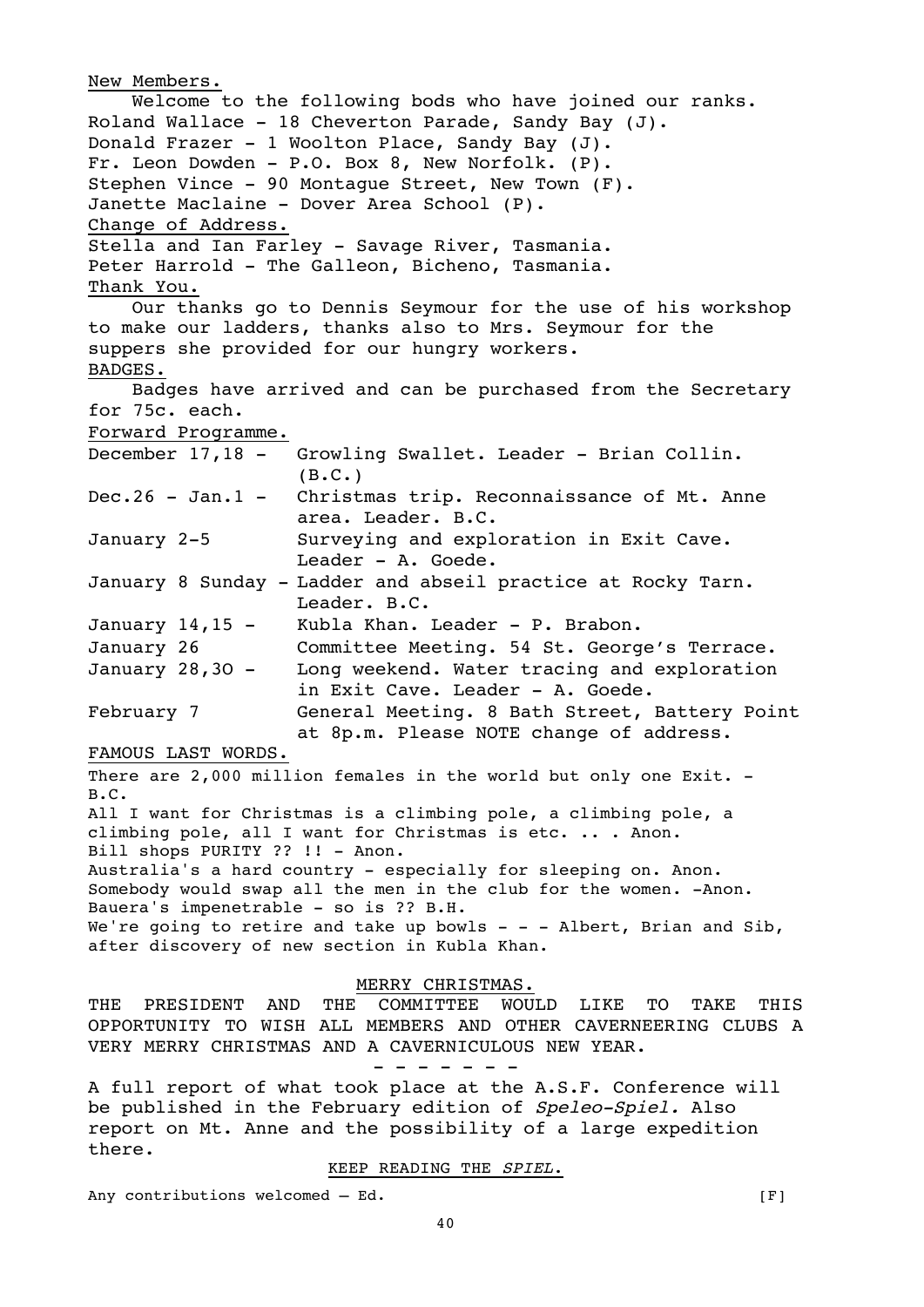SPELEO - SPIEL.

No.10. February, 1967.

(Published monthly by the Tasmanian Caverneering Club, Est. 1946.)

President: Albert Goede, 8 Bath St., Battery Point, Hobart.

Secretary: Mrs. P. Brabon, 122 Augusta Rd, Lenah Valley, Hobart

## Next General Meeting.

The next meeting will be held on Tuesday, 7 March at 8 p.m. at 8 Bath Street, Battery Point. Bring your own liquid refreshments. Eats will be provided at a cost of 10 cents per person.

#### Editorial.

The editors of Speleo Spiel are back on the job after a well earned rest - the reason why there was no January issue. As you will see by trip reports in this issue more exciting things have happened since the publication of the last Spiel. The Mt. Anne reconnaissance expedition was highly successful thanks mainly to the near perfect weather experienced during the trip and plans are being made for a larger expedition next Christmas.

A trip to Exit Cave early in the New Year resulted in the discovery of 1,500 ft. of new passage and another 4,000' was added during the Australia Day weekend making the total length of explored passages nearly three miles. The base survey was also completed and a rough plot shows a distance of only 1,500 ft. between the far end of Exit and Mystery Creek Cave.

Perhaps the most exciting discovery was made near the underground campsite where the base of a vertical shaft was found with a 15' long log at the bottom. Lights could shine up at least 100' and two of the three club members who explored it claimed they could see a glimmer of light. The intriguing thing is that the survey shows this spot to be some 700' below the surface in the vicinity of Machete and Big Tree Pot. Any volunteers?

#### Preservation of Exit Cave.

We have become concerned at the sudden influx of local people visiting Exit Cave as a result of the publicity given to the track by local officers of the Forestry Dept. who recently completed a survey of it. The Club has contacted members of the Scenery Preservation Board and will be submitting a written report on the importance of preserving the cave both for its own sake and as a future tourist asset. Ways in which the cave may be protected are to declare the area a scenic preserve and to place a gate in the narrow mouth of the tunnel by-passing the deep water just inside the entrance.

Prospective Member.

Allan Keller, c/o B.H.P. Office, 2 Patrick Street, Hobart. Phone 3 1063.

#### A.S.F. Conference.

Albert attended the A.S.F. conference at Mirboo North as the only representative of the South Island of Australia. We were accepted as a member of the Federation by a unanimous vote. Delegates showed keen interest in the work we are doing at Exit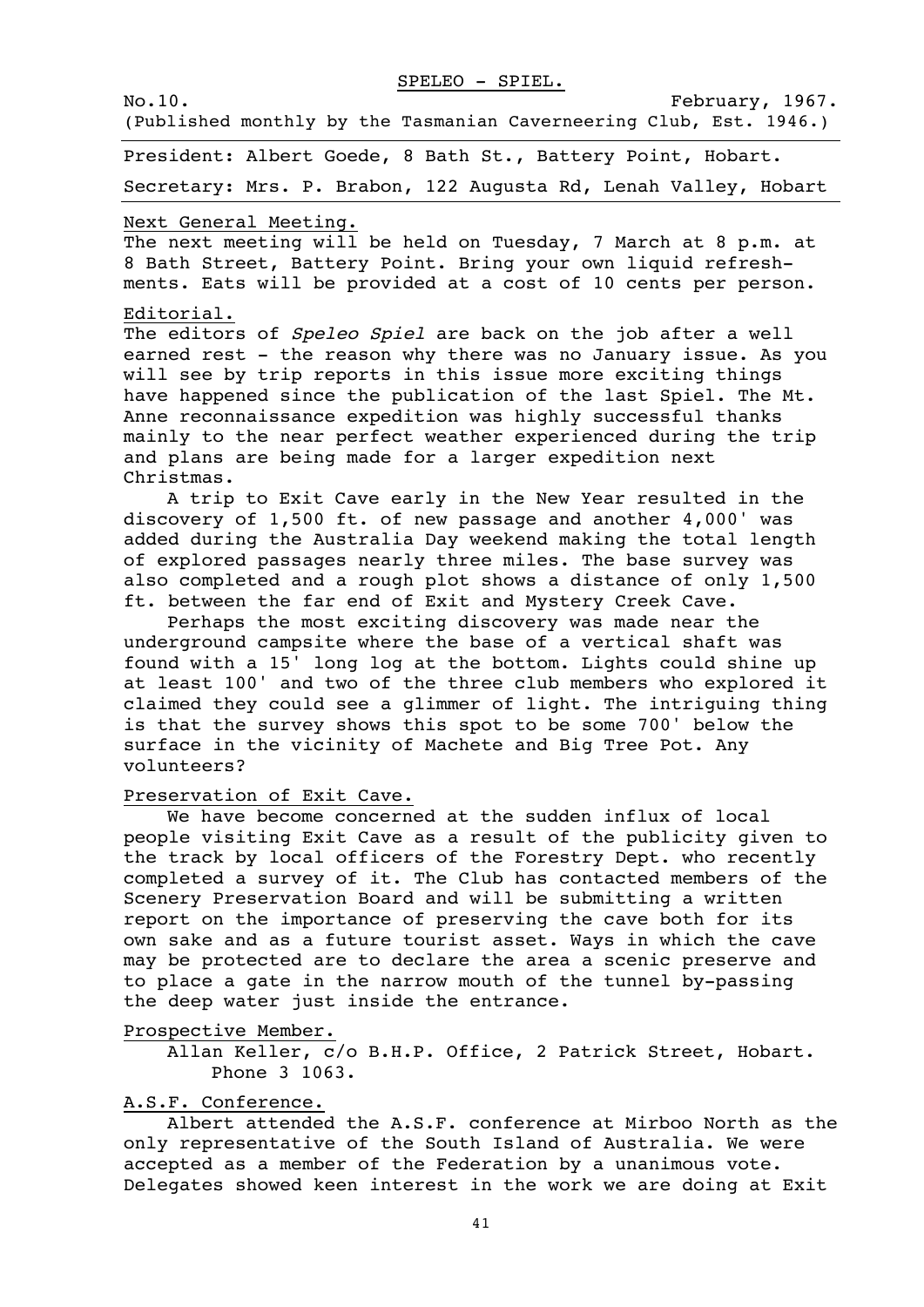Cave, Kubla Khan and Mount Anne and many would like to come and look at some of our caves next summer. The conference was well worth the trip with scientific papers as well as some dealing with cave photography, caving techniques and cave preservation. Despite many arguments and conflicting views there was a strong desire shown by nearly all the clubs to make the federation really work. A capitation fee of 50 cents per annum for full members only was finally agreed to. Under this system full members only receive the A.S.F. newsletter. Other grades of Club membership who wish to subscribe can do so by paying an additional 50 cents.

The highlight of the conference was the talks given on Mullamullang, which with 6 miles of surveyed passages is by far Australia's longest cave. The Cave Exploration Group of South Australia published a printed booklet on the cave. This can be obtained at a cost of 1 dollar. Anyone interested should contact Albert.

Old cavers never die ........?

From time to time we ask "old" members to come on trips, here are some of the excuses we get, see if you can pick yours. "I'm in the middle of cementing the yard." or "We are having visitors."

"I'll try and make it but I am busy with the boat." "I'm too old to crawl, I need a cave I can walk in."

(page 2.)

"I've got papers to mark." "I'm not taking my car on that blasted road." "I'm hitching to Queenstown." "We're getting married."

It's not that we are complaining, it is just that we are disappointed to see the same old faces on every trip, so how about making the effort, and do at least two trips this year. Of course none of these excuses apply to the "Exit Cave Cassanova", he goes on every trip and certainly likes caving. Or is it that blonde school teacher who seems to be his constant companion? He thinks we haven't noticed!!!!!

#### TRIP REPORTS.

Entrance and Newdegate Caves. 10 - 11 Dec.1966. Party: Brian Collin, Bill Hodge, Rodney Hughes, Jeanette MacClaine. Saturday: Entrance Cave was explored for approx. three hours and numerous routes to the same spot were found. The syphon at the end of the cave was not located which was understandable as Rodney had only been to the cave three times previously, however the day being warm and sunny a pleasant lunch was enjoyed at Southport beach followed by a swim at Hastings and a Christmas drink at Roy's. Sunday: Roy showed the party a new cave some  $\frac{1}{2}$  mile from Newdegate. It was only possible to descend into the cave some 20 feet before progress was blocked by a chockstone, a current

of air passes this blockage and some effort in removing the obstacle would be worthwhile. Newdegate Cave was entered about 11.00 a.m. for a quick look at the "Binny" tunnel and Hell's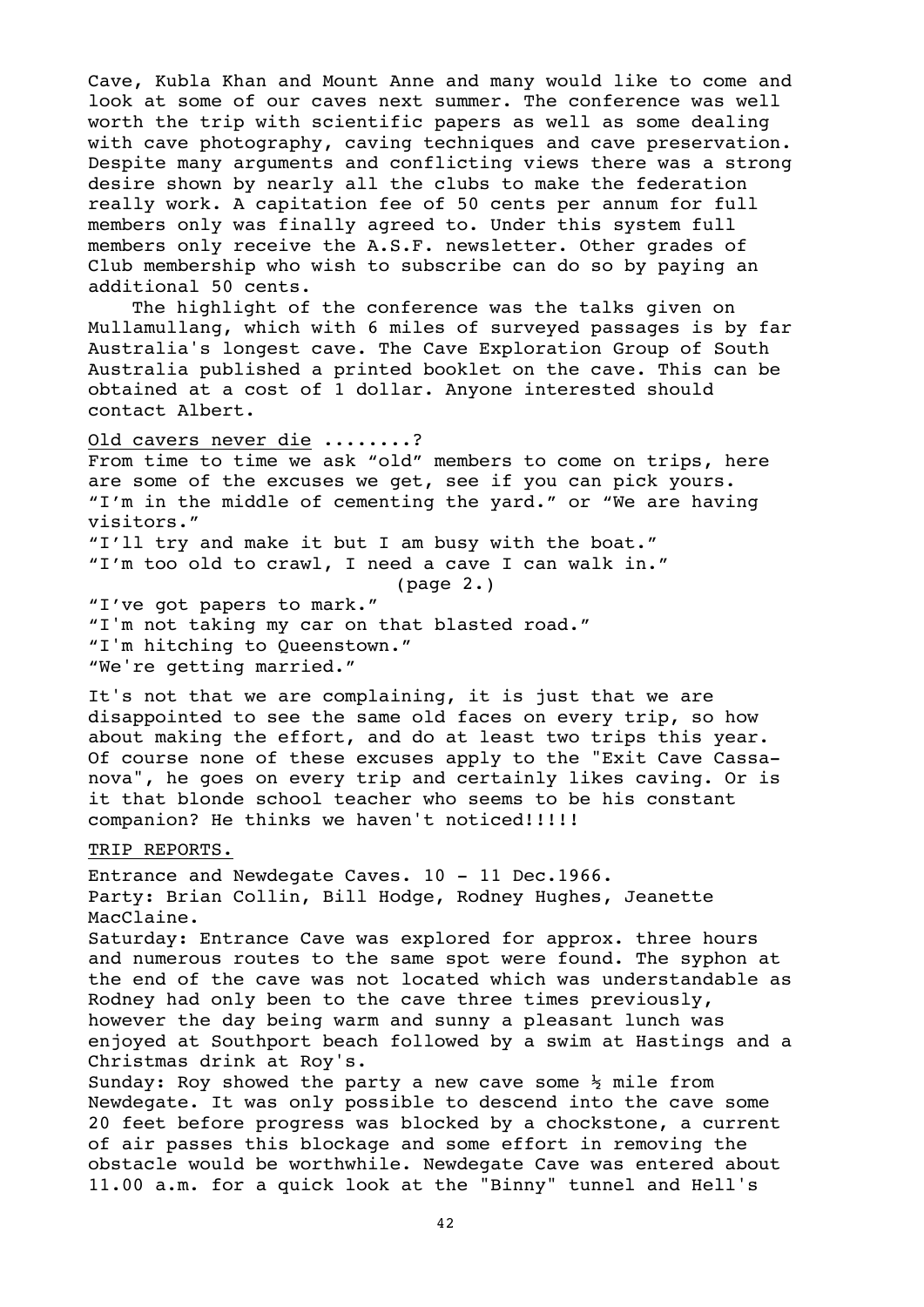Half Acre, and return via the creek. The exit via the creek was not to be found and Rodney saved the leaders reputation by a bit of fine climbing. The cave was left rather later than expected by a very muddy group of cavers. No great discoveries but a good weekend. The same state of the set of the set of the set of the set of the set of the set of the set of the set of the set of the set of the set of the set of the set of the set of the set of the set of the set

Growling Swallet & Pillingers Ck. Cave Outlet Area. 17 - 18 Dec. 1966.

Party: Brian Collin (leader), Rodney Hughes, Jeanette MacClaine. Departed Hobart 8.00 a.m. arrived cave 2 p.m. Entered cave at 3.00 out at 6.00, flow about 2 cusecs, weather overcast. The cave was entered to near the bottom where a 30' ladder would be required and as the weather was overcast and as the 'superb' formations did not appear to be improving it was decided not to push providence too far and the cave was vacated. A very good. display of glow-worms was observed on the roof of the cave.

The party camped the night adjacent to the cave at an excellent camp-site and left for the Pillingers Creek Cave area about 10.00 a.m. on Sunday. Our worthy President had marked the Pillingers Ck. Cave outlet boldly in red on an aerial photo but I suspect, then wisely refrained from participating in the reconnaissance, some sink holes were found in the creek but the outlet was not sited. At least a full day would be required to prove whether this cave is 'fact' or 'fiction'.

By-the-way. A.N.M. road '6' and not '9' as was intimated by certain club members is the road to Growling Swallet.

B. Collin.

Mount Anne. 26th - 3Oth Dec. 1966.

Party: Brian Collin (leader), Jeanette MacClaine, Keith Corbett, Elizabeth (Sib) McIntyre, Allan Keller.

Purpose of the trip: Reconnaissance of the dolomite outcrop on the N.E. ridge of Mt. Anne and to investigate a shorter route to this area.

Camping: 26th Huon Crossing - good.

27th Plateau between Eliza and Anne, good in fine weather but very exposed if windy. Tent poles carried up and left on site.

28 & 29th On the eastern side and about 300 ft. below ridge immediately north of Anne. Good. Times: Frodshams pass to Huon crossing - 9 hours. Huon crossing to Eliza camp - 8 hours. Eliza camp to camp north of Anne including ascent of Anne - 4 hours. Camp north of Anne to Frodshams pass – 11 hours. From camp north of Anne to dolomite ridge (beginning of) about 20mins.

Reconnaissance of the dolomite ridge:  $-1$  1/2 days.

The first sink hole (No. 1) on the dolomite ridge has one side of conglomerate and other non-dolomitic rocks and is approx. 300' deep and a 120 feet rope is desirable.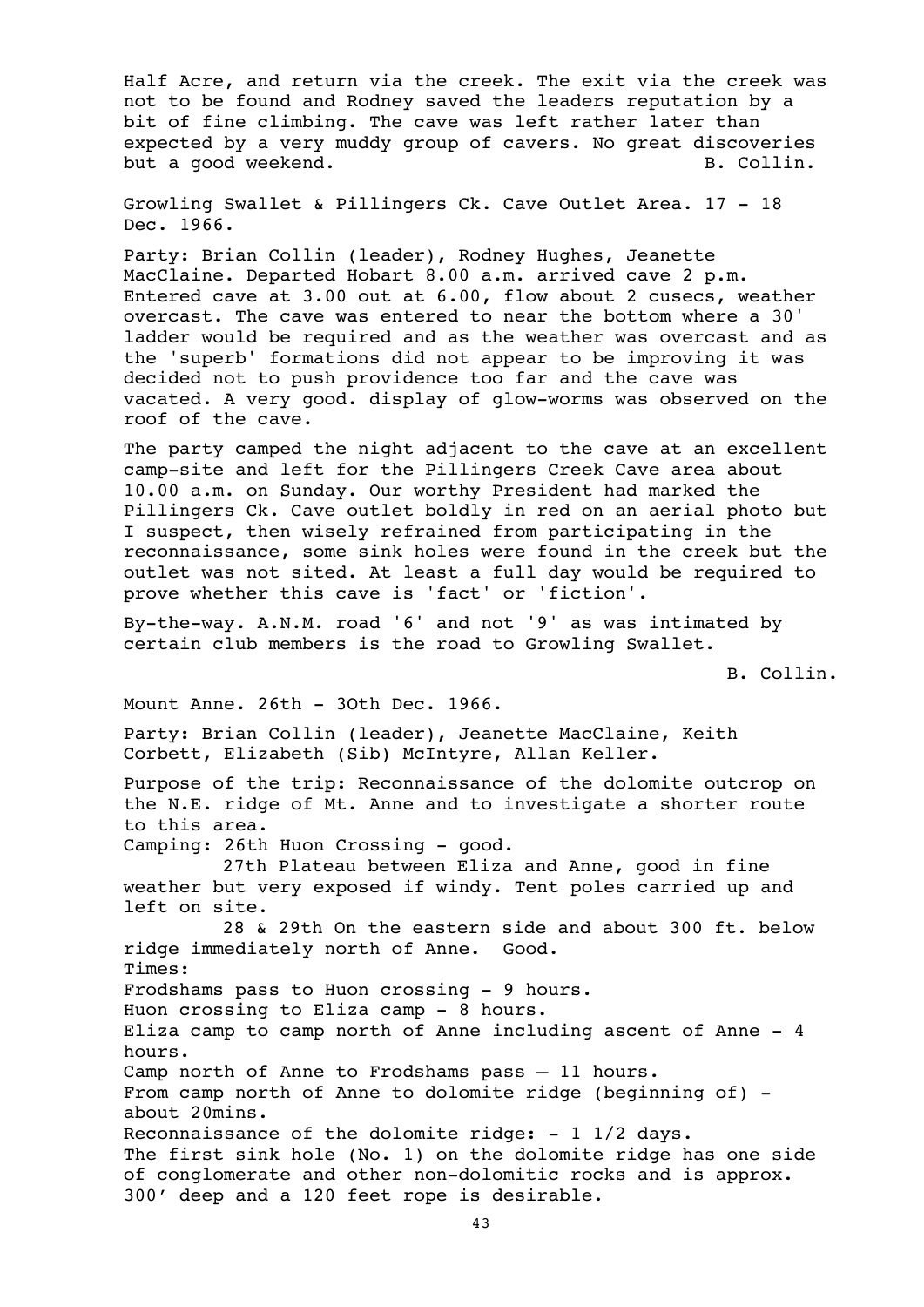The cave at the bottom was entered only for a short distance, no torches, by Kieth Corbett and Allan. Two extensions were found and out of one there was movement of air. A short distance north of No. 1 is a prominent lookout rock which overlooks a series of sinkholes, the deepest No.3 being some 500' below this point. The route taken from the lookout rock was immediately to the east down a steep gully to a sinkhole (No. 2) in which a hole 60 to 80 ft. deep was found with air movement out. The deep sink hole (No. 3) was also entered from the steep gully by deviating slightly west on the way down, 60' of rope desirable on both routes. Sink hole (No. 3) can also be reached from (No. 2) by climbing out of the northern side. No outlet was found in the bottom of the deep Sink hole (No. 3). From No. 3 sink hole No. 4 was reached by climbing a steep slope to the west, No. 4 being some 150 to 200 ft. above No. 3. In No. 4 a crevasse type hole some 200 to 300 ft. deep  $(4\ 1/2$  -5 secs. for a rock to drop free) was found. To continue further N.E. along the top of the dolomite ridge was very difficult due to vegetation, sink holes and the dissected nature of the rocks and a route some 100' down the western slope was taken. The top of the ridge was next encountered some 1/4 mile distant amidst numerous sinkholes without outlet, thick vegetation and extremely rough terrain. The remaining 1/2 mile of ridge was not explored. It was noticed that the dolomite contained more quartz veins the further N.E. one continued and appeared less likely to contain caves of any size. General. All indications pointed to our party being the first into this area the scenery and vegetation was spectacular. Large cave systems appear doubtful however interesting exploration is assured in the deep holes found. New Route To Anne. The new route from Anne to Frodshams pass is shown on the aerial photo kept in the archives. The descent is steep but reasonably open until near the button grass plain where some inconvenient horizontal and other vegetation is encountered. Time  $3\frac{1}{2}$  hours from camp to button grass. B. Collin. Exit Cave. 1 - 5th Jan. 1967. Party: Albert Goede (leader), Brian Collin, Jeanette MacClaine, A1an Keller (Jan. 1-2.) Sun. 1st. Brian, Jeanette and A1an spent 10½ hours underground. They attempted to push the scree at the far end of the cave but gained only fifty feet. The creek divides and there is little hope of penetrating further. Next they explored the large rift near the end of the cave. To the west approx. 1000' of passage was explored, initially in a high cavern. Then the roof lowers gradually until crawling is necessary. A small creek is followed all the way. To the east the rift extended for 500' with some good formations and ended in a cavern with very fresh and unstable rock fall. It may be possible to penetrate further

(page 3.)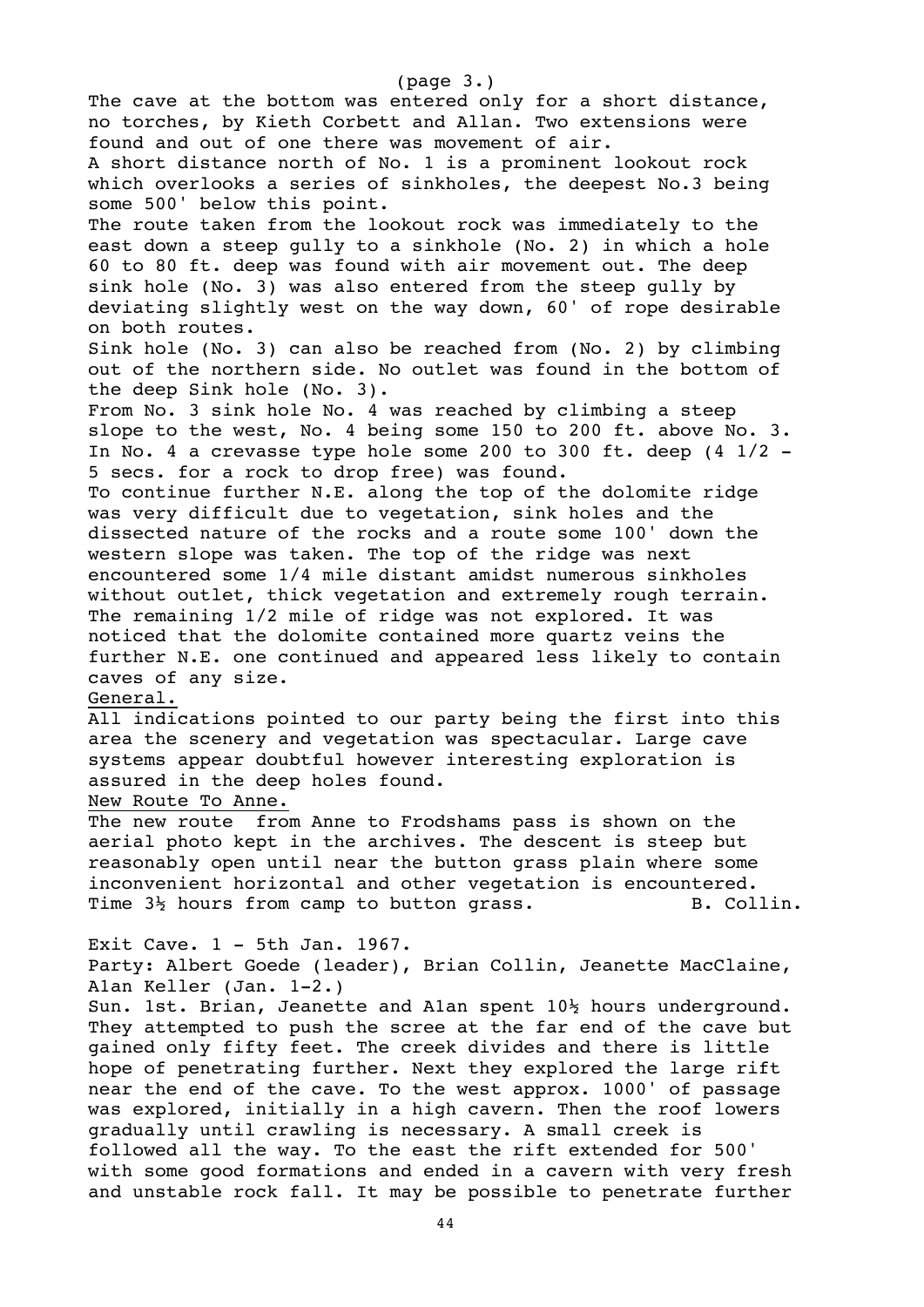with danger. The day's work convinced Allan that caving has its attractions for a climber.

Mon.2nd. Albert reached camp at 11.40 a.m. while Allan departed. Underground departure was delayed by Albert dropping the abney level and tape down a hole in the talus at the entrance. Abney was quickly recovered but all attempts to get the tape failed. Party went underground at 3.3O p.m. and emerged at 1 a.m. (9 1/2 hours). Abney level readings were taken from stations 0 to 62 with lunch at the usual spot. Then compass bearings were taken from station 62 back to 34. A strenuous but profitable day.

Tues.3rd. In the afternoon party followed the Kokoda trail up Cave Hill and located Machete and Big Tree Pots as well as a number of others in the vicinity. While doing some surface exploration Brian found a large rift a short distance uphill and to the east of Big Tree Pot and the track. It was a very impressive sight with two pots at the bottom going down at least 40'. On the way back Jeanette very nearly disappeared down Machete Pot by stepping into a small hole leading into the main pot but rescue was close at hand.

Wed. 4th. Party spent nearly 13 hours underground! from 9.45a.m. to 8.35 p.m. Permanent stations 62 to 107 were fixed and described taking the survey to the end of the cave, then on the way back abney level readings were taken of the same stations. After a good but

(page 4.)

unorthodox meal we spent 1 1/2 hours building a bridge of boulders at "the leap" then took compass readings from stations 34 to 10.

Thurs.5th. A leisurely trip back to the cars where we arrived, just in time to save them from incineration in a bushfire. Altogether an eventful and successful trip.

Rocky Tom. 8-1-'67.

Party: Brian Collin (leader), Peter and Joan Brabon, Rodney Hughes.

Times: Left Franklin Square 2.00 p.m. returned 7.00 p.m. Purpose of Trip: Abseil, belay, ladder practice and sling manufacture.

Rocky Tom is an excellent place for ladder and abseil practice and also for a bit of climbing for those interested. The success of this trip has shown clearly the desirability of similar training trips to ensure the safety, efficiency and quickness required in negotiating drops.

Rocky Tom involves about a four mile drive and a twenty minute walk, the scenery itself is well worth the effort.

B. Collin.

Kubla Khan. 14-1-67.

For further exploration and photography in the new section found 3rd December, 1966.

Party: Peter Brabon (leader), Rodney Hughes, Brian Collin, Jeanette MacClaine, Sib McIntyre, Allan ?, Brom Canoup, Dave ?, Frank Brown!! and Bob Woolhouse, Frank Brown Jnr. from the Northern Branch.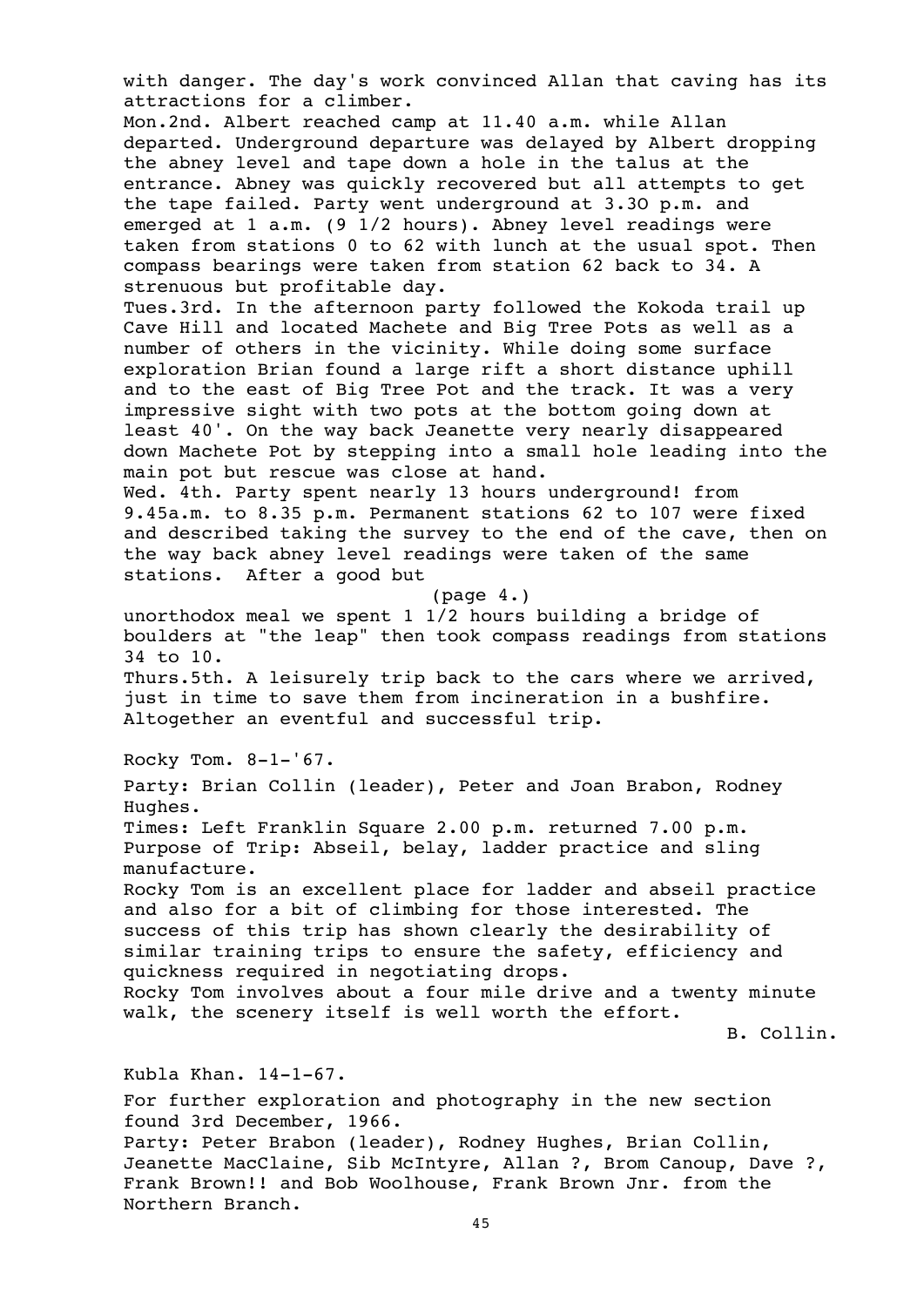Time underground approx. 14 hours. After leaving Hobart at about 9 p.m. Friday night a little later than usual, I won't go into the details why, we arrived at Mole Creek and camp site at 1.30 a.m. to find everyone asleep of course, and one chap who was sleeping under the stars, as it was rather warm. Everyone awoke to a warm and humid morning at 8 a.m. with the usual. Billies on the fire, frying pans, tins of food etc everyone got stuck into breakfast. After sorting out the gear, who was taking what etc. off we went, with packs, ropes etc. ----- and cameras. About a 15-30 min. walk from camp and at about 10 a.m. most of us were ready to descend into Kubla. Brian had set up the ladder pitch and some of us abseiled down approx. 60' while the rest of the party went via the ladder. Myself, Frank Brown Jnr., and Bob Woolhouse took to the high level route while the rest of the party went via the river, with plastic bags containing dry clothes, Frank Brown with wet suit and "Albatross" - a handy gadget for keeping cameras dry but rather awkward to carry. We had the ladders and rope to set up for the rest of the party, about 2 hours later we came to the flowstone wall which needed the eyebolts to scale it. After screwing these in I climbed up and attached the ladder No. 1. After we all climbed this we proceeded to ladder pitch No. 2 about 15' and still further to Sally's Folley then to the Chimney and up to a higher section. Up and over a large hole in the floor and then into the new chamber. The three of us waited here for the rest of the party. After their arrival a small snack was eaten, Brian and party went up into the section which we had not fully explored last trip. Frank Brown Jnr., Bob Woolhouse, and myself then went down into the Helictite Dungeons. After having a tour through these we went back to the main chamber, to the far end of the chamber, and a general look at the formations. The Northern chaps were rather impressed by this time but more to come, we went back up the chamber past "the Khan" to join the rest of the party whom we hadn't seen for 3 hours. After meeting them and some more talk plus more exploring, we were now getting rather hungry so out came the primus stoves, stew, etc. After our meal, which went down really well, the 2 Northern chaps left us for the entrance at about 5 p.m. Peter, Frank, Sib, Rodney, Brian and party went back to the Helictite Dungeons for some photography. After setting up cameras, flashes etc. plus models we got to it. Brian and party left us now and we arranged to be back to meet them at 7.30 p.m. so after taking some more photos we found the time had slipped away and I had no time to show Frank the far end of the chamber. So after coming back we all met at the formation known as "the Khan" then after some talk and packing up we left the cave. After making a good trip out and a long story short we all emerged tired at 12 p.m. Sat. evening. After a glass or mug full of the well known amber fluid we all hit our sleeping bags. The End ??? Peter Brabon.

> [There does not appear to be a page 5??] (page 6.)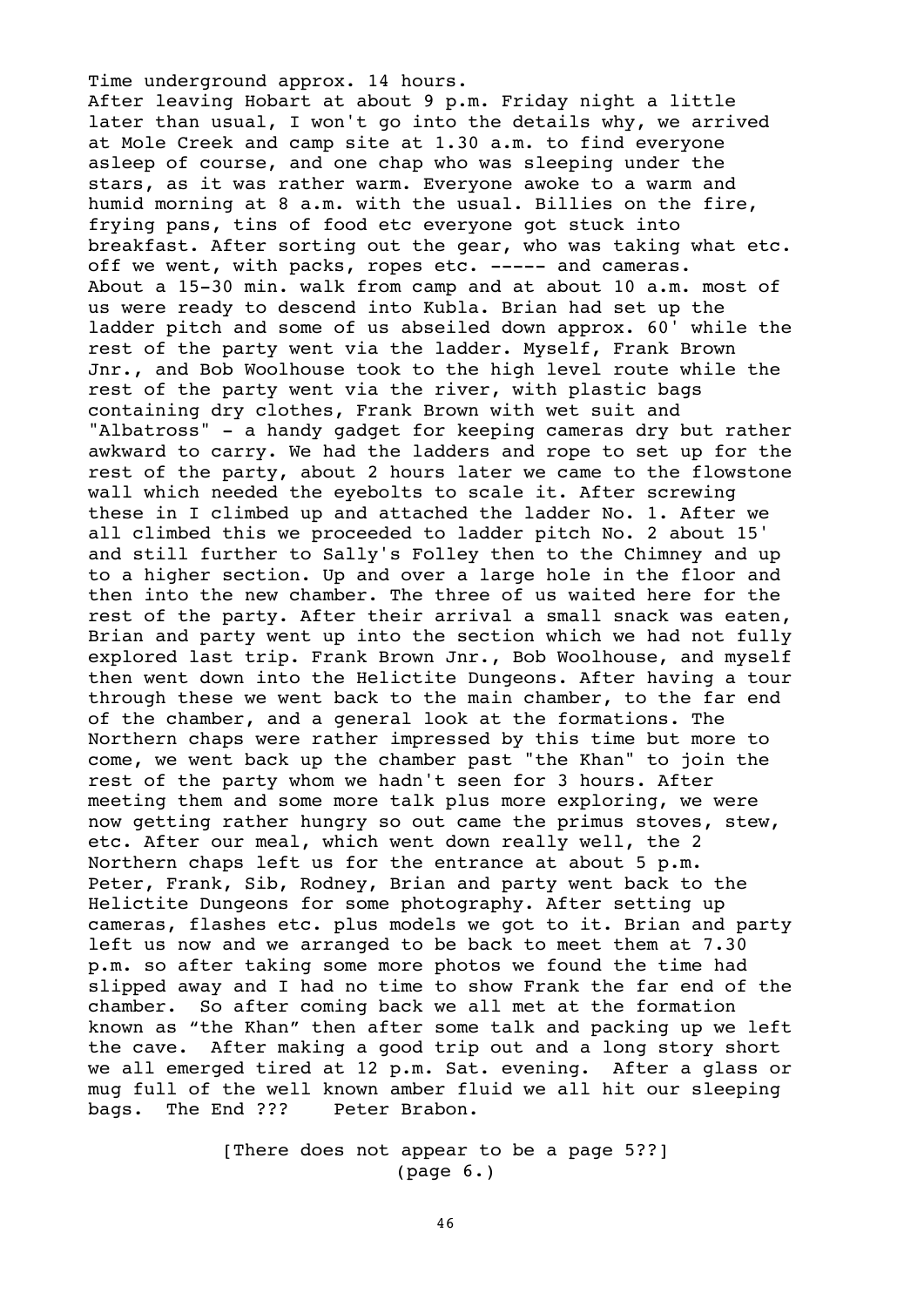Exit Cave. 28 - 30 Jan.1967. Inside Party: Brian Collin, Jeanette MacClaine, Allan Keller, Donald Fraser. Purpose of trip  $-$  (a) water tracing, (b) traversing, (c) exploration. Ex. Hobart 7.00 p.m., start track 9.30 p.m., camped 1,000' in cave at 12.30. Constant watch on creek for flouricene [sic] involving 2 hour watches until 10 a.m. Saturday. Base camp 3,000' in reached at 3.30 p.m., heavy packs can be taken from the entrance to base camp in 2 hours. The traverse was finished some 4,000' of side passages explored and a constant watch kept on the creek for flouricene. Traverse: The main traverse is now finished and comprises 107 permanent stations and is some 7,000' in length. Exploration: Some 4,000' of new passages were explored, two outstanding features were observed, (1) logs up to 15' in length at the bottom of a vertical hole over 100' high. (2) approx. 200 yds. along one of the side passages a pool of water, swimming required, prevented further progress, however running water could be heard on the other side. This may be a separate creek or possibly the noise of running water may be from the main creek. Water Tracing: No sign of flouricene was observed. By the way: (1) 11 pounds of carbide was used by the inside party in  $2\frac{1}{2}$ days underground. (2) 1½ pints of petrol and 1/2 lb. liquid gas used. (3) Underground camping is very practical for further exploration and survey of Exit Cave. (4) Jeanette's 20th birthday party was very successful especially as it coincided with the 13th anniversary of Albert's first visit to Exit and Brian's first anniversary in Tasmania. (5) The country was very dry and Exit Creek was flowing at 1-2 cusecs. B. Collin. Report of fluorescein party: See next Spiel. They were rather shaken (Albert's car didn't like the Lune River bridge!) and need time to recover before making a report (and thinking of an excuse.) A. Goede. Forward Programme. February 26th. - Climbing practice at Rocky Tom. Meet 2 p.m. Franklin Square. March 4-6 (long weekend.) Surface exploration on Kubla Khan Hill. Leaders - P. Brabon and B. Collin. March 7th (Tues.) - General Meeting, 8 Bath Street, Battery Point. Bring own cushions, food and liquids.

47